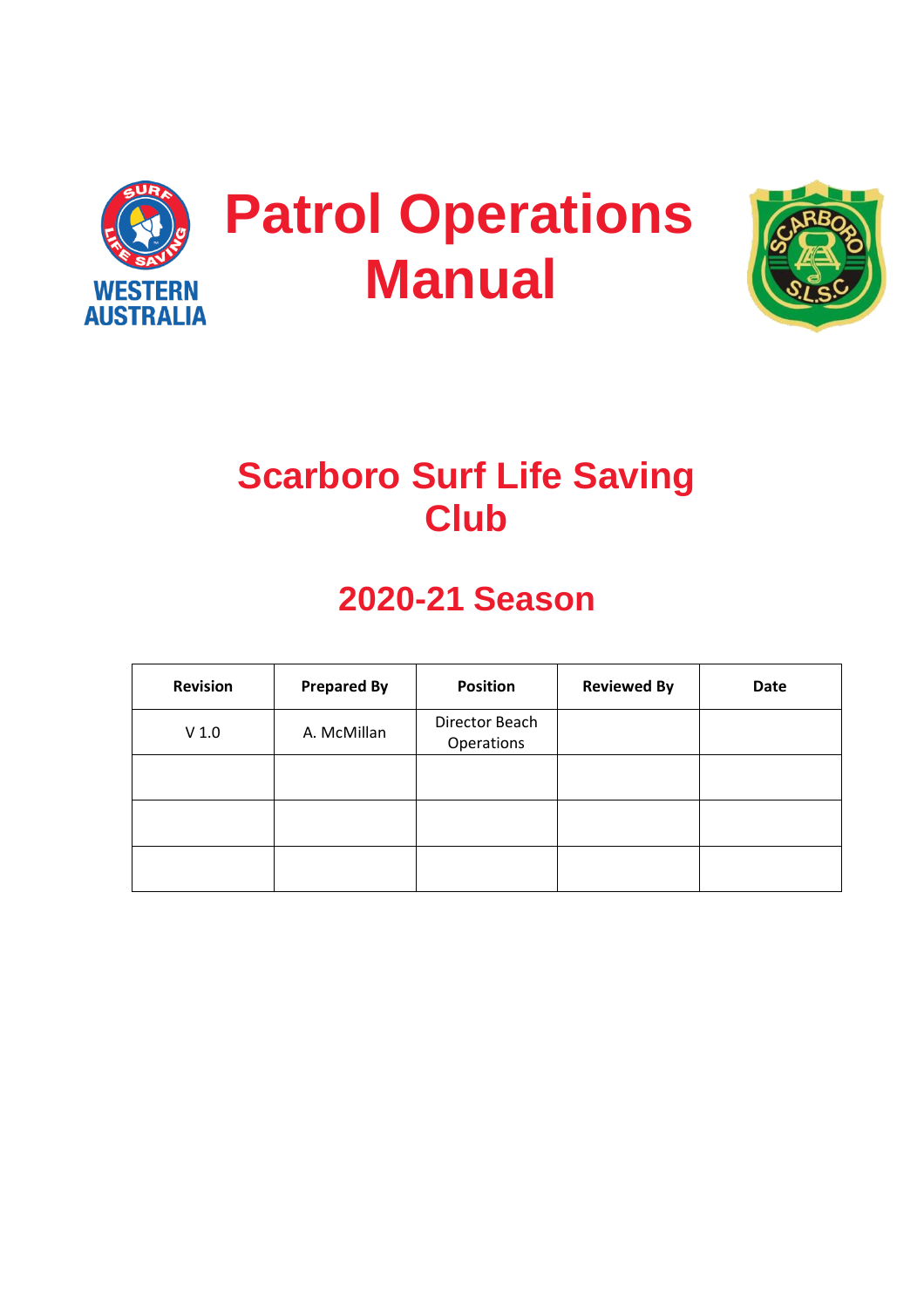#### **CONTENTS PAGE**

## **Acknowledgements**

- Woolamai Beach Surf Life Saving Club (Victoria)
- Cudgen Headland Surf Life Saving Club (New South Wales)
- Surf Life Saving Western Australia
- City of Stirling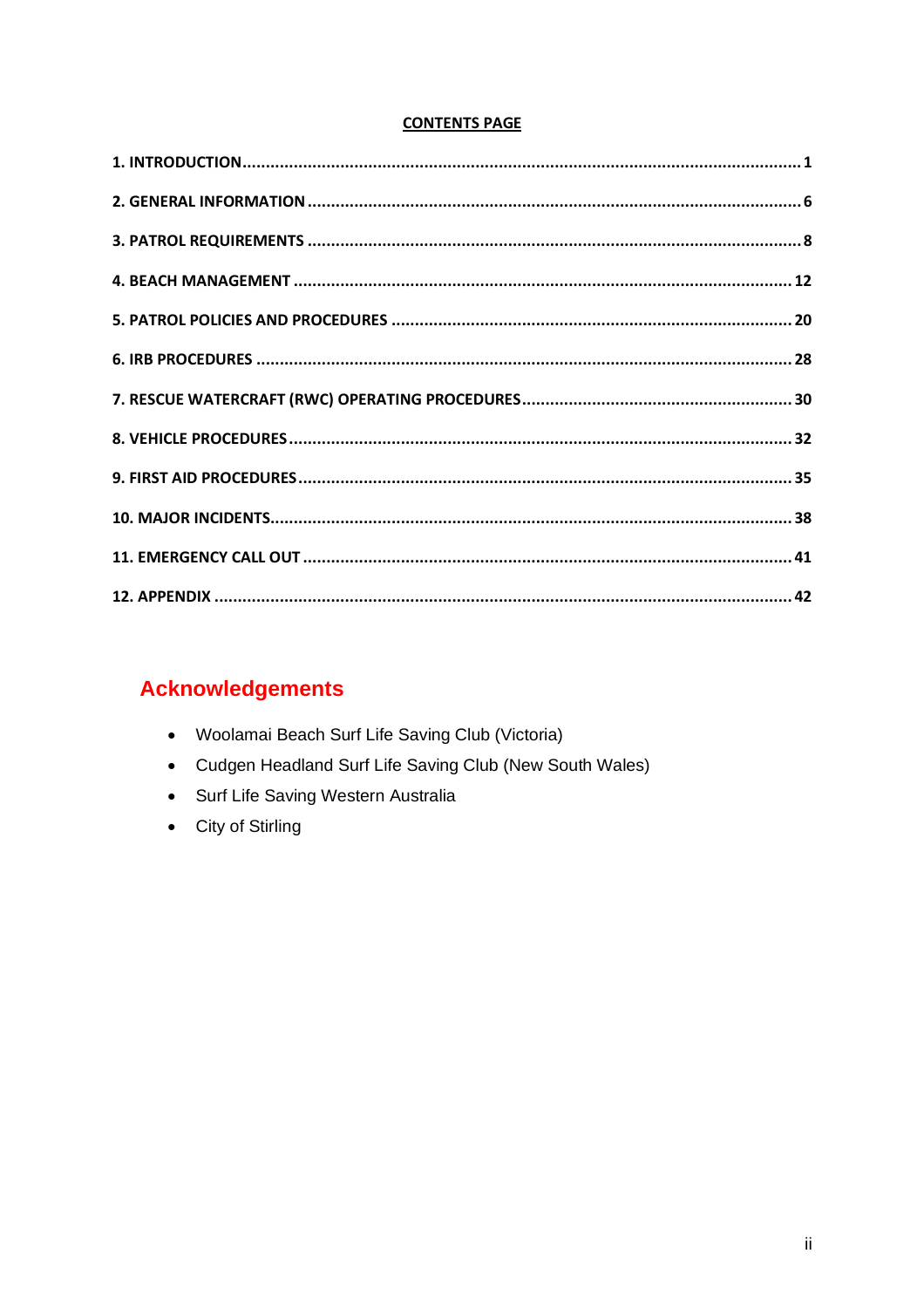

## **1. Introduction**

## *1.1 Forward*

Dear Patrolling Member of Scarboro Surf Life Saving Club,

Welcome to what will be our 92<sup>nd</sup> patrolling season at the iconic and sometimes treacherous Scarborough Beach and its surrounds. Our club will soon be approaching it 100<sup>th</sup> season on the beach and I would like to take the time to reflect on the numerous generations of surf life savers and club leaders who have contributed immensely to make our club what it is today.

Last season saw was our busiest in recent years with volunteer patrolling members conducting;

- 196 Rescues
- 2326 Preventative Actions
- 7906.90 Volunteer Patrol Hours

We also saw the introduction of new rescue and lifesaving equipment keeping our service the most contemporary and up to date in Western Australia.

This coming season will be no different, large swells, shallow sand banks and hot Perth weather will all contribute to some very busy days at Scarborough and Brighton beaches. Our professionalism and skill is unparalleled and is something that all of our volunteer patrolling members should be proud of.

I implore you to take a step out of your comfort zone this season, whether that be upskilling via new awards, taking on a leadership role in patrols or education, contributing to external water safety and fundraising or making an effort to attend club social events. Our club has a wide and diverse membership from all walks of life which forms the special bond that makes up Scarboro Surf Life Saving Club.

Thank you for what I know will be another fantastic season on the beach at Scarboro SLSC, your efforts and time spent assisting the club and public never go unnoticed.

See you on the beach.

**Angus McMillan Beach Operations Director | Scarboro Surf Life Saving Club**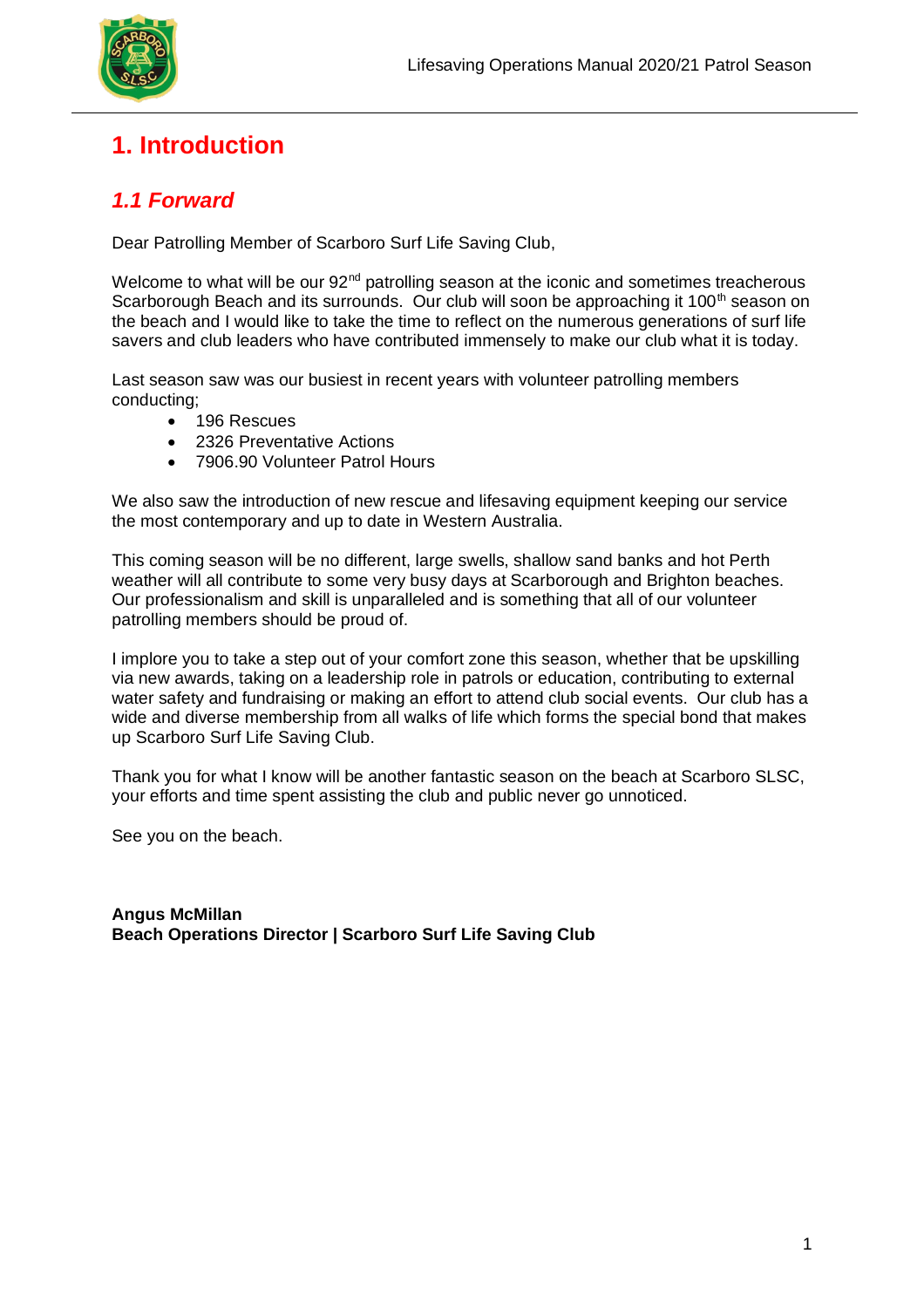### *Scarborough & Brighton Beach*

Like all beaches, our beach changes type as the season changes or after the arrival of the of the prevailing afternoon sea breeze. Typically Scarborough Beach (wa0842A) and Brighton Beach (wa0842c) are described as longshore trough beaches which present moderate to high danger.

Wave size of 1.5m or more are common. Waves break on a shallow sandbar and reform in the trough and surge up the beach face. A heavy shore break is common and often there is a deep water trough close to the shore. A resultant surging wave can knock people off their feet and carry them into deep water.

Rips and currents regularly appear without notice especially during periods of large and heavy surf over the sandbar. It is often difficult for swimmers to return to shore resulting in a high number of preventive actions and rescues,

A longshore or littoral current flows parallel to the shore before flowing seaward through the sur-zone. These are highly dynamic systems and have variable appearances and flow behaviors.

#### **Low tide**

During a falling to low tide it is likely that waves will be plunging (dumping) and because there is less water over the sandbank there is with a higher danger of spinal injuries. With faster flowing water rip currents will have greater definition especially after a large wave set.

#### **High Tide**

On a rising to high tide waves will tend to spilling over the sandbank making for ideal conditions to learn to surf and bodysurf. Rips will generally slow but as there is more water, the gutter is wider and deeper trapping weaker swimmers.

#### **Sea Breeze**

The prevailing afternoon sea breeze blows comes from the south west and ranges from 20-30 k per hour. Seas become choppy and the turbidity increases.

#### **Sunset**

The sun sets in the west making it difficult to clearly surveil swimmers. It is necessary to move position so as not to look directly into the sun or the sheen from the setting sun.

#### **Other hazards**

Other hazards include suspected spinal injuries, stings (marine and insect), and serious cuts from surf craft. During the summer, it is not uncommon to see snakes crossing the access pathways or venturing onto the sand.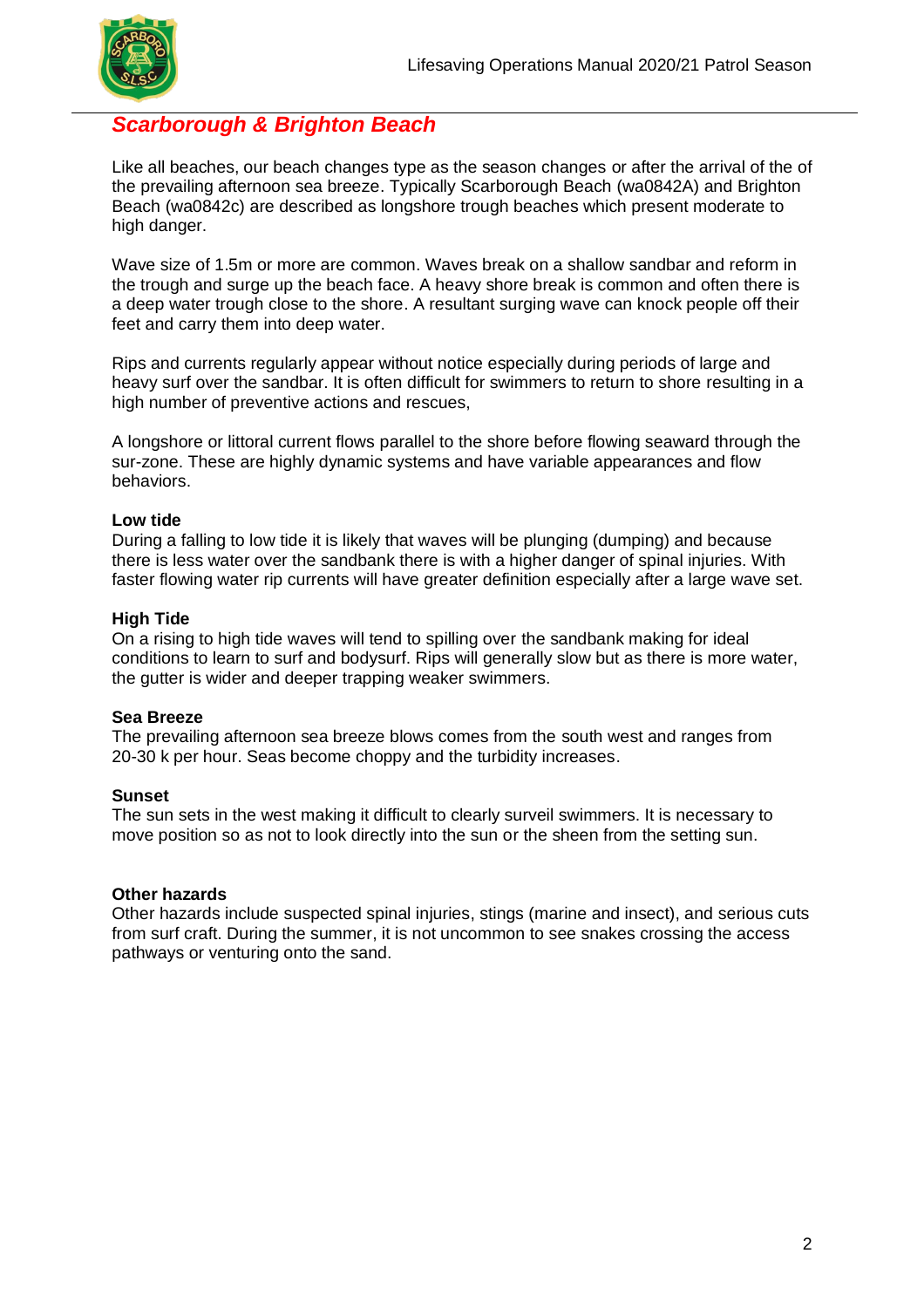

## *1.2 Club History – The Story of Our Club*

On 30 December 1916, 14-year-old Kathleen Gornall was at Scarborough Beach with her brother Alec, the family had come from Mt Hawthorn to camp at their bush block just over the dunes from the beach, for Christmas and New Year. By all accounts, Kathleen and her siblings were strong swimmers and swam frequently at Lake Monger. There was a scattering of other people at the beach but most were non-swimmers.

The day was cool and overcast, about 23 degrees with a blustering Sou'wester and the sea was dark and surging. They had trekked over the sand dunes to have a swim. A rip had developed unnoticed.

It was 11.10am. Kathleen waded out first. A wave reared, her feet were swept out from under her and in an instant, the rip had taken her out 50 meters into boiling white water. She screamed for help; Alec dove in to try to get to her – he could see her waving her arms.

Further along the beach two fishermen, J Downes and George Hartree saw the floundering couple and went to grab a line and reel that had been left nearby, by the Royal Life Saving Society.

Kathleen was now 120 metres from shore. Alec was still trying to reach her but was exhausted and making no headway. As the men watched from shore Kathleen disappeared under the water, they said later, "One second she was there the next she was gone".

Downes grabbed the lifeline, pulled on the harness and dived into the water. He was swimming strongly when he felt the rope tighten! The rope which was supposed to be 150 metres long had been cut sometime previously and was now only 47 metres long. A third man had come to help with the reel and raised it above his head and waded about 15m into the surf and Downes struck out again to where he had seen the girl disappear. Alec swam past him back to shore; he was exhausted and hadn't been able to get through the break.

By now several more men had appeared on the scene to help. The man on the reel was knocked over by the pounding surf and the reel was lost. A man named Drabble was sent to fetch a length of rope from his father's shack, in the meantime, Downes struggled back to shore, he had slipped out of the harness and now that too was lost along with the lifeline.

Alec struck out again with the new rope tied around his waist. About ten men now formed a human chain in the water to about chest depth to give Alec more line. Among them were William Djusing, Edward Damon, George Hoskins, John Smith, Peter Daly, George Fox, George Hartree and Downes. Damon was "the anchor-man" and was instructed not to leave the shoreline.

Precisely what happened next has never been established. There was panic and confusion. None of the men were strong swimmers. The human chain was broken by the huge surf that was now pounding all the men. They were all floundering and attempting to rescue one another. The situation had become utterly desperate. On the isolated beach, there was no way to summon more help. The sea was becoming more dangerous and four of the wouldbe rescuers, as well as Kathleen, could not be seen. Hartree and Downes made it back to the beach, Djusing was attempting to rescue Damon who had left the shoreline and got caught in the turbulent water and ended up 120 metres out to sea. George Fox had been swept out 70 metres and was struggling back to shore when he was spotted by a man horseback who forced his horse into the water to save him.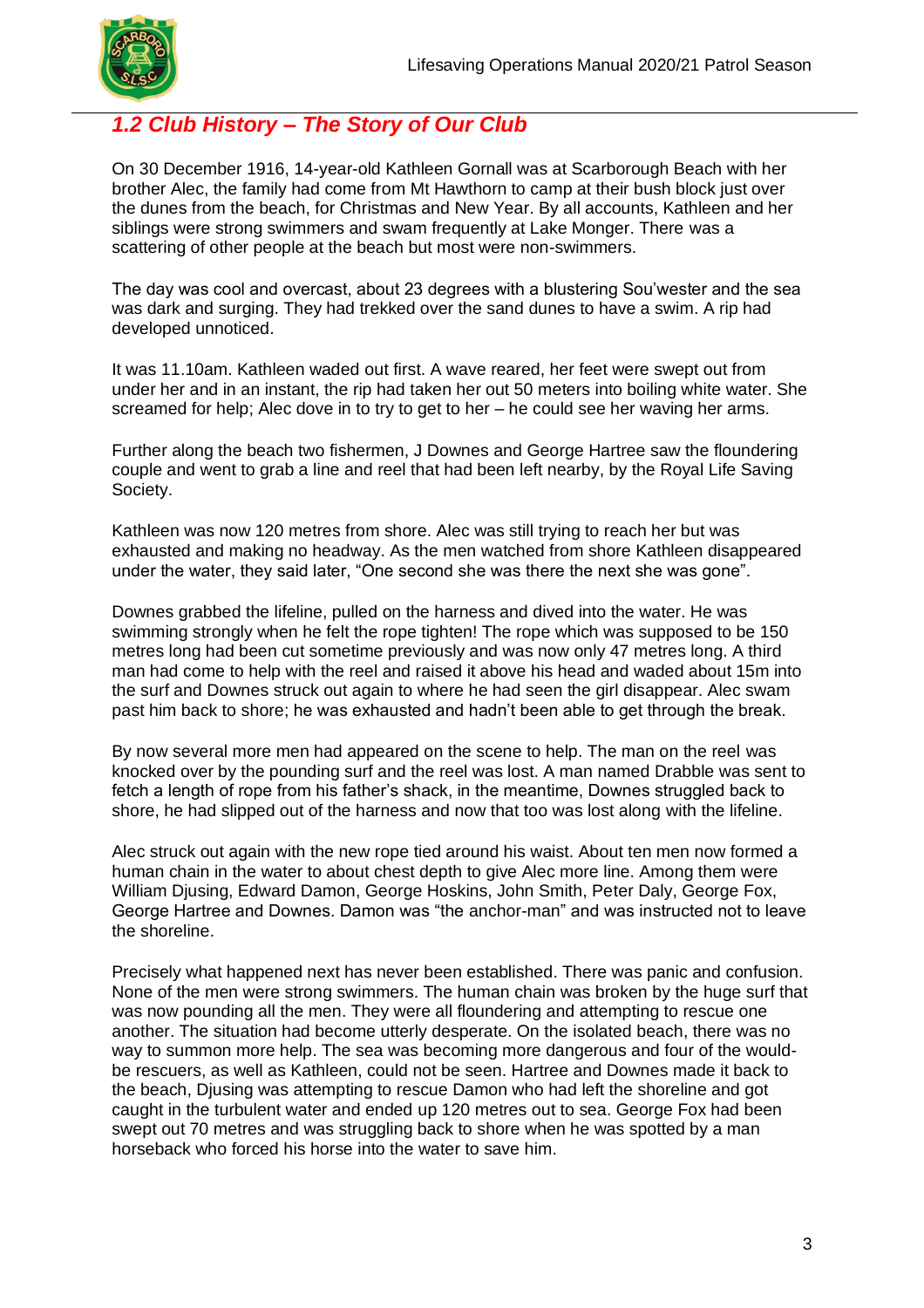

Kathleen's body was eventually seen floating only about 30 metres from where she had initially entered the water. She had been under the water for 45 minutes nevertheless Hartree tried to resuscitate her for two and a half hours, but she could not be revived.

Of the men who had attempted the rescue, the body of William Djusing was washed up 40 metres north and 15 minutes later Edward Damon's body was seen in the shallows. The bodies of George Hoskins, John Smith and Peter Daly were found later.

It had been a tragic afternoon. Six people had drowned in one incident and one of the worst beach tragedies in Australian history had unfolded.

Although this mass drowning shocked all of Australia, Scarborough Beach was still thought of as too remote to establish a surf lifesaving club. Undaunted by bureaucracy, a group of young people formed an unofficial surf rescue organisation and watched over the beach on summer weekends. There was campaigning and lobbying to the then Perth Road Board to establish a surf lifesaving club at Scarborough throughout the 1920s citing the mass drowning event of 1916.

Finally, in January 1928 the Scarborough and Districts Surf Lifesaving and Athletic Club was established.

The Office Bearers and Founding Members were:

M Moore President, DA Ewan and AE Cornish Vice Presidents, WF Bell Secretary and H Henderson Treasurer. First Committee Members were Mrs Henderson, Baker, Anderson, Owen, Boundy, Alner, Fisher, Millet and Allsopp.

The next season, 1929/30 the words and athletic club were dropped from the name and Scarborough became Scarboro. The spelling is taken from the bus that regularly travelled the plank road between Perth, Innaloo and Scarborough.

On 8 January 1929, the Perth Road Board agreed to provide building materials for a clubroom, which was erected by club and public volunteers. This was a small shed 4.3 metres x 6.1 metres set back in the sandhills. This was where the club operations were conducted, and equipment stored.

1929 is the first year that the club honour boards started recording with DG Stewart President, HM Henderson Treasurer and AE Cornish Secretary.

It is assumed the athletic leaning members left and formed their own club, leaving the members more interested in the surf to reform Scarboro Surf Life Saving Club.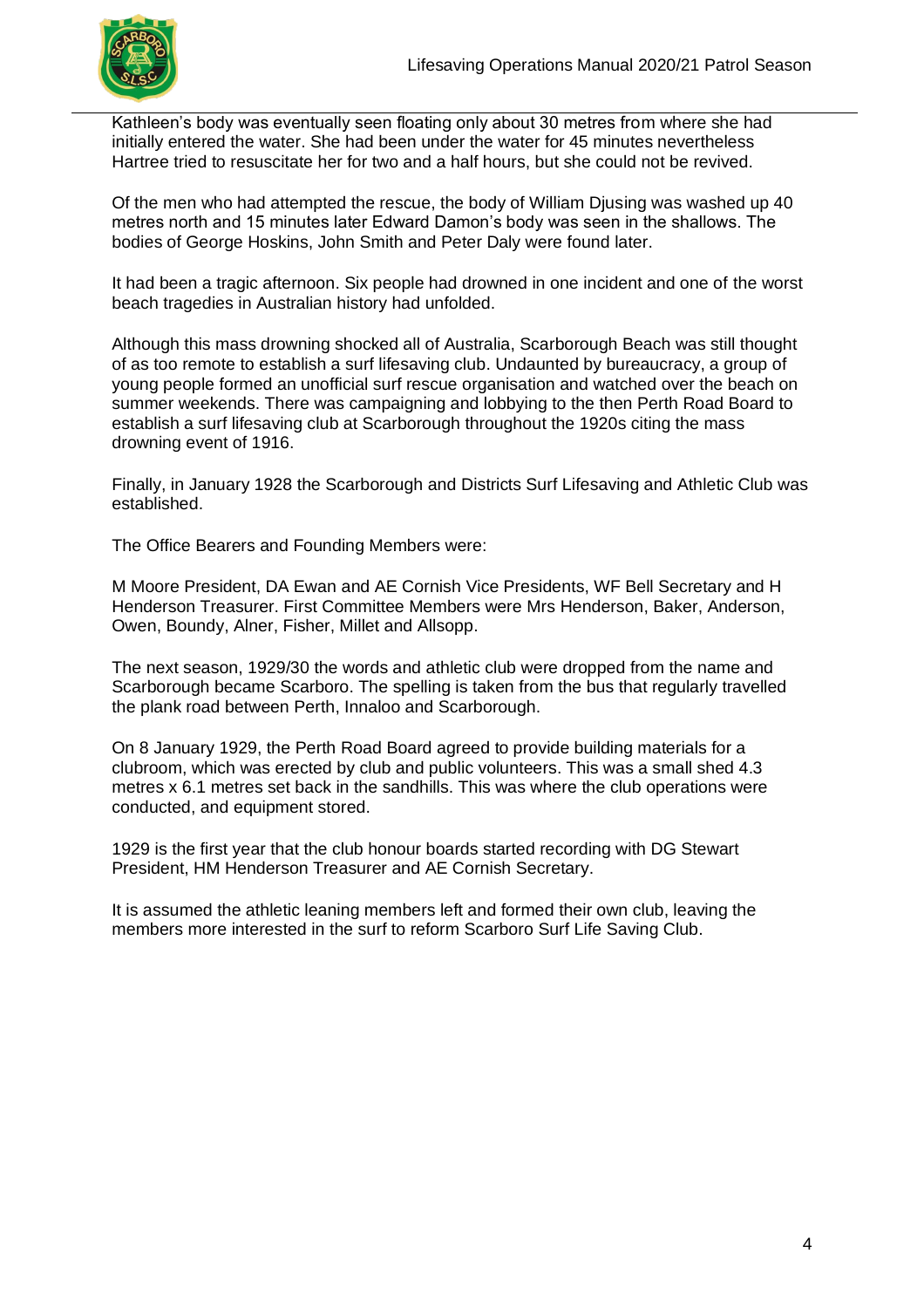

### *1.3 Members*

Surf Life Saving is concerned with caring for people, our members first then the general public. There are 5 categories of membership in Surf Life Saving Australia, namely Junior membership, Active membership, Community membership, Associate membership, Honorary and Service membership

The various members listed above are recognised for their voluntary dedication and services to our communities and this Operations Manual is provided for the assistance and guidance of our Active and patrolling Junior members (e.g. Cadets), herein referred to as "Members".

Members are the backbone of our club and are required to be proficient by the 31 December and financial by September each year. If not proficient, they can't patrol or participate in club or SLSWA activities and may not be covered by insurance.

## *1.4 Beach Operations Committee*

The Scarboro Beach Operations Committee comprises eight appointed office bearers and is chaired by the Beach Operations Director who sits on the Club's Board of Directors. The committee meets on the first Tuesday of each month, its key responsibilities entail;

- Annually endorse a roster of patrols and oversee selection of patrols, to provide lifesaving services at Scarborough Beach in accordance with the Constitution and Policies of the Club and any agreement with SLSWA and/or City of Stirling.
- Annually endorse a calendar of SLSA Award training & instruction dates and dates for proficiency testing and ensure appropriate water safety is made available for all water related instruction, award training and proficiency testing activities.
- Oversee the implementation and maintenance of all lifesaving related Policies of the Club. Liaise with the Surf Sports Committee to ensure that appropriate water safety is available for all authorised intra-club surf sports events, points and trophy races.
- Maintain Club discipline and general conduct of members at all lifesaving and education related activities and events.
- Undertake any activities as directed by the Board.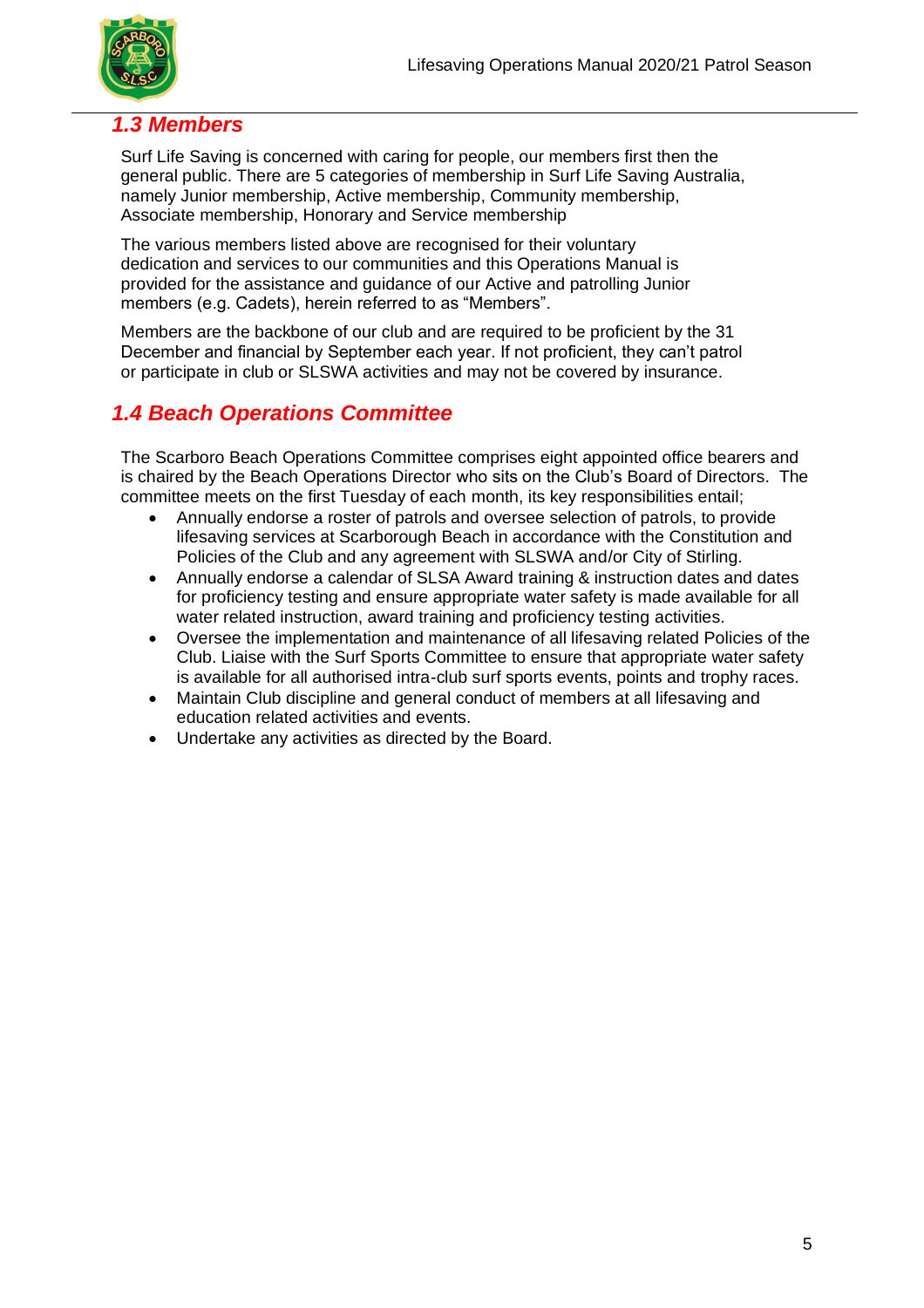

## **2. General Information**

## *2.1 Key Contacts*

| <b>Director Beach Operations</b><br>Angus McMillan<br>0474 297 812<br>beachoperationsdirector@scarbo<br>ro.com.au<br><b>Patrol Officer</b><br><b>Terry Colby</b><br>0437 156 622<br>patrolofficer@scarboro.com.au<br><b>IRB Officer</b><br><b>Emily Regan</b><br>0432 315 200<br>irbofficer@scarboro.com.au<br><b>RWC Officer</b><br>Tomo Thomson<br>0417 973 085<br>rwcofficer@scarboro.com.au<br><b>Bel Kuster</b><br><b>Education Officer</b><br>0408 259 941<br>educationofficer@scarboro.com.<br>au<br><b>Drone Officer</b><br>David Lim<br>0410 491 848<br>droneofficer@scarboro.com.au<br><b>Shane Power</b><br><b>First Aid Officer</b><br>0413 809 886<br>firstaidofficer@scarboro.com.au<br>Shane O'Driscoll Black<br>Radio Officer<br>0452 615 228 | <b>Position</b> | <b>Name</b> | <b>Contact</b> |
|---------------------------------------------------------------------------------------------------------------------------------------------------------------------------------------------------------------------------------------------------------------------------------------------------------------------------------------------------------------------------------------------------------------------------------------------------------------------------------------------------------------------------------------------------------------------------------------------------------------------------------------------------------------------------------------------------------------------------------------------------------------|-----------------|-------------|----------------|
|                                                                                                                                                                                                                                                                                                                                                                                                                                                                                                                                                                                                                                                                                                                                                               |                 |             |                |
|                                                                                                                                                                                                                                                                                                                                                                                                                                                                                                                                                                                                                                                                                                                                                               |                 |             |                |
|                                                                                                                                                                                                                                                                                                                                                                                                                                                                                                                                                                                                                                                                                                                                                               |                 |             |                |
|                                                                                                                                                                                                                                                                                                                                                                                                                                                                                                                                                                                                                                                                                                                                                               |                 |             |                |
|                                                                                                                                                                                                                                                                                                                                                                                                                                                                                                                                                                                                                                                                                                                                                               |                 |             |                |
|                                                                                                                                                                                                                                                                                                                                                                                                                                                                                                                                                                                                                                                                                                                                                               |                 |             |                |
|                                                                                                                                                                                                                                                                                                                                                                                                                                                                                                                                                                                                                                                                                                                                                               |                 |             |                |
|                                                                                                                                                                                                                                                                                                                                                                                                                                                                                                                                                                                                                                                                                                                                                               |                 |             |                |
|                                                                                                                                                                                                                                                                                                                                                                                                                                                                                                                                                                                                                                                                                                                                                               |                 |             |                |
|                                                                                                                                                                                                                                                                                                                                                                                                                                                                                                                                                                                                                                                                                                                                                               |                 |             |                |
|                                                                                                                                                                                                                                                                                                                                                                                                                                                                                                                                                                                                                                                                                                                                                               |                 |             |                |
|                                                                                                                                                                                                                                                                                                                                                                                                                                                                                                                                                                                                                                                                                                                                                               |                 |             |                |
|                                                                                                                                                                                                                                                                                                                                                                                                                                                                                                                                                                                                                                                                                                                                                               |                 |             |                |
|                                                                                                                                                                                                                                                                                                                                                                                                                                                                                                                                                                                                                                                                                                                                                               |                 |             |                |
|                                                                                                                                                                                                                                                                                                                                                                                                                                                                                                                                                                                                                                                                                                                                                               |                 |             |                |
|                                                                                                                                                                                                                                                                                                                                                                                                                                                                                                                                                                                                                                                                                                                                                               |                 |             |                |
|                                                                                                                                                                                                                                                                                                                                                                                                                                                                                                                                                                                                                                                                                                                                                               |                 |             |                |
|                                                                                                                                                                                                                                                                                                                                                                                                                                                                                                                                                                                                                                                                                                                                                               |                 |             |                |
| <b>Youth Officer</b><br>0407 276 637<br><b>Mick</b>                                                                                                                                                                                                                                                                                                                                                                                                                                                                                                                                                                                                                                                                                                           |                 |             |                |
| 'Micky G'<br>youthofficer@scarboro.com.au                                                                                                                                                                                                                                                                                                                                                                                                                                                                                                                                                                                                                                                                                                                     |                 |             |                |
| Girando                                                                                                                                                                                                                                                                                                                                                                                                                                                                                                                                                                                                                                                                                                                                                       |                 |             |                |
| 0407 276 637<br>Peer Supporters<br>Micky G                                                                                                                                                                                                                                                                                                                                                                                                                                                                                                                                                                                                                                                                                                                    |                 |             |                |
| Gillian Alco<br>0422 337 868                                                                                                                                                                                                                                                                                                                                                                                                                                                                                                                                                                                                                                                                                                                                  |                 |             |                |

## *2.1.1 Club Operational Structure*

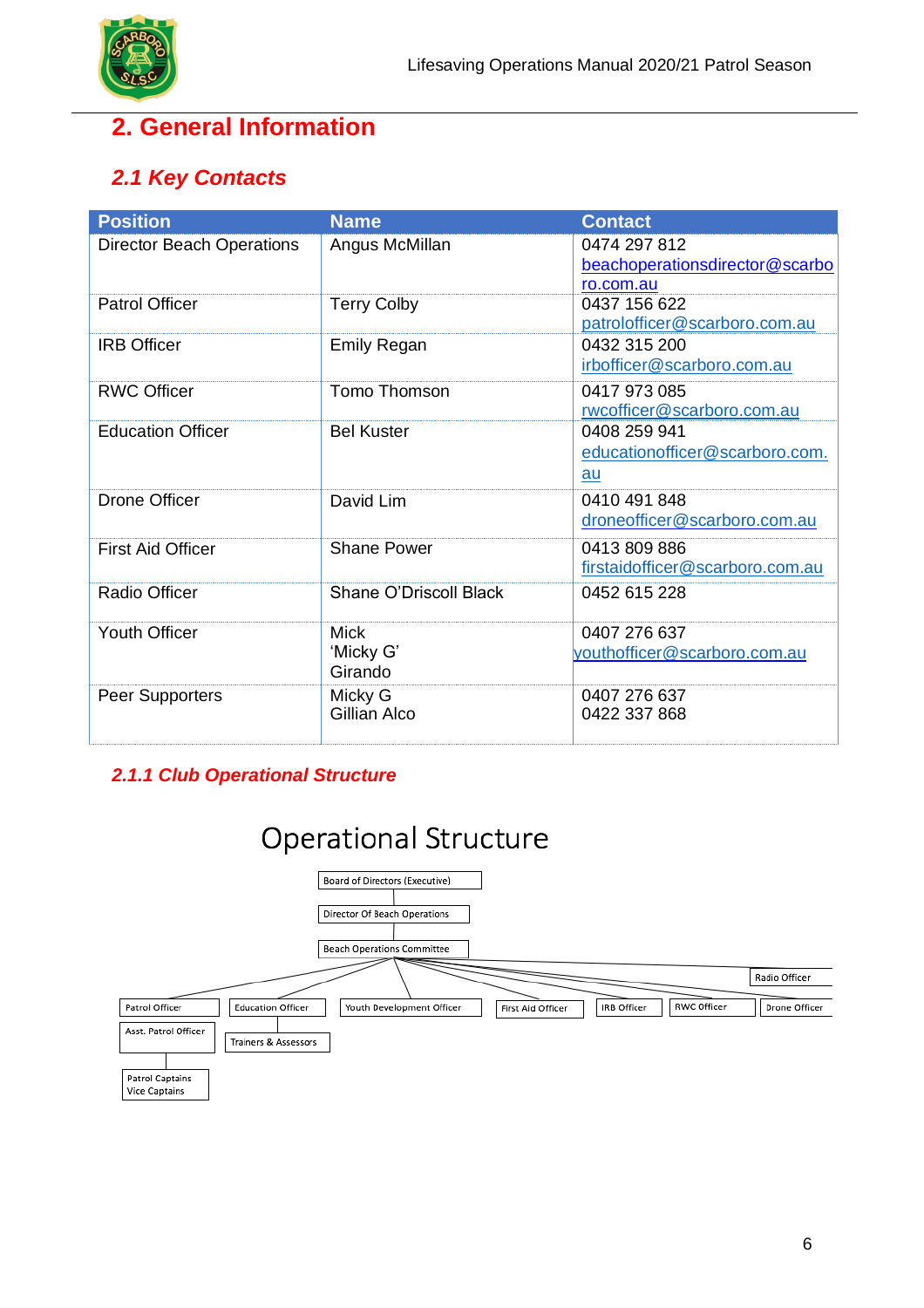

#### *2.1.2 Club Address and Contact Details*

**Address:** 163 The Esplanade, Scarborough Beach, WA, 6019; PO Box 79 Scarborough WA 6922

Web:<http://www.scarboro.com.au/>

Phone: **(08) 9341 1011**

Email: [adminofficer@scarboro.com.au](mailto:adminofficer@scarboro.com.au)

#### *2.2 Patrol Roster*

The Patrol Roster can be found at the end of this document. The most up to date copy can be found via the club's website [www.scarboro.com.au](http://www.scarboro.com.au/)

#### *2.3 Patrol Teams*

A full list of the patrol teams can be found at the end of this document. The most up to date copy can be found via the club's website [www.scarboro.com.au](http://www.scarboro.com.au/)

## *2.4 Patrol Contact Details*

| <b>Position</b>       | <b>Patrol Number</b> | <b>First Name</b> | <b>Last Name</b> | <b>Contact</b><br><b>Number</b> |
|-----------------------|----------------------|-------------------|------------------|---------------------------------|
| Patrol Captain        | Patrol 1             | Adam              | <b>Bennett</b>   | 0410801313                      |
| Patrol Captain        | Patrol 2             | Chris             | Kuster           | 0422 005 199                    |
| <b>Patrol Captain</b> | Patrol 3             | Andrew            | Matraszek        | 0419 968 242                    |
| Patrol Captain        | Patrol 4             | Michelle          | <b>Bistrup</b>   | 0401887331                      |
| Patrol Captain        | Patrol 5             |                   |                  |                                 |
| <b>Patrol Captain</b> | Patrol 6             | Adam              | <b>Watts</b>     | 0403284243                      |
| Patrol Captain        | Patrol 7             | Angus             | <b>McMillan</b>  | 0474297812                      |
| Patrol Captain        | Patrol 8             | Sharron           | Walshaw          | 0409370866                      |
| Patrol Captain        | Patrol 9             | Peter             | <b>Stevens</b>   | 0418850767                      |
| <b>Patrol Captain</b> | Patrol 10            | Shane             | Power            | 0423 658629                     |
| Patrol Captain        | Patrol 11            | Kate              | Irwin            | 0406 886 054                    |
| Patrol Captain        | Patrol 12            | <b>Belinda</b>    | Kuster           | 0408 259 941                    |
| Patrol Captain        | Patrol 13            | Emma              | Forte            | 0425 615 315                    |
| Patrol Captain        | Patrol 14            | Sarah             | Rafferty         | 0468965779                      |
| Patrol Captain        | Patrol 15            | Justin            | Coe              | 0408 941 376                    |
| Patrol Captain        | Patrol 16            | Carl              | VanHerren        | 0415287779                      |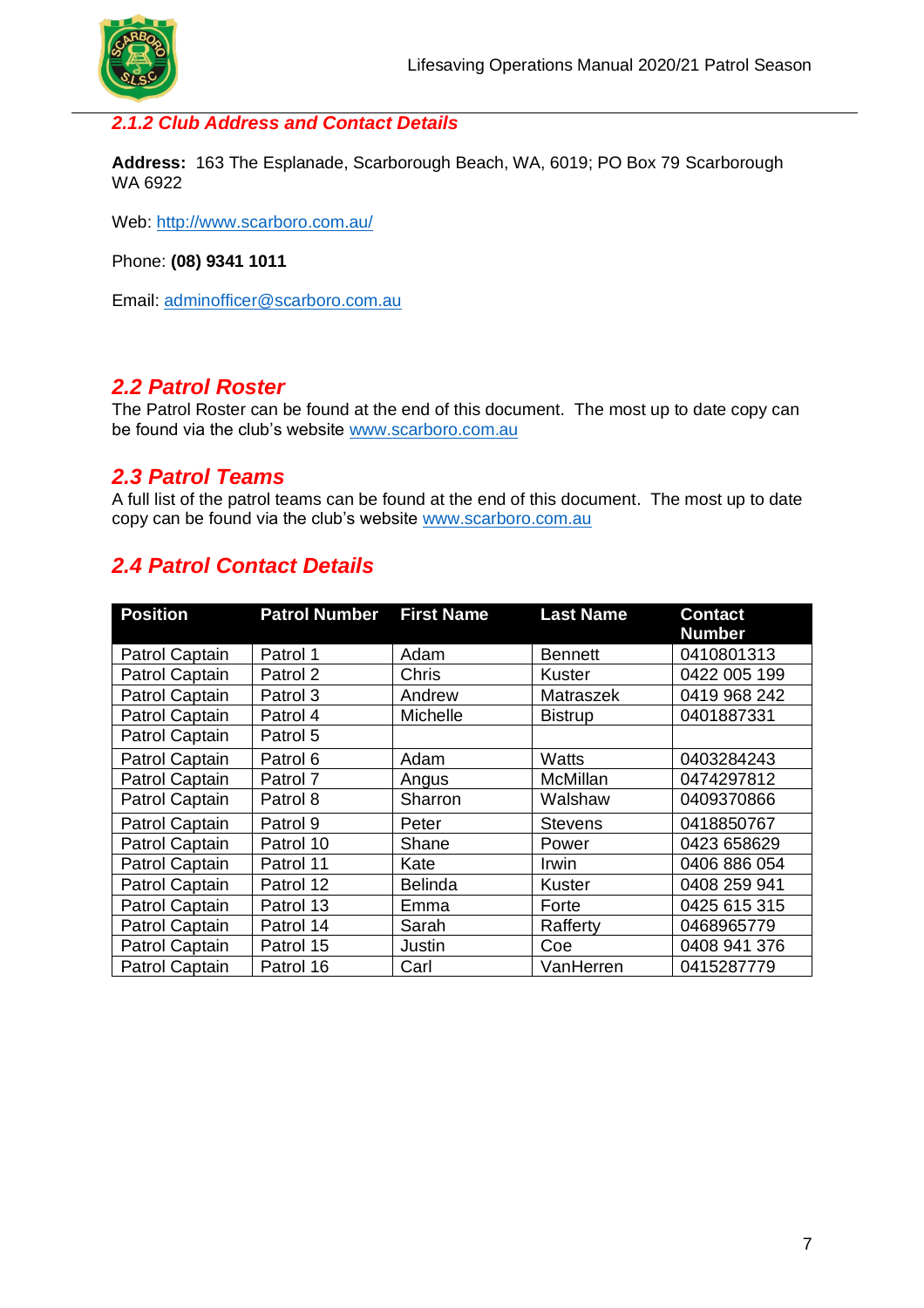

## **3. Patrol Requirements**

- It is the patrol captain's responsibility to check that all members are financial members of the club. A list of financial members will be provided each patrol by the Administration Officer.
- It is the patrol captain's responsibility to ensure themselves, along with their vicecaptain have a valid working with children check.
- Patrol captains should report, to the respective officer, any damaged or unserviceable equipment as a matter of urgency.

## *3.1 Patrol Captain Roles and Responsibilities*

Responsible for management and operation of their patrol and associated activities in accordance with the Club's lifesaving policies.

### *3.1.1 Major responsibilities*

- Oversee the management of their allocated patrol and its lifesaving activities within the Club's patrol boundaries in accordance with the Club's lifesaving policies & directives to ensure the safety of the beach going public is maintained as an absolute priority
- Arrive for rostered patrol in sufficient time to receive and check in patrol members
- Conduct pre and post patrol briefings to ensure all patrol members (rostered, substitutes and visitors) are aware of their patrol tasks and dutie , are correctly attired and conduct themselves on patrol in accordance with the Club and SLSWA Lifesaving policies and directives
- Ensure that all patrol associated equipment and facilities are correctly maintained and used in accordance with Club procedures and manufacturers guidelines during their rostered patrol hours; and, correctly stored, or handed over to the next rostered patrol, at the end of their patrol, reporting any damage in the patrol log
- Maintain an understanding of the SLSWA policies as applied to lifesaving patrols
- Maintain an understanding of City of Stirling policies and relationships with lifeguards as applied to lifesaving patrols
- Liaise with the Radio Officer, First Aid officer and IRB Officer on the training of members to ensure that equipment is used correctly
- Ensure that patrol record logs are correctly entered on the completion of their rostered patrol
- Comply with the Club's constitution and policies

### *3.1.2 Primary Accountability*

- Patrol is conducted in accordance with all relevant policies and directives and patrol members aware of their duties.
- Owes a duty of care to patrol members whilst on duty.
- Patrol records are entered correctly.
- Patrol gear is correctly maintained and used during the rostered patrol.
- Meetings attended and reports submitted as and when required.
- Club policies and directions of the Board complied with.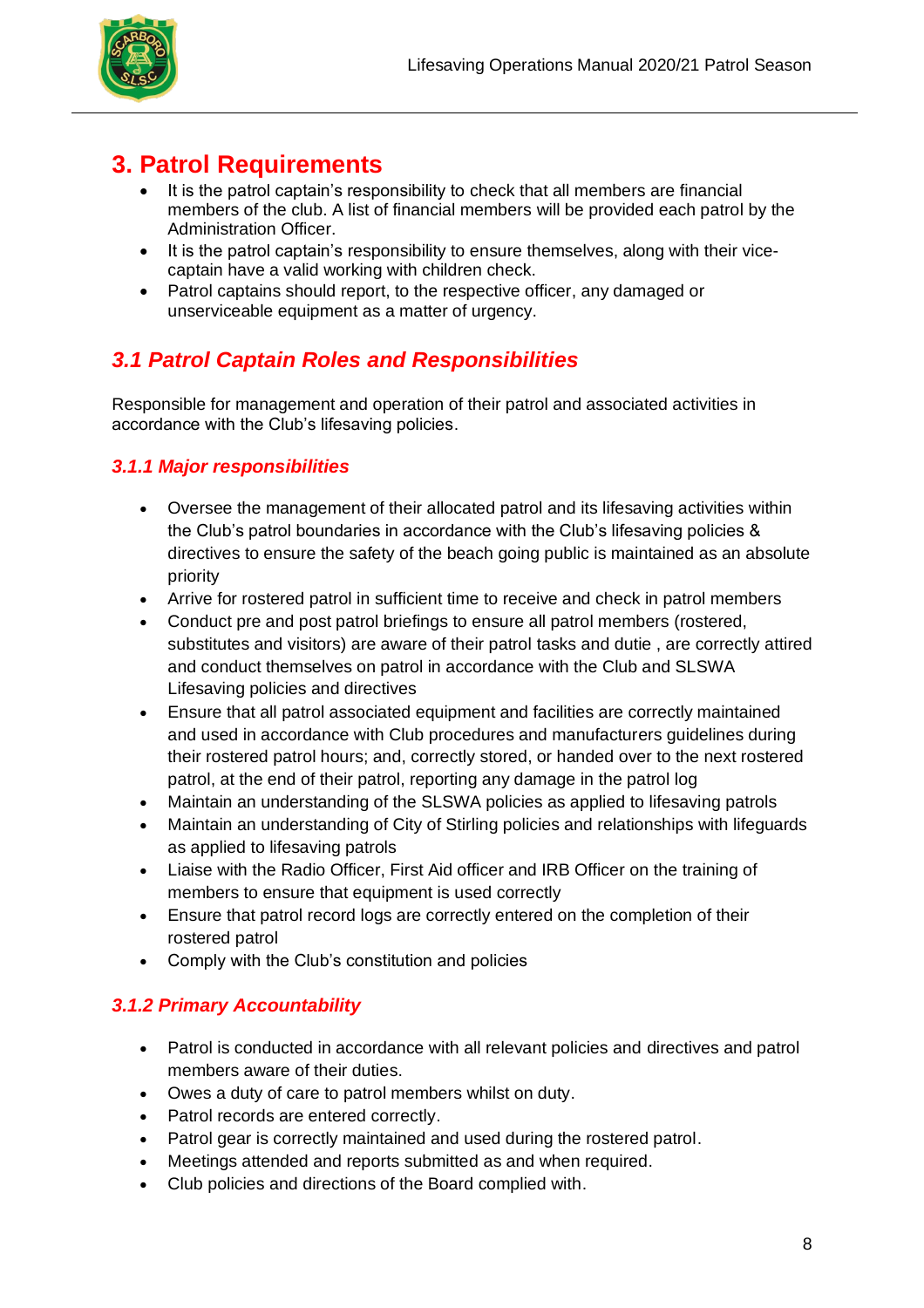

### *3.2 Required Standards*

- All members on patrol must be current financial members of Surf Life Saving Australia and belong to an affiliated Australian club.
- All members must ensure their awards are updated at the annual club proficiency at a date determined by the Beach Operations Committee.
- Patrolling members must follow the direction of their patrol captain at all times and must adhere to all Scarboro SLSC policies and procedures.
- Members must act in a responsible manner while on patrol, wearing the appropriate uniform and adhering the club's code of conduct.

## *3.3 Patrol Attendance and Proxy Requirements*

Patrolling club members must attend or provide a proxy for all rostered patrols throughout the season. Failure to meet your rostered Club patrol obligations may result in ineligibility for:

- club awards
- club camps and trips
- club subsidies
- competition and activities
- access to equipment
- access to club facilities including gym and bar
- training opportunities

Active and Cadet Members who wish to compete at State and National competition must complete a minimum of 16 hours patrol, or other recognised volunteer activity, in the previous calendar year, to be eligible to compete

Active and Cadet members will not be permitted to compete in inter or intra club competitions if they have a deficit of hours as a result of 'no shows' and the subsequent 50% 'penalty'. All deficits need to be cleared prior to the close of entries for carnivals in order to be eligible to compete in line with SLSA Policy 5.04.

Unless exempted by the BOC, all renewing Active and Cadet members shall be liable for a similar number of patrol hours for the season. A renewing member who joins after rostered patrols have commenced for a season may, by direction of the BOC and depending on the circumstances related to the late renewal of membership, be required to complete the same number of hours as members who were financial and had been rostered on patrols from the beginning of the patrol season before they will have access to other club activities such as intra and inter club competition.

#### *3.2.1 Sourcing a proxy*

It is your responsibility to **find a substitute** that is equivalently qualified to you. Once you have found a substitute you should contact your patrol captain and inform them who will be patrolling in your place. If you cannot find a substitute, please contact your patrol captain. Your patrol captain will either assist you to find an appropriate substitute or may excuse you from the patrol.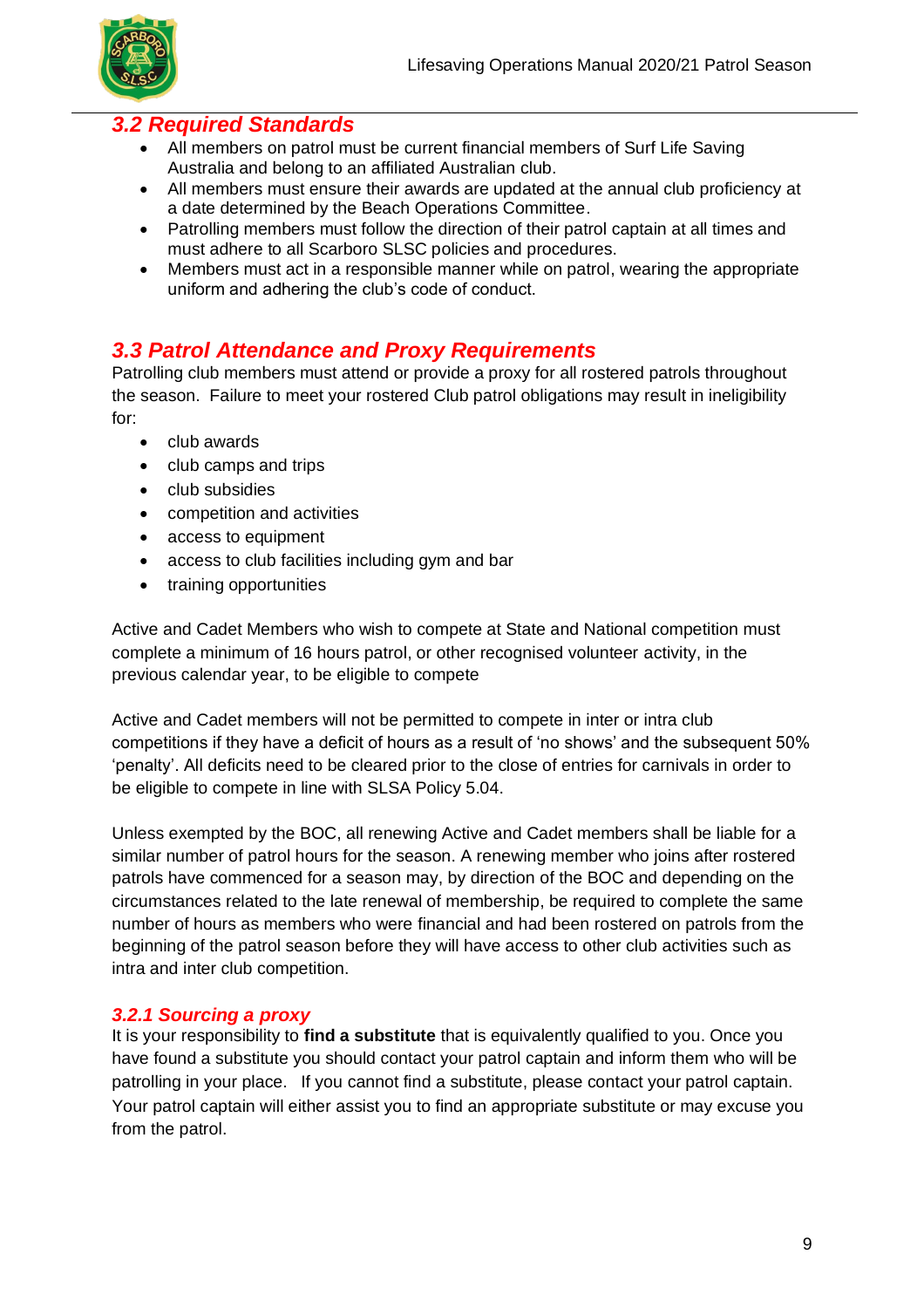

It is always best to find a proxy by first asking within your own groups at the club, this has been found to be the most effective way.

If that fails, members can ask for a proxy via the *Scarboro Patrol Proxy* Facebook Page [\(https://www.facebook.com/groups/2000056123611364/\).](https://www.facebook.com/groups/2000056123611364/)) If that fails, please contact the patrol captain as per section 3.2.

Please note: Failure to make an effort to find a proxy without a valid excuse will result in the attendance being recorded as a NO SHOW.

#### *3.2.2 Missing a patrol/ down hour members*

If members fail to find a proxy without a valid excuse or fails to let their respective patrol captain know they will be marked as "down hours".

Members who are marked "down hours" will follow the following down hours work flow, determined by the Beach Operations Committee, in accordance with Club Policy 2.2 Patrol Requirements;

Step 1: Member failing to attend a rostered patrol will result in a 1st down hours' reminder letter (written or electronic form) being issued, within seven (7) days of the rostered patrol.

Step 2: Failure to attend two (2) consecutive rostered patrols without explanation results in a 2nd down hours reminder letter being issued, within 7 days of the second rostered patrol missed.

Step 3: Failure to attend a 3rd consecutive rostered patrol without explanation will result in Automatic Disciplinary Action (refer Policy 1.4 section 3) that restricts the member to patrol activities only until an acceptable explanation is received. Following which the member will be called upon to attend a meeting to discuss the future of their membership as per step 4.

Step 4: On accumulating three (3) consecutive rostered patrols missed, the member will be called upon to attend a meeting with the Director Beach Operations and Patrol Officer to discuss "the future of their membership and their circumstances regarding patrols." If the member fails or refuses to attend such a meeting, then suspension may occur as per step 5.

Step 5: Should the member fail to respond or refuse to attend such a meeting then further disciplinary action as per Policy 1.4 Club Discipline will be undertaken.

#### *3.2.3 Exemptions*

The Club accepts that some Members have other obligations that may restrict their ability to attend all patrols. These obligations may include, but are not limited to:

- Shift workers
- Fly in fly out workers
- SLSWA employees (who are required to work weekends)
- Professional Lifeguards (who are required to work weekends)
- Health (fitness for duty)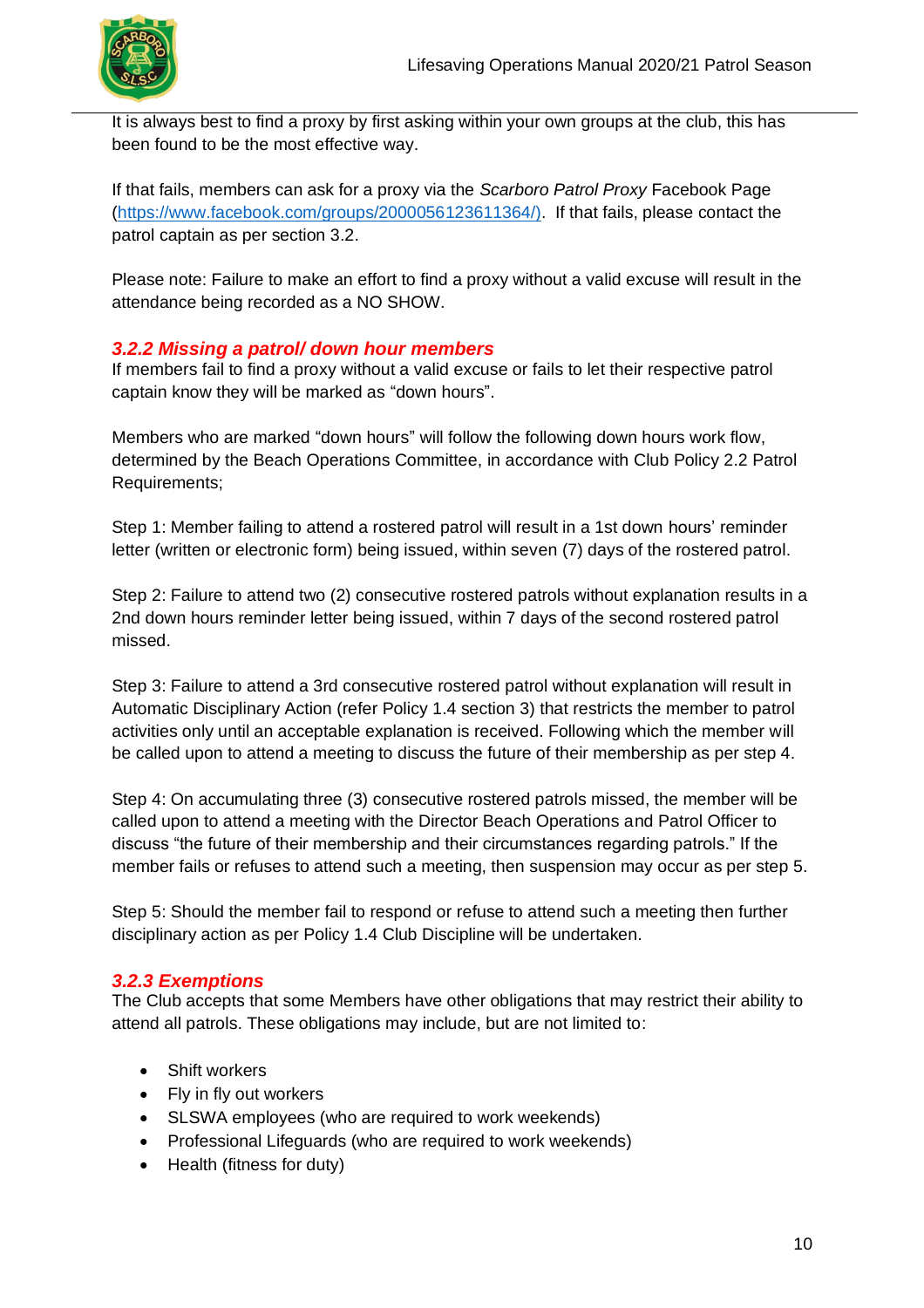

These members can apply for leave from regular rostered patrols in accordance with policy 1.3. This should be addressed prior to the commencement of the patrol season. However, this does not exclude them from meeting minimum patrol hour requirements for competition purposes – as set out in SLSA Policy 5.4.

A member can request a change of patrol roster due to family & transport arrangements or work commitments.

More information can be found in club policy 2.1 Patrol Requirements

#### *3.2.4 Club Active Reserve and Long Service Members*

Reserve Active members must complete a minimum of 8 patrol hours per calendar year to be eligible to compete in any interclub surf sport competition.

Reserve Active members can be called onto patrol to assist when numbers are low or extra support is required. These can be arranged via the patrol captain and patrol officer.

Application for this category of membership is on written application to the Beach Operations Committee, refer to club policy 1.1 Membership Categories.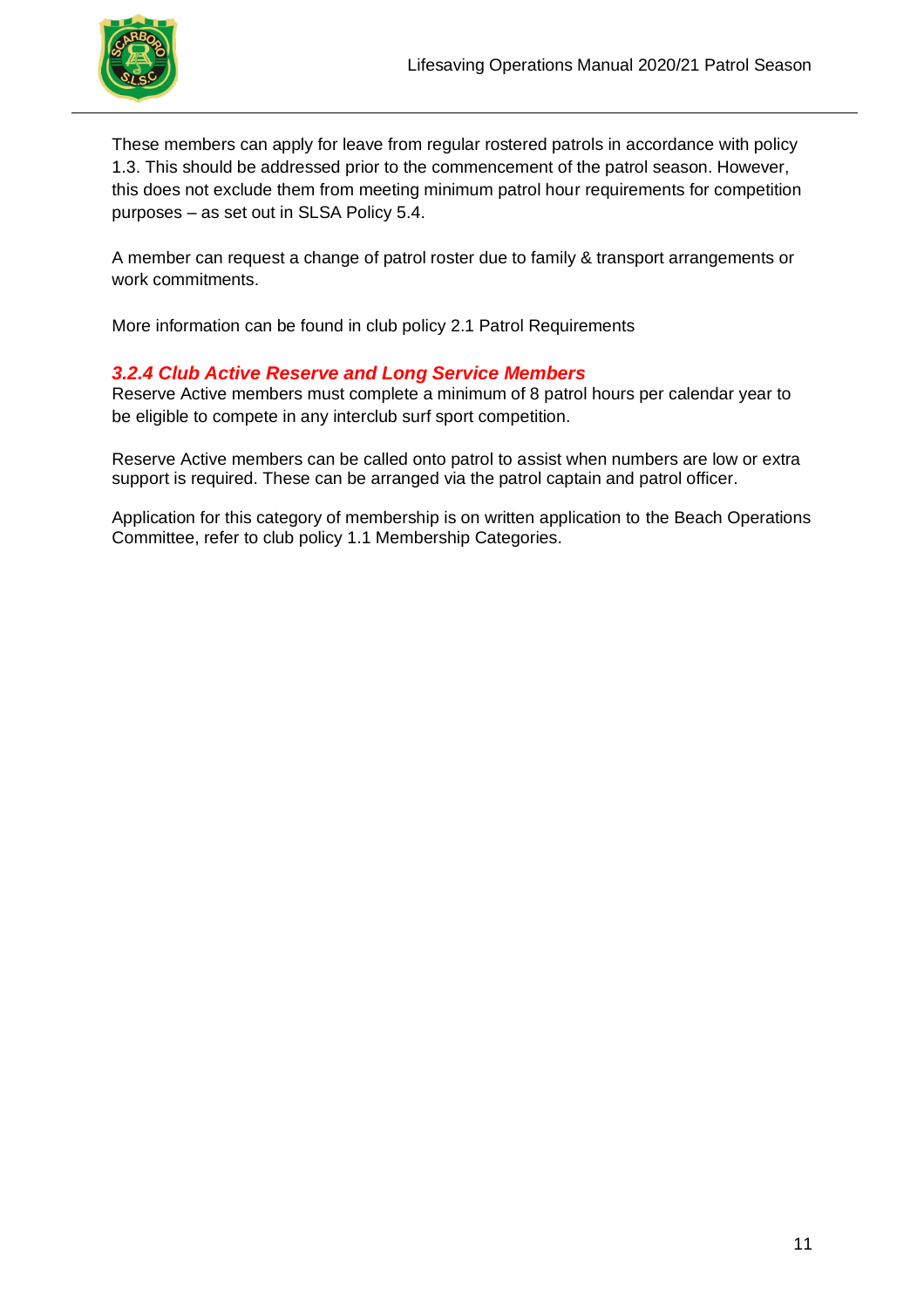

## **4. Beach Management**

## *4.1 Beach Management Plan*

The Beach Management Plan is used in conjunction with this document to ensure that incident reporting and hazard mitigation is viewed consistently within the club. The Beach Management Plan incorporates a number of disciplines and club activities with the view of the safe running of these activities in conjunction with the required lifesaving services.

This document can be viewed in conjunction with this Life Saving Operations Manual

#### *4.1.1Our Patrol Area*

Scarboro Surf Life Saving Club assists the City of Stirling Beach Inspectors to patrol approximately 3 kilometres of coastline and adjacent areas between Bournemouth Parade Underpass at North Scarborough to Peasholm Street Dog Beach to the south. The two primary patrol areas include the shoreline in front of the Amphitheatre and, Brighton Beach and 200m either side of the designated swim areas (Patrol Flags).

While this whole area is not all flagged with designated swimming areas, we conduct regular roving patrols to our boundaries to ensure public safety and Local Government by-law compliance.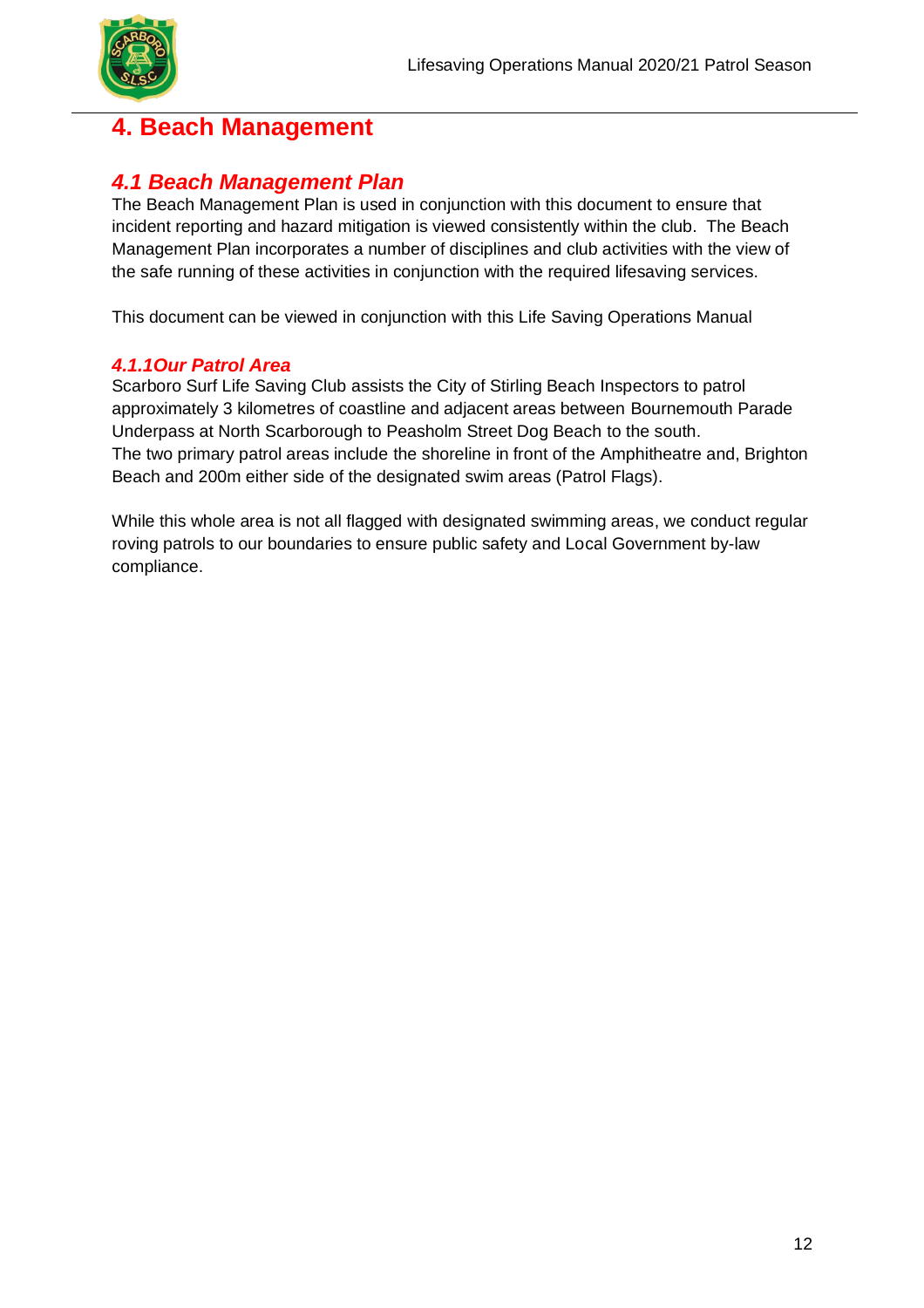

#### Our area is defined below;

|                         | $\pmb{\mathsf{A}}$        | B    | $\mathbf C$                           | D                  | E                | F                                                   | G                                                                                | Н                              | $\mathbf{I}$    | J        | $\boldsymbol{\mathsf{K}}$ | L         | M                               | N                 |                         |
|-------------------------|---------------------------|------|---------------------------------------|--------------------|------------------|-----------------------------------------------------|----------------------------------------------------------------------------------|--------------------------------|-----------------|----------|---------------------------|-----------|---------------------------------|-------------------|-------------------------|
| 1                       | <b>North</b>              |      |                                       |                    | O                |                                                     |                                                                                  |                                |                 |          |                           | s,        |                                 |                   | $\mathbf 1$             |
| $\mathbf{2}$            |                           |      |                                       |                    |                  |                                                     |                                                                                  | EA <sub>to</sub> Cr            |                 |          |                           |           | Greenwell St                    |                   | $\mathbf 2$             |
| 3                       |                           |      |                                       |                    |                  |                                                     |                                                                                  |                                |                 |          |                           |           |                                 |                   | 3                       |
| $\overline{\mathbf{4}}$ |                           |      |                                       |                    |                  |                                                     |                                                                                  |                                |                 |          |                           |           |                                 |                   | $\overline{\mathbf{4}}$ |
| 5                       |                           |      |                                       |                    |                  |                                                     |                                                                                  |                                |                 |          | <b>SILE</b>               |           |                                 | <b>bbett Park</b> | 5                       |
| $\bf 6$                 |                           |      |                                       |                    | 3                |                                                     |                                                                                  | Ì                              | Lady L          |          |                           |           | Manning St.                     |                   | $\bf 6$                 |
| $\overline{7}$          |                           |      |                                       | <b>Scarbon</b>     |                  | Main Patrol <b>d</b> Brighton Patrol<br>Scarborough |                                                                                  | <b>Jurn St</b>                 | <b>O</b> site O | $15$ ebp | $\frac{1}{2}$             |           | Scarboroug<br>Police<br>Station | $\odot$           | $\overline{\mathbf{7}}$ |
| 8                       |                           | hour |                                       |                    |                  |                                                     |                                                                                  | <b>C</b> Scarbors              | SR14            |          |                           | pean      |                                 | 9                 | 8                       |
| $\boldsymbol{9}$        |                           |      | <b>Boundaries to</b><br>be roved each | <b>ROVING ZONE</b> |                  |                                                     |                                                                                  | bugh 7                         | <b>JS sBu</b>   |          |                           | ore Resel | $\bullet$                       |                   | $\boldsymbol{9}$        |
| 10                      |                           |      |                                       | Brighto            | <b>Clubrooms</b> |                                                     | Brighton                                                                         | Rd                             |                 |          | <b>Brighton Rd</b>        |           |                                 |                   | 10                      |
| $11$                    |                           |      |                                       | Beach              |                  |                                                     |                                                                                  |                                |                 |          |                           |           |                                 |                   | $11$                    |
| 12                      |                           |      |                                       |                    |                  |                                                     |                                                                                  |                                |                 |          | Kay St                    |           |                                 |                   | 12                      |
| 13                      |                           |      |                                       |                    |                  |                                                     |                                                                                  |                                |                 |          |                           |           |                                 | <b>Kes</b>        | 13                      |
| 14                      |                           |      |                                       |                    |                  | Member must greet ambulance on arrival              | <b>Cnr. Brighton Rd/ The Esplanade</b><br><b>Ambulance Meeting Request Point</b> |                                |                 |          |                           |           |                                 | olin Ventnor      | 14                      |
| 15                      |                           |      |                                       |                    |                  |                                                     |                                                                                  | <b>Club Reserve</b><br>borough | $\bullet$       |          | For                       |           |                                 |                   | 15                      |
| 16                      |                           |      |                                       | og Beach           | Peashol          |                                                     |                                                                                  |                                |                 |          | ă                         |           |                                 | $-16$             | 16                      |
|                         | $\boldsymbol{\mathsf{A}}$ | B    | $\mathbf C$                           | D                  | E                | F                                                   | G                                                                                | $\overline{\mathsf{H}}$        | $\mathbf I$     | J        | K                         | L         | $\mathsf{M}$                    | N                 |                         |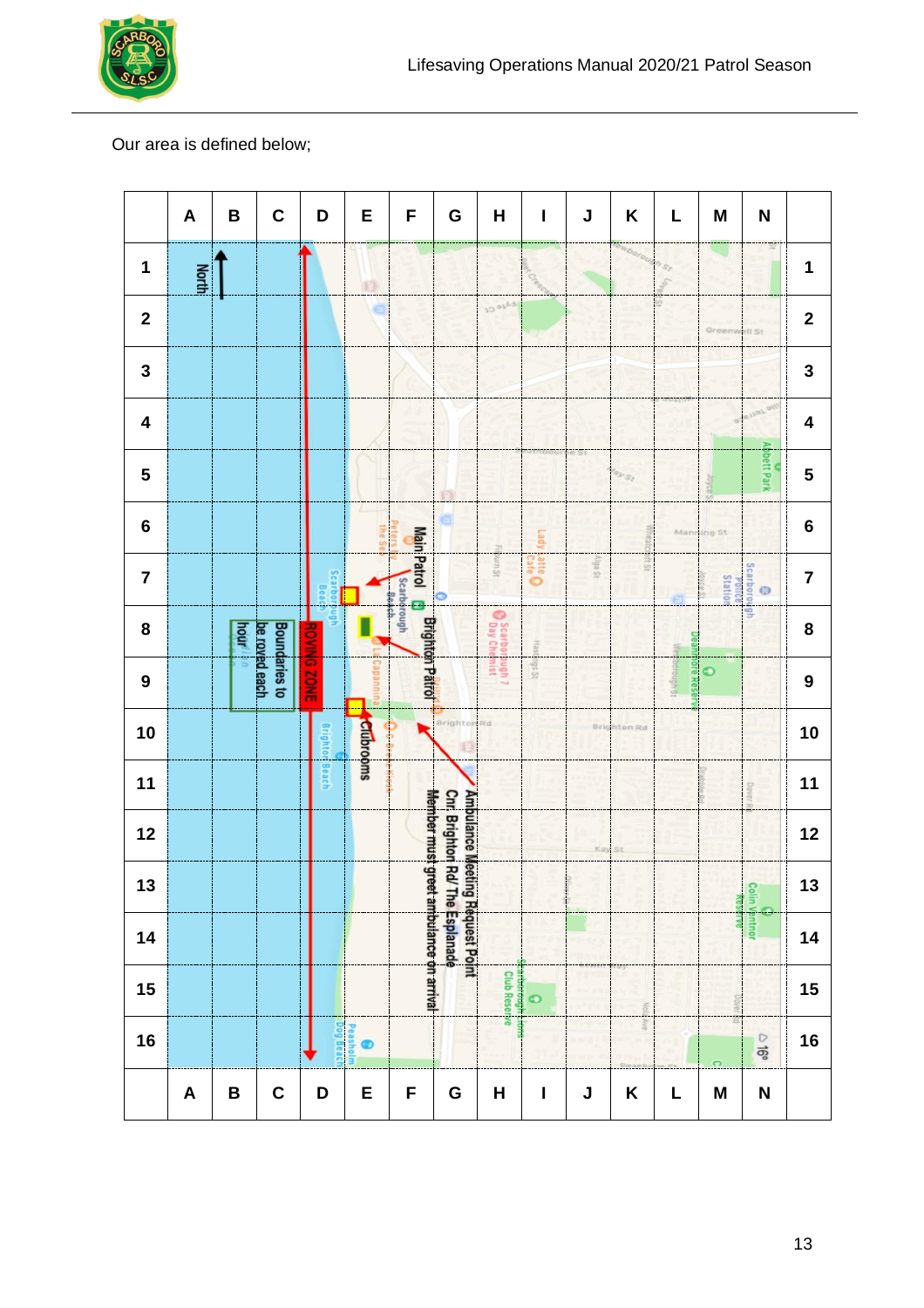

## *4.2 Types of Patrol*

Scarboro uses a variety of different patrol strategies to ensure that patrol activity can effectively deal with the ever-changing conditions and the diversity of beach users.

These strategies follow the broad strategies identified by the International Lifesaving Federation and have been developed and refined over the years in consultation with Beach Inspectors, local knowledge and by analysing beach usage patterns to identify peak risk periods.

#### *4.2.1 Towers*

The main tower (located adjacent to the Gear Shed and situated above the City of Stirling Brach Operations centre and the shared First Aid facility) must be manned at all times with a minimum of one Bronze Medallion holder present. This tower gives the best vantage point of the Scarborough area.

The central beach tower (located on the beach in front of Sunset Hill) is manned when patrol numbers are present as it gives an excellent vantage to the North Scarborough area. A minimum of one Bronze Medallion holder is required when this tower is operational.

There is an elevated tower at Brighton Beach adjacent to the Brighton Road access path. This should be operational when swim flags are displayed.

#### *4.2.2 Brighton Patrol*

Brighton Patrol is manned as per our lifesaving agreement (available at the end of the document) and MUST have a be patrolled during these times. Brighton is compulsorily through the summer months but can be manned at any time if the patrol numbers are present. This area is considered to be a "between the flags" type patrol December until February but maybe patrolled outside of these times depending on the number and type of beach users and the conditions.

When the flags are not set up, regular roving patrols or surveillance patrols should be conducted in this area. The location of the flagged area is specified by the on-duty Beach Inspector

NB: Flags do not need to be erected for a surveillance patrol.

#### *4.2.3 Main Patrol*

The main patrol area is flags up from October through to March, its location each weekend is determined by the duty Beach Inspector at the commencement of patrol. This is the base of operations for each patrol with patrols operating out of the patrol trailer, central tower or a combination of both.

Note: In consultation with the Beach Inspector it may be necessary to move this location during the patrol.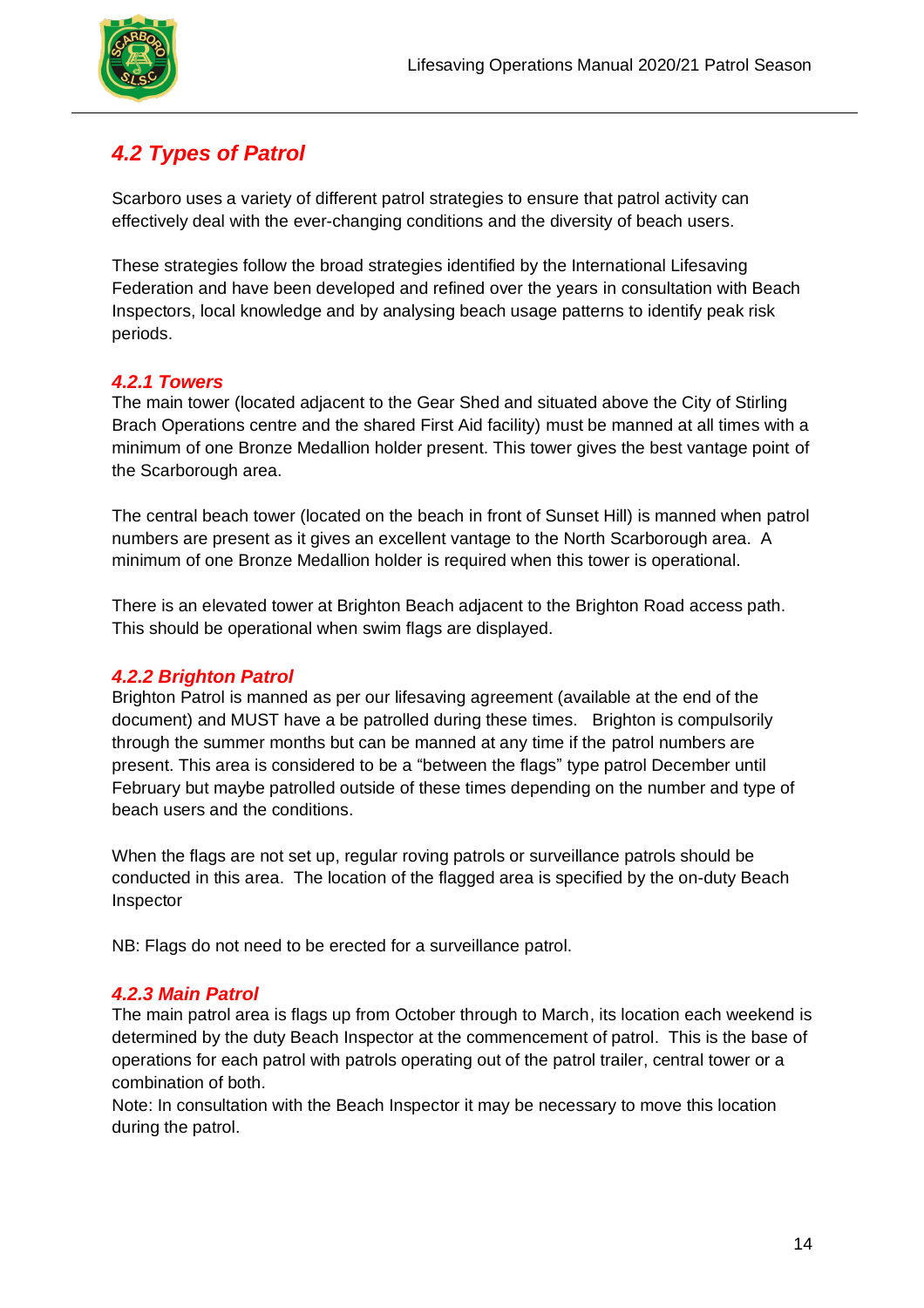

This area is considered to be a between the flags type patrol at all times, except when on surveillance.

#### *4.2.4 Roving Patrols*

Roving patrols between our boundaries should be conducted at least **every hour**. A combination of vehicle roves and foot patrols, for shorter distances, should be utilised with the specified equipment available in section 5.1 of this document.

While it is the Patrol Captain's responsibility to organise these activities within the patrol team, the Beach Inspector may request specific areas to be surveilled or activity to be undertaken.

## *4.3 Lifesaving Service Agreement*

Our lifesaving service agreement is a three-way agreement between ourselves (the club), Surf Life Saving Western Australia and our local government authority, the City of Stirling.

A copy is available at the end of this document.

### *4.4 Radio Procedures*

Radios are stored in a locked cabinet at the northern end of the gear shed, the combination will be given to Patrol Captains and Vice Captains at the beginning of each season and when the combination is changed.

Every radio must be recorded and signed out in the Radio Register before use. Each radio must be placed in a bag while in use. COS Beach Inspectors will have access to a SLSWA digital radio from the club.

Radios must be signed-in at the end of operations, turned off and placed back in the charging station.

Effective radio communications are vital to an effective patrol. For further operating information please refer to the SLSWA SoP's available within the SLSA Members area.

Call for emergency assistance as soon as possible and at any stage during the primary assessment. Remember the four (4) Ps when communicating:

- Position
- Problem
- People
- Progress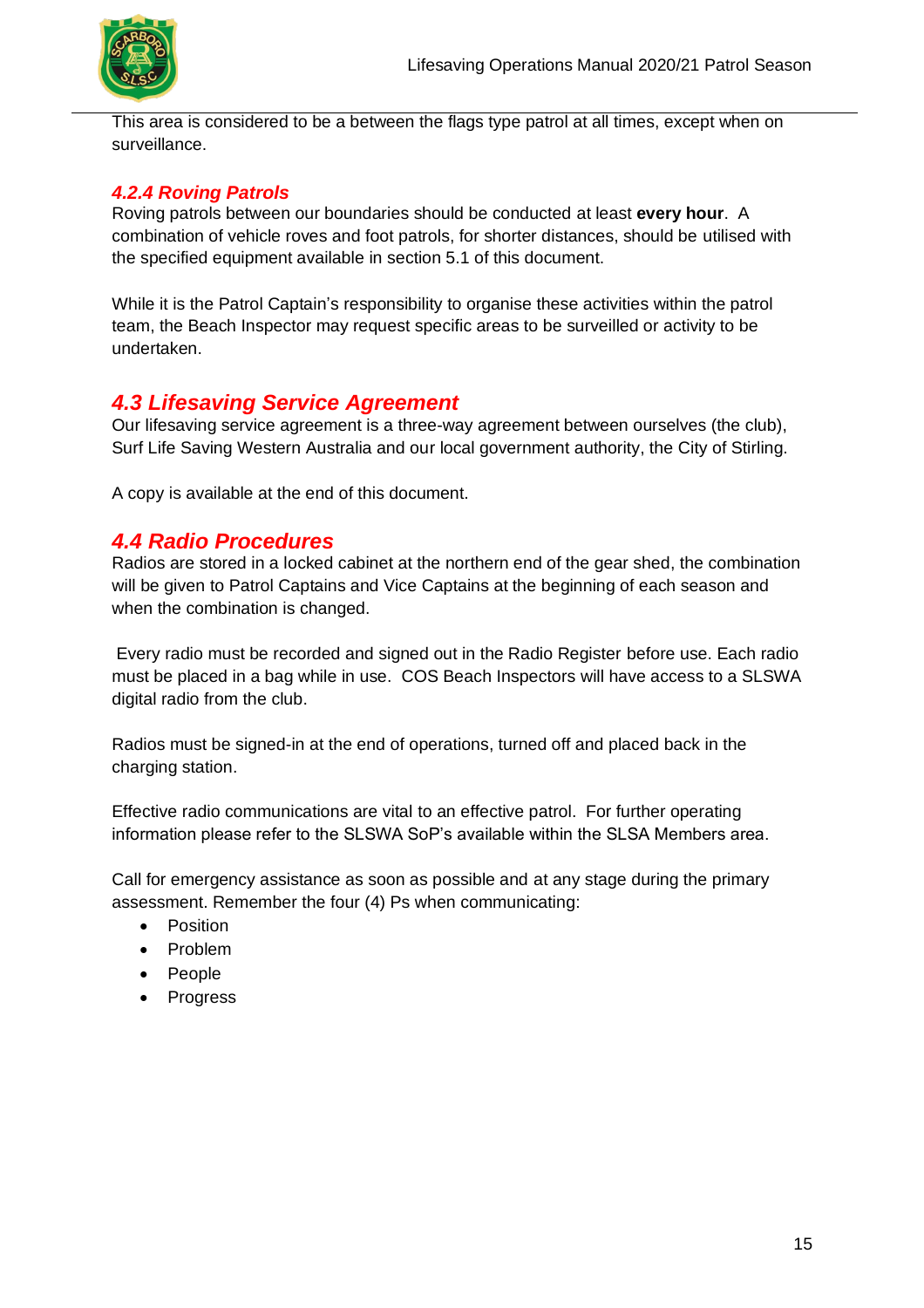

### *4.4.1 Operating Channels*

| Our<br><b>Handsets</b> |                                                                                                                                                                         |  |  |  |
|------------------------|-------------------------------------------------------------------------------------------------------------------------------------------------------------------------|--|--|--|
| Metro Wide<br>Channel  | Direct line of communication to SurfCom @ SLSWA in<br>Balcatta.                                                                                                         |  |  |  |
|                        | All handsets are to be set on this channel during patrol<br>operations unless otherwise directed by the Patrol<br>Captain, Patrol Officer or Beach Operations director. |  |  |  |
| Scarborough Local      | This channel runs off the Scarborough Local repeater and is<br>only available for handsets on this channel within close<br>proximity.                                   |  |  |  |
|                        | This channel is utalised on a busy day if metro wide is busy,<br>there is water safety at the beach or training exercises are<br>being conducted.                       |  |  |  |
|                        | Always notify SurfCom if this channel is being used.                                                                                                                    |  |  |  |
| Training               | Used for Education and training                                                                                                                                         |  |  |  |
| Carnivals              | Used for carnivals being held at Scarborough beach.                                                                                                                     |  |  |  |

*\*always ensure proper radio operating procedures are observed*

#### *Note:*

- *i. To lock or unlock the keypad press the P2 button*
- *ii. Use the up and down arrows to display the zone ie Metro Wide*
- *iii. Press the P1 button to select the zone*
- *iv. To Change Channel within the selected Zone (eg Scarborough Local) rotate the channel selector located on the top of the radio between the aerial and On/Off Volume knob*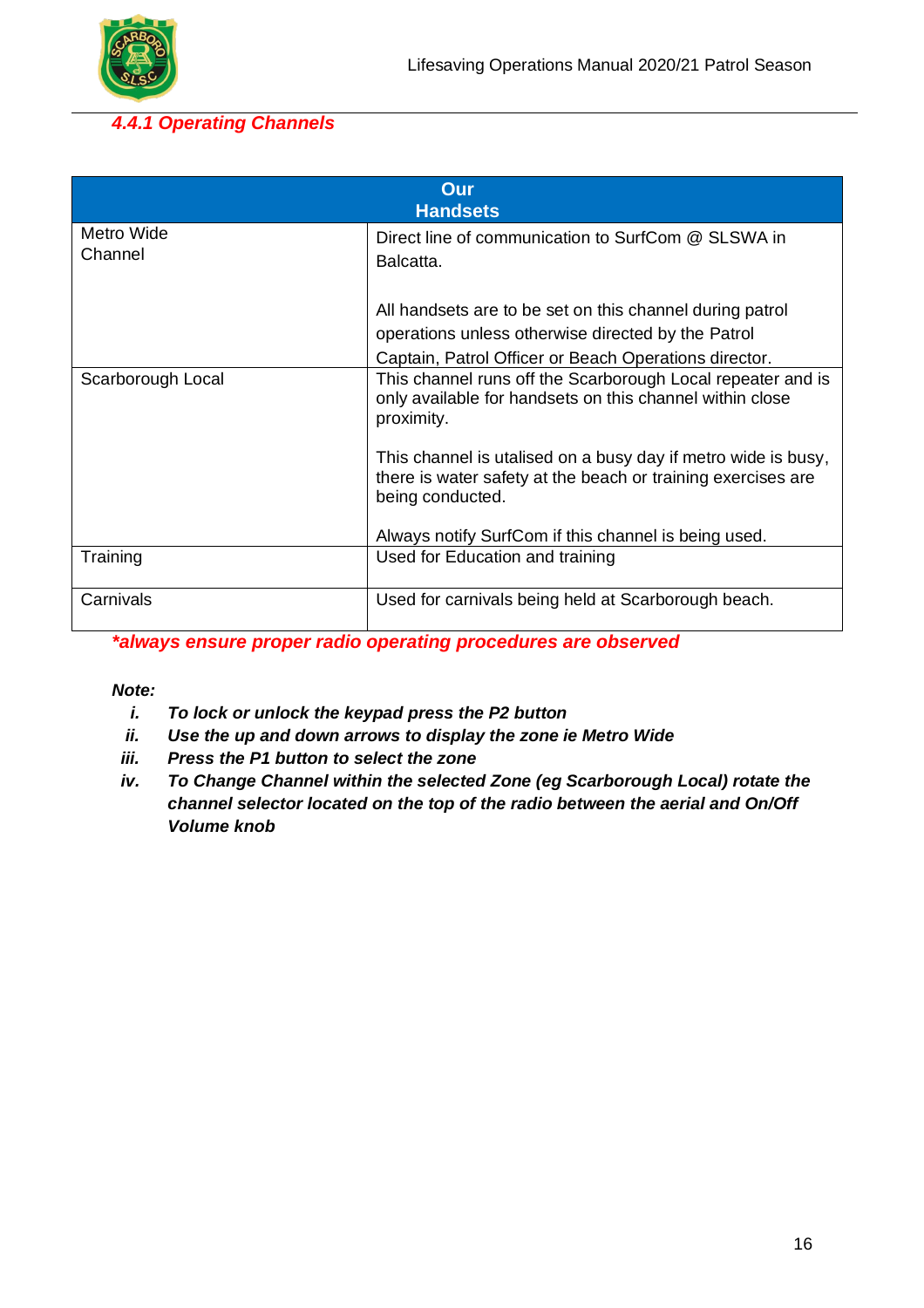

#### *4.4.2 Call Signs*

| <b>Asset Description</b>          | <b>Radio Call Sign</b>        |
|-----------------------------------|-------------------------------|
| SSV <sub>1</sub>                  | "Scarboro ATV 1"              |
| SSV <sub>2</sub>                  | "Scarboro ATV 2"              |
| SSV <sub>3</sub>                  | "Scarboro ATV 3"              |
| New Landcruiser Tray Back         | "Scarboro Four-Wheel Drive"   |
| Old Landcruiser Tray Back         | "Scarboro Four-Wheel Drive"   |
| Brighton semi-permanent tower     | "Brighton Patrol"             |
| <b>Patrol Trailer</b>             | "Scarboro Patrol"             |
| Permanent tower @ clubrooms       | "Scarboro Main Tower"         |
| Semi-permanent beach tower        | "Scarboro Central Tower"      |
| Patrol Captain                    | "Scarboro Patrol Captain"     |
| <b>RWC 32</b>                     | "RWC 32"                      |
| <b>RWC 44</b>                     | "RWC 44"                      |
| Patrol IRB                        | "Scarboro IRB"                |
| <b>SLSWA Radio Net Controller</b> | "Surfcom"                     |
| Scarborough Beach Inspector       | "Scarborough Beach Inspector" |

#### *4.4.3 Sign On/ Off Procedure*

Before commencement of Patrol ALL Patrols must sign on and off with SURFCOM. Any update in Patrol Status, IRB Availability etc. must be updated with SURFCOM as soon as possible.

Sign On/Off can be achieved in two manners.

First, Sign/Off online, through the SLSWA Operations app using your personal SLSA Member Area username and password, then a radio check through to SURFCOM.

Second, Sign/Off over the Radio with SURFCOM, not using the App (only used when the app is unavailable).

#### **Sign On information to be given to SURFCOM over radio or app:**

- Beach Status
	- o *Open*, *Inclement Weather, Closed etc. See details in Patrol Operating Procedures section*
- Patrol Status
	- o *Full Patrol, Partial Patrol etc.*
	- o *See details in Patrol Requirements section for Patrol Status information*
- Beach Attendance
- If the patrol will be using the App
- IRB Status
	- o *Operational, Non-Operational, Waiting on Driver/Crew Members etc.*
- ATV Status
	- o Operational/ Non-Operational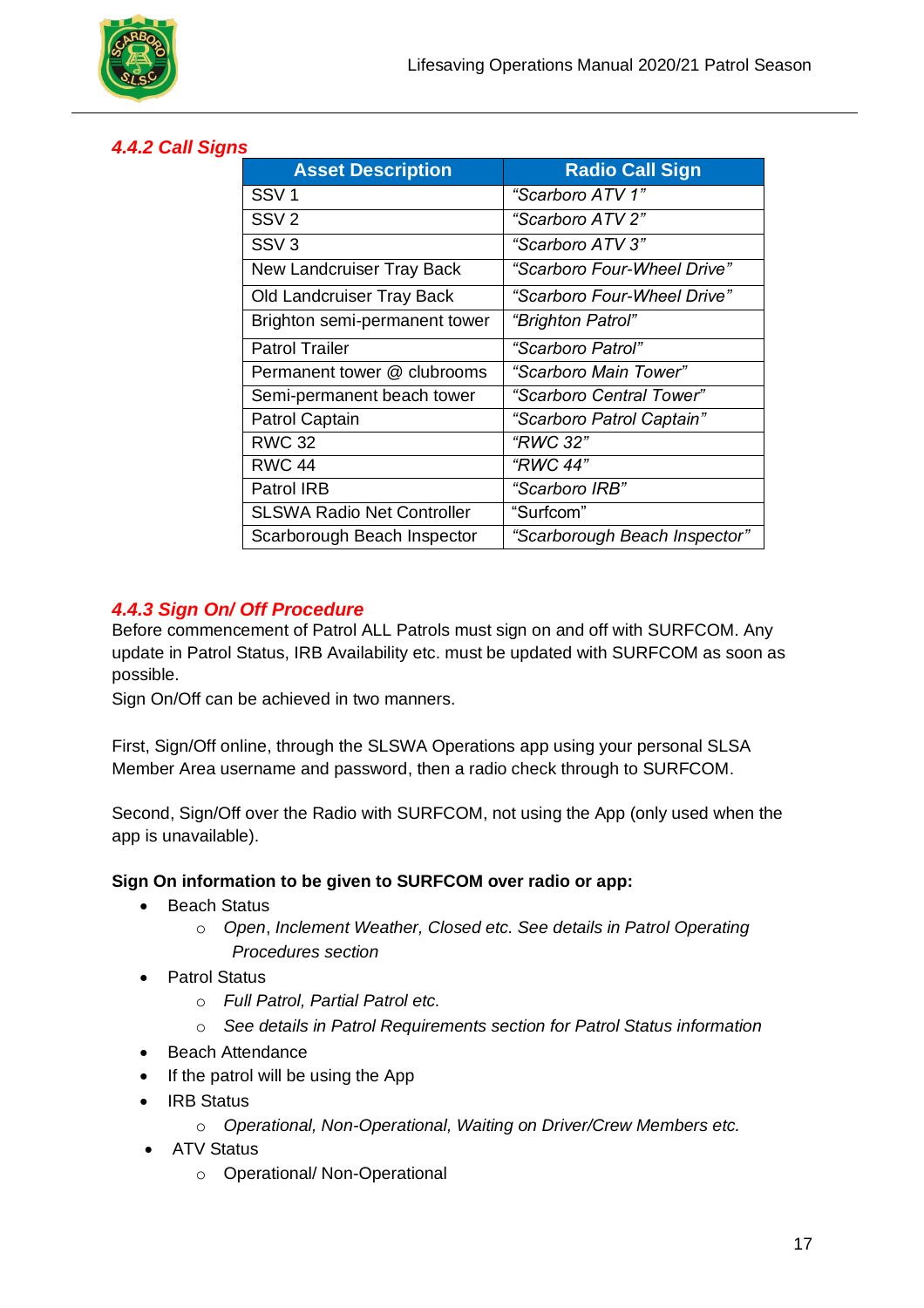

#### **Sign Off information to be given to SURFCOM**

- Total Statistics
	- $\circ$  Rescues, beach attendance, preventative actions and first aids performed

### *4.4.4 Radio Maintenance and Reporting*

All radios, when in use, must be;

- Signed out via the radio log book
- Placed in waterproof bags when in use
- Looked after, ensuring any damage is reported to the Radio Officer
- Returned, signed back in, switched off and placed on charge.

If the radio does come in contact with water DO NOT remove the battery, run it briefly under fresh, cold water and place in the shade to air dry. Ensure that the Patrol Captain is notified.

## *4.5 Patrol Set Up*

The on time set up of Patrol is essential to keep compliance with our Lifesaving Service Agreement. It is the Patrol Captains responsibility to ensure this happens. Patrol captains must;

- Ensure all the gear and equipment is in the relevant places
- Ensure team members know their role within the team
- Ensure that a pre and post patrol briefing is completed
- Ensure that the flags are erected in a timely manner following the direction of the Duty Beach Inspector.

#### *4.6 Local Government*

The City of Stirling and its Beach Inspectors assist with our volunteer lifesaving operations at Scarborough and Brighton Beaches. The Beach Inspectors ensure that members of the public are adhering to the Local Government Laws attached at the end of this document.

The Scarborough Beach Inspector must be notified when any of the following occur;

- Missing person(s)
- Local Government Ordinance (fines)
- Shark sightings
- Major First Aid

The beach can only be closed with the permission of the Beach Inspector, not SURFCOM, for the following;

- Search and Rescue
- Confirmed/ Unconfirmed Shark Sightings
- Death on the Beach
- Inclement weather (Lightning, weather front)
- Bio Hazard (pollution or whale carcass)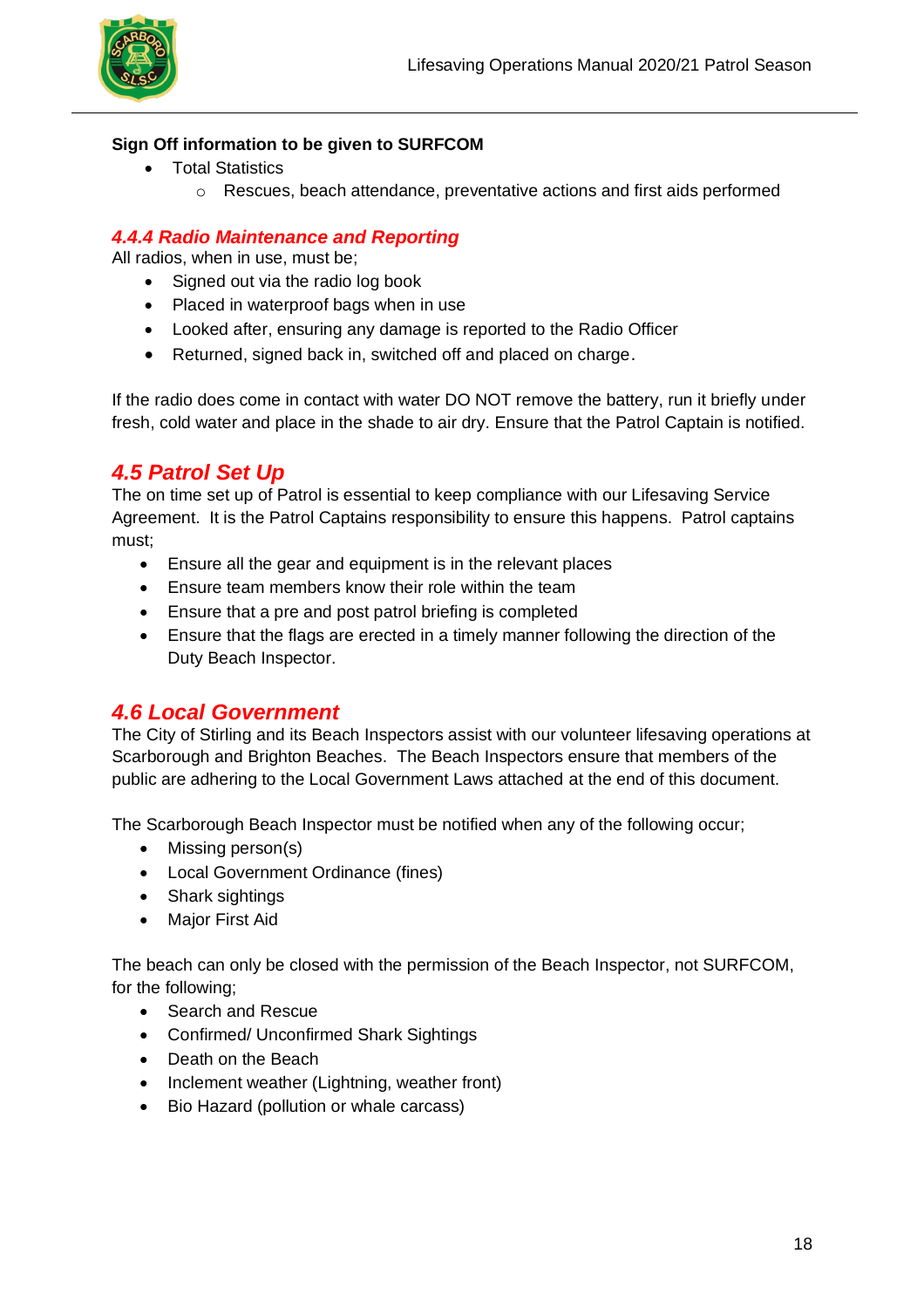

Some of the City's Policies and procedures differ from those at SLSWA, specifically the lightning and shark policy. The City's beaches close at a 15 second flash to bang ratio and any confirmed shark sighting in the area.

However, we have a duty of care to adhere to SLSA Environmental Factors Lighting Guidelines – see attached. Where the flash to bang count is 30 seconds, indicating that the lightning is 10km away, we advise the Beach Inspector that we are suspending our patrol activity in accordance with SLSA guidelines. We can resume patrol when 30 minutes has passed since the last sighting of lightning,

Pursuant to local laws 5.3 to 5.5 of the City of Stirling's *Local Government Property Local Law 2009* (the **Local Law**), enabled under the *Local Government Act 1995* (WA), Patrol Leadership within the Surf Life Saving Club is authorised to perform the following functions in relation to a beach:

#### *Local Law 5.3 Powers of an authorised persons or surf life saving club members*

- *a) patrol any beach;*
- *b) carry out any activity on any beach;*
- *c) erect signs designating bathing areas and signs regulating, prohibiting or restricting specified activities on the whole or any part of a beach or in or on the water adjacent to the beach and to direct persons on the beach or in or on the water to comply with such signs;*
- *d) temporarily enclose any area with rope, hessian, wire or any other means for the conduct of surf lifesaving club activities; and*
- *e) direct persons to leave the water adjacent to a beach*

However, pursuant to Local Law 5.4, if there is an employee of the City of Stirling present (i.e. Beach Inspector) their authority prevails.

#### *Local Law 5.5 Persons to comply with signs and directions*

*A person must—*

- *a) not act in contravention of a sign erected on a beach under clause 5.3(1)(c);*
- *b) not enter an area which has been temporarily closed with rope, hessian, wire or any other means for the conduct of surf life saving club activities, unless he or she is a member of the club or has obtained permission to enter from the club;*
- *c) comply with any direction given under clause 5.3(1)(c) or 5.3(1)(e); and*
- *d) not interfere with, obscure, obstruct, or hang any item of clothing or towel on a flag, sign, notice or item of life saving equipment.*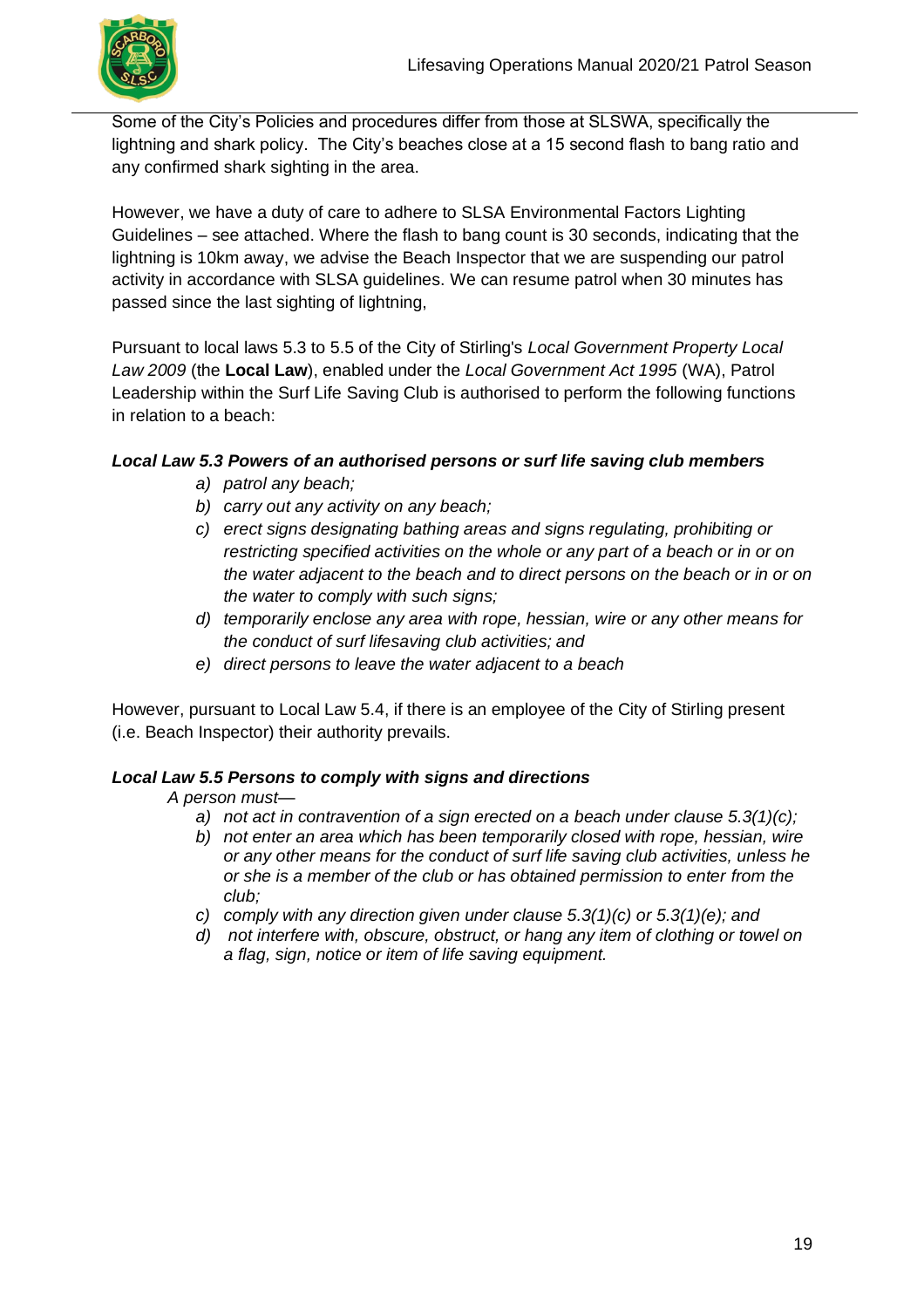

## **5. Patrol Policies and Procedures**

What you can expect to do while on patrol? You are expected to:

- Patrol set up and pack up
- Surveillance scanning techniques and strategies
- First aid
- Education (training)
- Operate equipment radios & rescue craft
- Search & Rescue
- Prevention talk to the public (sometimes more than once)
- Follow direction
- Work in a team

There are a number of standard operating procedures that need to be observed while on patrol. These documents can be found at the end of this manual and should be followed at all times.

Details of these procedures can be found here;

- [SLSWA Standard Operating Procedures](https://members.sls.com.au/members/document_library/8/media/543)
- [SLSA Emergency Management Guideline](https://members.sls.com.au/members/document_library/1/media/953)
- [Policy 1.05 Patrol Uniform](https://members.sls.com.au/members/document_library/1/media/931)

#### **Fitness for Duty/ Return from injury**

We have a responsibility to support rehabilitation and return -to-duty procedures for injured members. After serious injury or medical treatment, it may be necessary for the member to provide a return to work certificate or be place on 'light duties.

Sick or intoxicated members should not report for duty.

### *5.1 Minimum Requirements*

#### *5.1.1 Personnel*

In accordance with our lifesaving service agreement we are required to have a minimum number of qualified personnel to remain compliant. In our case that is as follows;

| <b>Type of Patrol</b> | <b>Minimum</b><br><b>Personnel</b> | <b>Minimum Award</b>                                                                | Used when;                                                            |
|-----------------------|------------------------------------|-------------------------------------------------------------------------------------|-----------------------------------------------------------------------|
| Between the<br>Flags  | <b>Two Members</b>                 | 2x Bronze Medallion<br>Between the two:<br>$\bullet$ 1x Snr. FA<br>$\bullet$ 1x ART | When flags are up<br>October - March<br>including public Holidays     |
| <b>Tower Shift</b>    | One Member                         | <b>Bronze Medallion</b>                                                             | At all times, in conjunction<br>with between the flags<br>patrol type |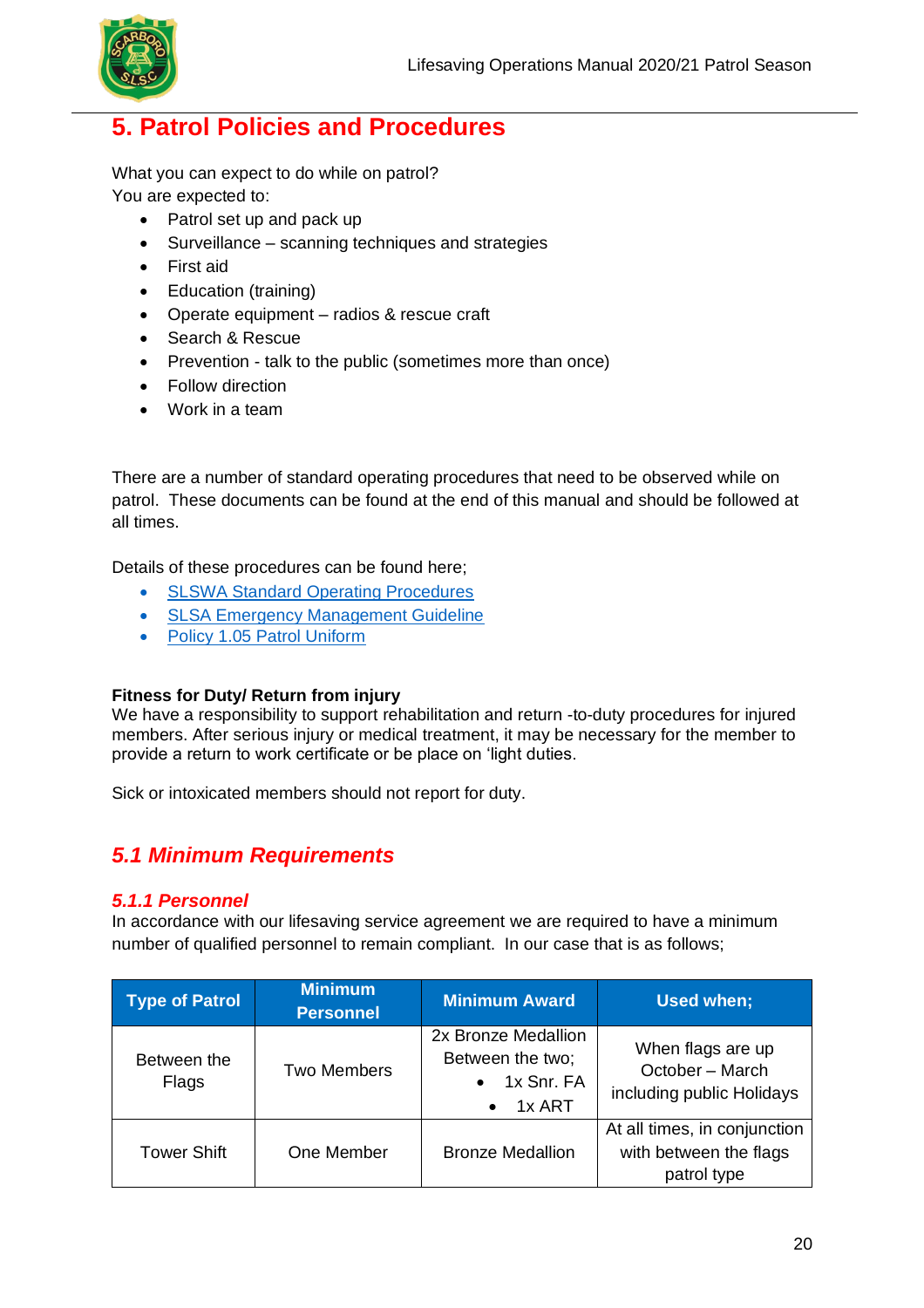

| Power craft      | $RWC - One$<br>Member<br>$IRB - Two$<br><b>Members</b> | <b>RWC-RWC Award</b><br><b>IRB - IRB Driver</b><br>and Crew Award | At all times, in conjunction<br>with between the flags<br>patrol type |
|------------------|--------------------------------------------------------|-------------------------------------------------------------------|-----------------------------------------------------------------------|
|                  |                                                        | 2x Bronze Medallion                                               | To sit in vehicle on beach                                            |
| Surveillance     | <b>Two Members</b>                                     | Between the two;                                                  | for the duration of                                                   |
|                  |                                                        | $\bullet$ 1x Snr. FA                                              | rostered time                                                         |
|                  |                                                        | 1x ART<br>$\bullet$                                               | No flags to be erected                                                |
|                  | <b>Two Members</b>                                     | <b>Surf Rescue</b>                                                | During Patrol Hours when                                              |
| Roving (Foot)    |                                                        | Certificate                                                       | conditions permit                                                     |
|                  |                                                        | <b>Bronze Medallion</b>                                           | <b>During Patrol Hours</b>                                            |
|                  | <b>Two Members</b>                                     | Up to date Driver's                                               |                                                                       |
| Roving (Vehicle) |                                                        | License (No                                                       | Every 1/ hour                                                         |
|                  |                                                        | Learner)                                                          |                                                                       |

#### *5.1.2 Equipment*

| <b>Patrol Type</b>       | <b>Equipment Required</b> | <b>Number Required</b> |
|--------------------------|---------------------------|------------------------|
|                          | Rescue Board              | $\overline{2}$         |
|                          | <b>Rescue Tube</b>        | 4                      |
|                          | <b>Binoculars</b>         | 1                      |
|                          | Digital Radio (in bag)    | $\overline{3}$         |
|                          | Loud Hailer               | 1                      |
|                          | <b>First Aid Kit</b>      | 1                      |
|                          | Oxy Kit                   | 1                      |
| <b>Between the Flags</b> | Defibrillator             | 1                      |
| (Trailer)                | Spinal Board              | 1                      |
|                          | Severe Bleed Kit          | 1                      |
|                          | <b>Spinal Straps</b>      | 1                      |
|                          | Whistles                  | $1$ /pp                |
|                          | Power craft Signage       | 1                      |
|                          | <b>Bum Bags</b>           | $\overline{4}$         |
|                          | Patrol Flags              | $\overline{2}$         |
|                          | Craft Signage             | $\overline{2}$         |
|                          | <b>Rescue Board</b>       | $\mathbf{1}$           |
|                          | Rescue Tube               | $\overline{2}$         |
|                          | Radio (in bag)            | 1                      |
| <b>Roving (Vehicle)</b>  | Spinal Board              | 1                      |
|                          | Oxy Kit                   | 1                      |
|                          | <b>First Aid Kit</b>      | 1                      |
|                          | Defibrillator             | 1                      |
|                          | Rescue Tube               | 1                      |
| <b>Roving (Foot)</b>     | Radio (in bag)            | 1                      |
|                          | Whistle                   | $1$ /pp                |
|                          | <b>Bum Bag</b>            | $1$ /pp                |
| <b>Surveillance</b>      | <b>Rescue Board</b>       | 1                      |
|                          | <b>Rescue Tube</b>        | 1                      |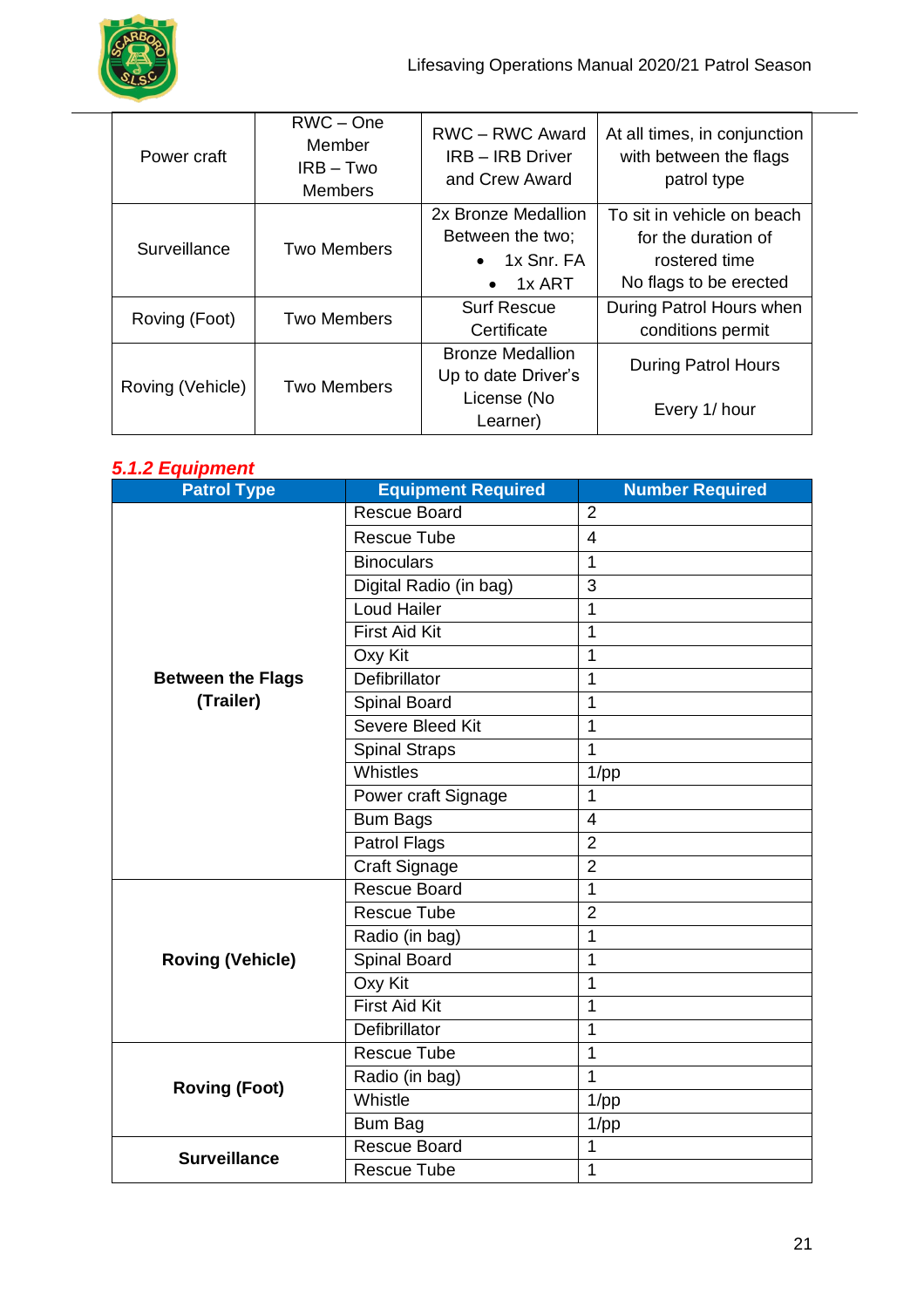

| <b>Binoculars</b>      |  |
|------------------------|--|
| Digital Radio (in bag) |  |
| Loud Hailer            |  |
| First Aid Kit          |  |
| Oxy Kit                |  |
| Defibrillator          |  |
| <b>Spinal Board</b>    |  |
| Severe Bleed Kit       |  |
| <b>Spinal Straps</b>   |  |
| Whistles               |  |

#### *5.1.3 Patrol Uniform*

Representing the Club and Organsiation in an appropriate manner is of the upmost importance. Patrol uniform, as per Club Policy 2.2 Patrol Requirements and SLSA Policy 1.05 Patrol Uniforms is as follows;

| <b>SLS Uniform Requirement</b> |                                                                                                                                                                                                                                    |                                                                                                 |  |  |  |
|--------------------------------|------------------------------------------------------------------------------------------------------------------------------------------------------------------------------------------------------------------------------------|-------------------------------------------------------------------------------------------------|--|--|--|
| <b>Environment</b>             | <b>Minimum Requirement</b>                                                                                                                                                                                                         | <b>Recommended Additional</b><br><b>Items</b>                                                   |  |  |  |
| Land                           | SLSA approved patrol shirt<br>$\bullet$<br>SLSA approved patrol shorts<br>SLSA approved red and yellow cap<br>$\bullet$<br>worn tied up and at all times<br>State approved wide brimmed hat /<br>$\bullet$<br>peaked cap or beanie | State approved wide<br>brimmed hat / peaked<br>cap<br>SLSA approved rash<br>shirt<br>Sunglasses |  |  |  |
| Water                          | Club bathers<br>$\bullet$<br>SLSA approved red and yellow cap<br>worn tied up and at all times                                                                                                                                     | SLSA approved rash<br>shirt                                                                     |  |  |  |
| <b>IRB</b>                     | Swimming costume<br>$\bullet$<br>SLSA approved red and yellow cap<br>$\bullet$<br>worn tied up and at all times<br>Approved Level 50 Lifejacket<br>$\bullet$                                                                       | State approved wide<br>brimmed hat / peaked<br>cap<br>SLSA approved rash<br>shirt<br>Sunglasses |  |  |  |

Any member who fails to comply, or refuses to may be sent home by the Patrol Captain with zero allocated hours.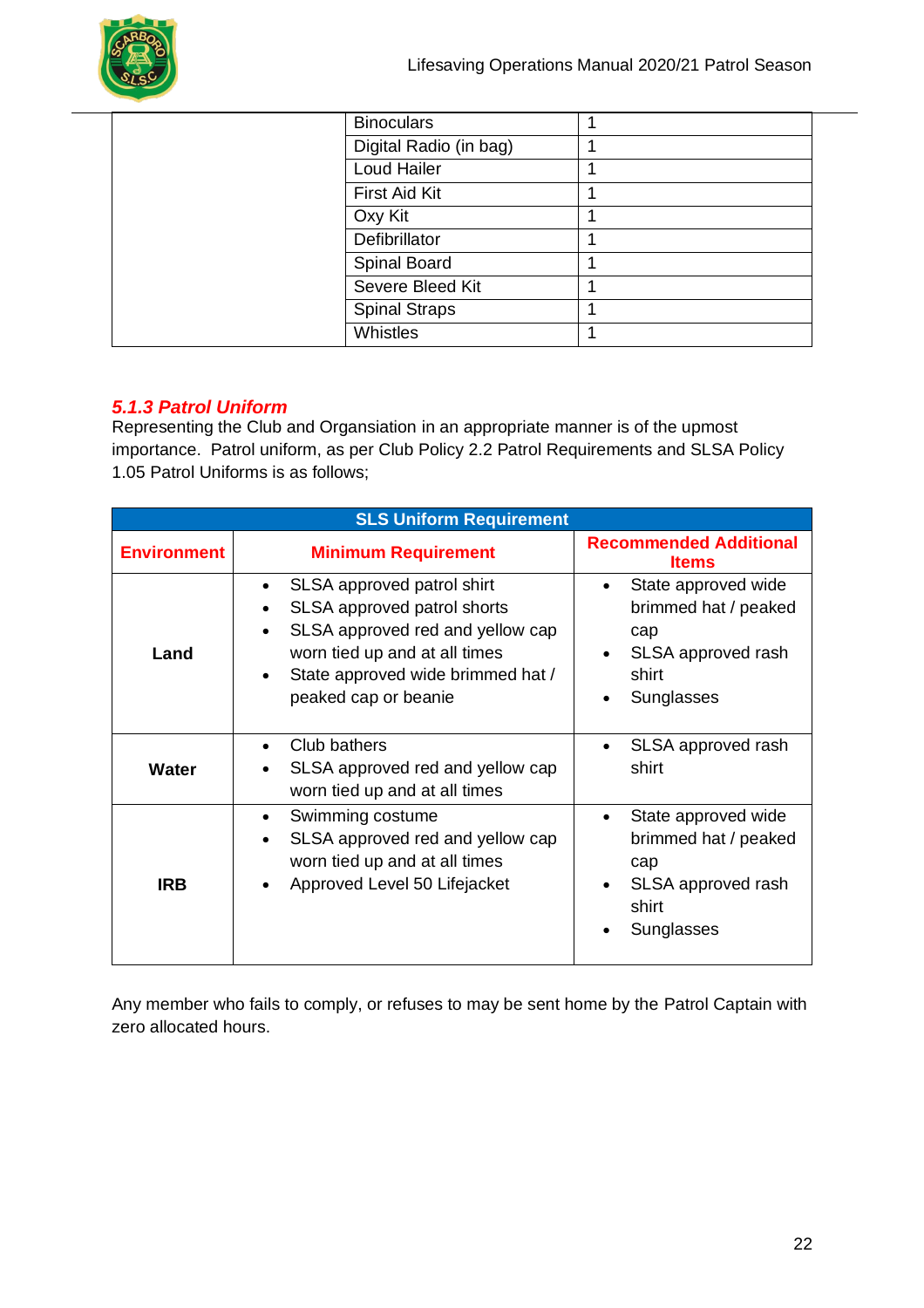

### *5.2 Rescue Protocols*

#### *5.2.1 Training*

- All active members are expected to undertake training during patrol. It is the patrol captain's responsibility to ensure that such training is undertaken. The only acceptable excuse for not undertaking training is if members are flat out with directly patrolling the beach.
- When the beach is open, this training should include both physical and theoretical areas. When the beach is closed, it will need to be confined to theoretical/beach activities aspects. Theoretical training materials are available in the patrol box.
- Patrol captains should nominate at least one experienced patrol member to coordinate training activities during each patrol.

### *5.2.2 Rescue Protocols*

A duty of care exists for all our members. However, there is no duty to rescue. The safety of volunteer lifesavers is of the upmost importance when undertaking any rescue or resuscitation activity. The rescuer should always consider the danger to themselves first but always act with the best interest of the casualty in mind. Below are the protocols that need to be observed;

- Never attend a rescue without equipment this increases the risk of danger and should be avoided and discouraged.
- **If in doubt – go out**. It is far more important to be on the way to a potential rescue than waiting for t to become more serious.
- Always radio a rescue in when it is spotted or you are heading out.
- **Radio Etiquette**  Be specific, ensure you radio through the 4 p's Position, Problem, People and Progress.
- **Mass Rescue** Always radio in for back up before heading out 'rescue, rescue, rescue  $-4P's'$

#### *5.2.3 Spotting a Rescue*

It is important not to become complacent while on a tower duty or in vehicles. Rescues can occur at the calmest of times and can be missed due to complacency – stay vigilant and identify hazardous rips and gutters before the start of patrol.

Remember if you can't see someone you have you can't save them. Use a combination of scanning techniques to avoid fatigue. Watch specific people (fixed focus) to see what they are doing. Use your peripheral vision (wide focus) while you are scanning. Sweep your eyes back and forth across your section of the beach (moving focus) and watch a particular target over a period of time (tracking).

The COS Beach Inspectors patrol outside of the primary surveillance zones. When responding to a rescue they will position their vehicle so that it faces Main Tower with the driving lights flashing alternatively. It is desirable that the ATV is dispatched to the location with two members to assist. If no help is not required the ATV should return to the primary patrol area.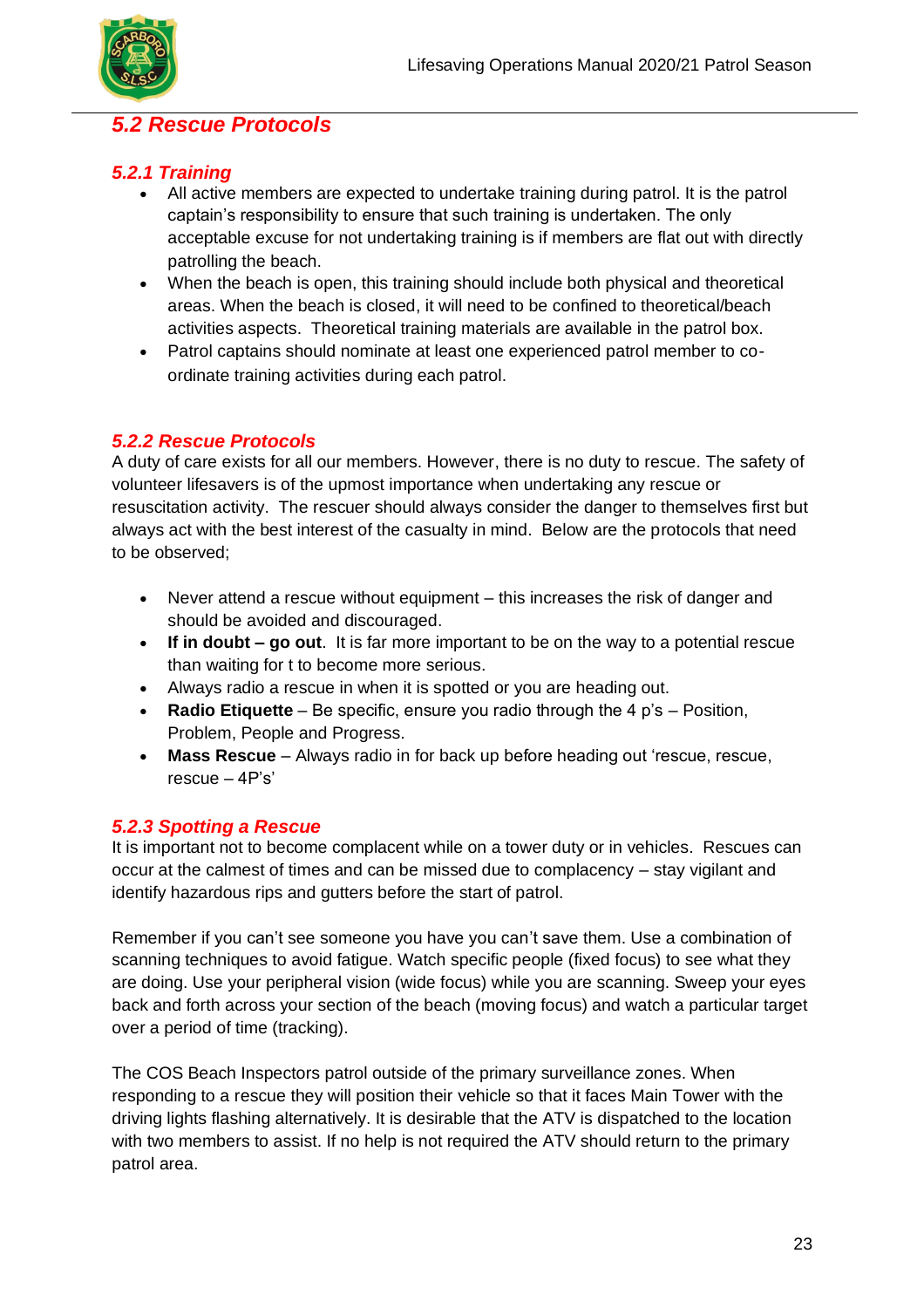

Mobile phones should not be used while on duty, failure to comply may result in your dismissal from patrol.

## *5.3 Daily Patrol Procedures*

### *5.3.1 Rostered Patrol Times*

The lifesaving service agreement is a three-way agreement between ourselves (the club), Surf Life Saving Western Australia and the City of Stirling. The agreement establishes days the Club patrols and informs when patrols commence and finish. On rare occasions patrols may be asked to extend patrol hours due to extreme beach conditions or attendance.

The rostered start time is the time members begin their duties. For the first patrol of the day you have 30 minutes to be set up on the beach.

For the last patrol of the day, the rostered end time provides for 30 minutes after flags down to pack up. This is the time that a member can depart.

The roster allows for a 15-minute hand over between the morning and afternoon patrols. Evidence shows that this is a peak rescue time and so it is essential that you arrive on time.

#### *5.3.2 Start of Patrol*

- 1. All members arrive at their rostered patrol time.
- 2. Minimum standards assessed (numbers, qualifications, gear)
- 3. Radios and electronic tablet log retrieved from chargers
- 4. Transfer equipment out of first aid room to trailer/ vehicles
- 5. Check fuel levels of IRB, SSV, RWC, etc. and fill accordingly
- 6. Equipment should be checked and positioned for patrol
- 7. Flagged area established with Beach Inspector Assistance
- 8. Patrol log completed (hard copy and app)
- 9. Patrol signed-on via app/ SURFCOM
- 10. Set up rotation roster
- 11. 'Patrol Briefing' conducted by Patrol Captain, discussing;
	- Uniform standards
	- Member roles/responsibilities
	- Rotation schedule/positioning
	- Radio use (channels/callsigns)
	- Expected weather/surf conditions

#### *5.3.3 End of Patrol*

- 1. All members should expect to leave the club at their expected, rostered finish time.
- 2. Scanning/surveillance of beach maintain by at least one lifesaver during 'pack-up'
- 3. Advise the public via the PA that our volunteer patrols have concluded for the day – to swim with care – that COS Lifeguard service continues until 6PM
- 4. Rescue equipment (radio, tube, board, IRB) to remain at 'rescue ready' status during 'pack up'
- 5. Advise the public the beach will no longer be patrolled via loudhailer
- 6. Patrol log, Incident log and Power craft log completed
- 7. Patrol signed-off via app or SURFCOM
- 8. Check fuel levels of IRB, SSV, RWC, etc. and fill accordingly
- 9. All equipment cleaned and stored – one ATV to remain rescue ready
- 10. Radio's and electronic log (tablet) placed on charge
- 11. Any supply requirements or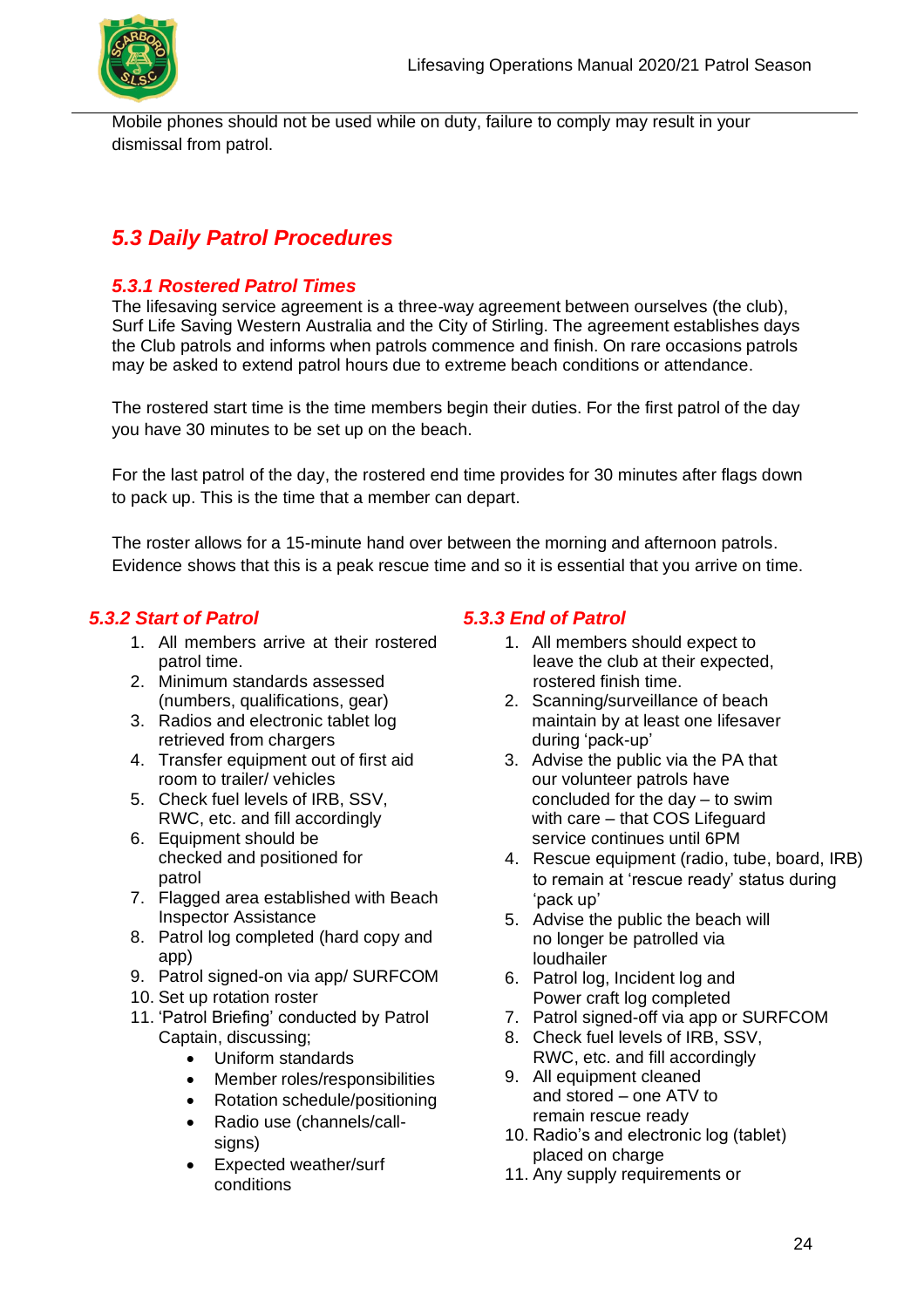

- Expected hazards and management
- Induction/introduction of any new members
- Training activities

equipment damage reported to relevant club officer 12. 'Patrol Debrief' conducted by Patrol

- Captain, discussing;
	- Rescues/incidents and key activities from the day
	- Any questions/concerns from patrol members
	- Upcoming events/opportunities
	- Training options
	- Next patrol date

### *5.3.4 Surveillance Patrol*

A surveillance patrol may be necessary at a regular manned outpost (Brighton) before it is in season or when the beach is closed due to poor weather. **Vigilance still needs to be maintained**, members of the public may still enter the water and require rescuing.

There will be no erected flags or designated swimming area – your duty is to maintain a visual on the water to ensure public safety.

Refer section 5.1.2 for required equipment.

#### *5.3.5 Beach Closure Procedure*

The beach may be closed to swimmers and surfers for a number of reasons, more commonly this is a shark sighting or poor weather, uncommonly, the beach may be closed due to a shark attack or fatality.

The procedure is as follows;

- Contact the duty beach inspector via radio or 1300 365 356 for sensitive matters, and discuss the situation **– it is their call** whether the beach closes or not.
- Once approval has been given, inform swimmers and beach goers via loud hailers and public relations
- Take down the red and yellow flagged area
- Maintain all appropriate rescue equipment on the beach
- Dispatch the IRB/ RWC to inshore run to alert swimmers and surfers out of range. Under no circumstances is the power craft to go 'shark hunting' – stick to the brief.
- Dispatch all patrolling members and vehicles to keep swimmers out of the water be proactive, not reactive.
- Maintain regular announcements and monitor the water
- Only re-open the beach after consultation with the Beach Inspector and when it is safe to do so.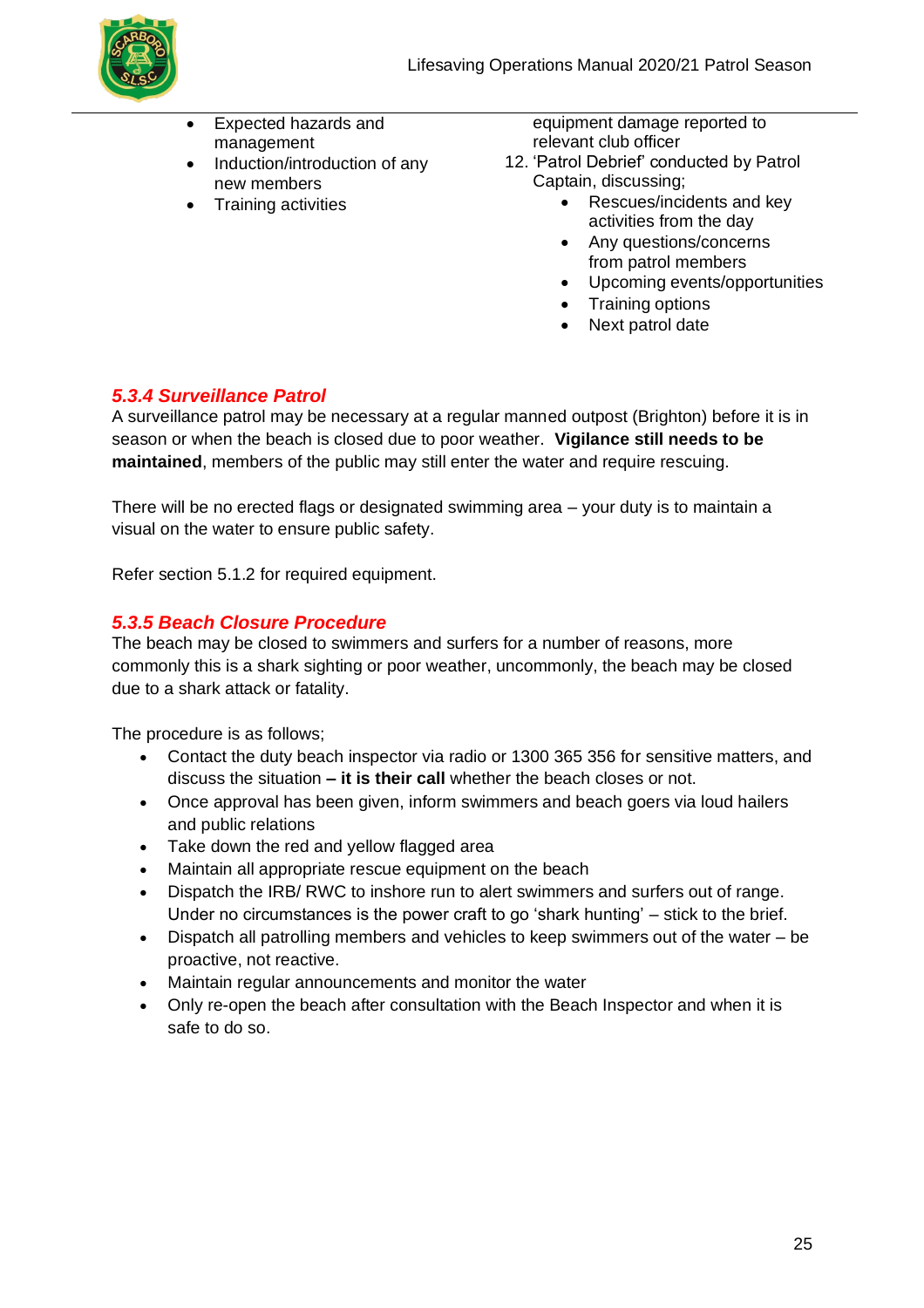

## *Sunday Mornings – Nippers & Club Activities*

SLS Junior (Nipper) activities are conducted throughout the Summer with the majority of activity occurring on Sunday mornings between 0900 and 1100. These activities are coordinated by a designated water safety officer Supervisor (WSS) who ensures there is adequate water safety personnel (WSP) to conduct the various activities. Generally, this is a 1:5 WSP to participant ratio or 1:10 if the conditions are deemed low-risk.

The lifesaving Patrol Captain's primary duty is public beach safety. The on-duty lifesaving Patrol Captain must not act in the position of WSS.

The WSS should liaise with the Patrol Captain BEFORE activities commence to discuss the beach conditions and the water safety requirement for the planned activities.

Members of 'on-duty' lifesaving patrols may be reallocated as WSP when the minimum patrol requirements are met and at the discretion of the Patrol Captain.

A similar protocol exists for senior club activities*.*

## *5.4 Recording Patrol Activity*

#### *5.4.1 Statistics*

Data recording is an integral part of the work we do on the beach. It assists us in identifying beach trends, applying for SLS awards and grants, assist us in obtaining new sponsors and ensures the club meets it relevant Key Performance Indicators.

Each area of the patrol log should be filled out EACH PATROL. Beach attendance should be taken hourly.

#### *5.4.2 Patrol Operations App*

SLSWA now works on a paperless patrol log basis, which means the patrol log will now be entered directly into the surfguard system by the patrol rather than the office. The patrol iPad is now our primary log with the paper log used to record attendance and used if ops app is not available or operational. Should a patrol find they must use the paper log, please notify the Patrol Officer who will inform SURFCOM.

It is vital that member attendance is recorded by the patrol captain accurately with the accompanying member signature. If the signature does not accompany the hours, they will not be allocated to the individual member. T**his is the Patrol Captains responsibility.**

To access the system, the Patrol Captain, or their vice, must have their "Username" and "Password" for the SLSA [Members Area.](https://members.sls.com.au/SLSA_Online/modules/login/index.php) This is the same Username & Password required to log onto the Members Area. Please note that only the Patrol Captain and the Vice Captain can access the electronic log.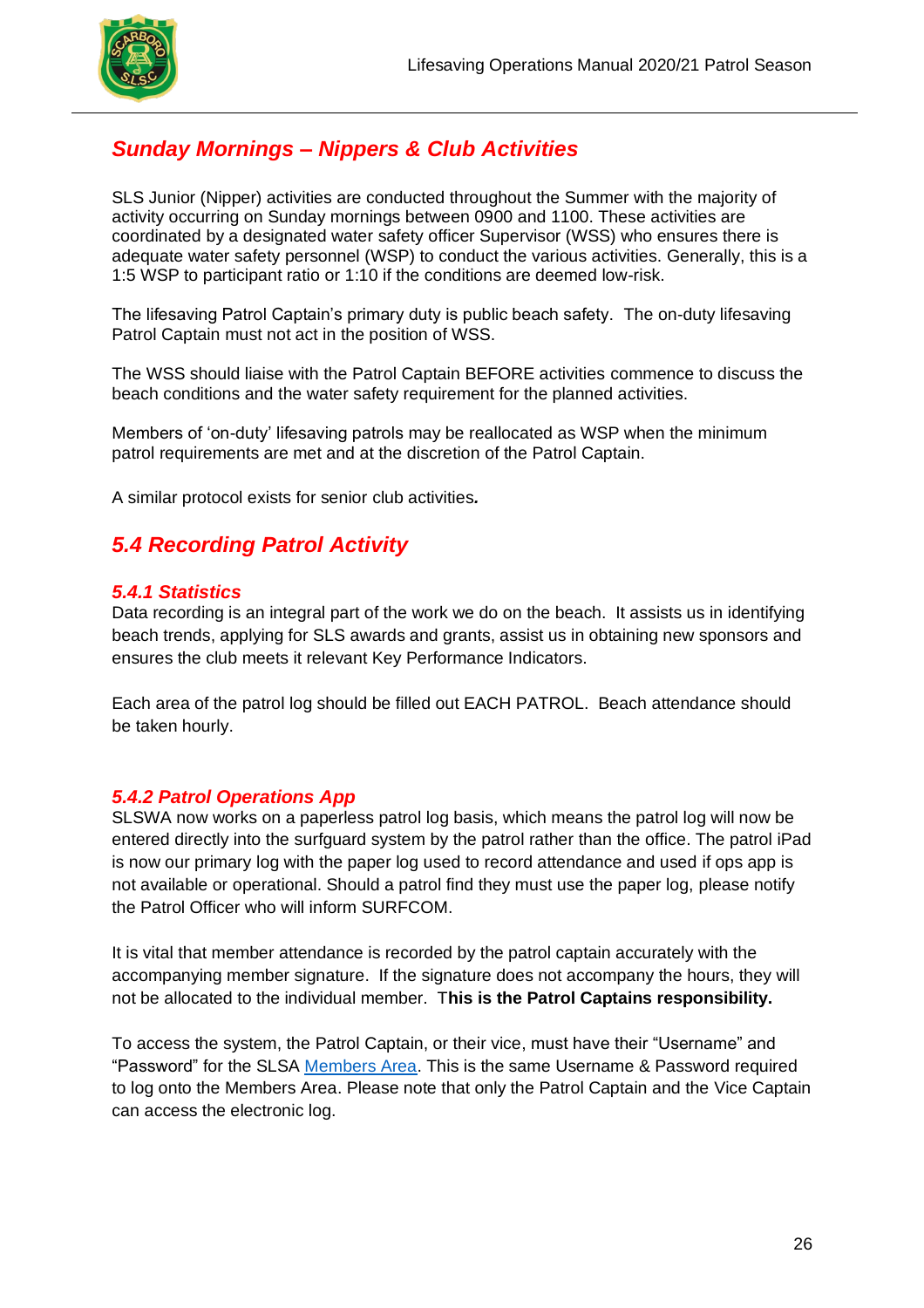

The electronic log can either be accessed via the iPad provided by the club, or by downloading the App onto the Members phone as described in **SLSA Operations App User** [Guide v1.1.](https://www.surflifesaving.com.au/sites/site.test/files/SLSA%20Operations%20App%20User%20Guide%20v1_0.pdf) For more information watch the [video walkthrough guide.](https://www.youtube.com/watch?v=fMFhSGNna5U&feature=youtu.be)

### *5.4.2 Incident Reports*

In accordance with SLSWA Standard Operating Procedures (2017), an incident report must be completed for;

- All Major incidents
- All Major rescues
- All Search and Retrievals
- All Member injuries (eg around club, at carnivals, on patrol)
- All Drownings
- All Near Drownings
- All Complaints (eg from the public about a patrol)
- All Resuscitations

An Incident Log for all Minor incidents must be entered onto SurfGuard (IRD) within 30 days of the incident and sent to SLSWA (as per patrol log requirements).

An Incident Log for all Major incidents must be entered onto SurfGuard (IRD) and all documents relating to the incident (full report) must be submitted to SLSWA within 7 days of the incident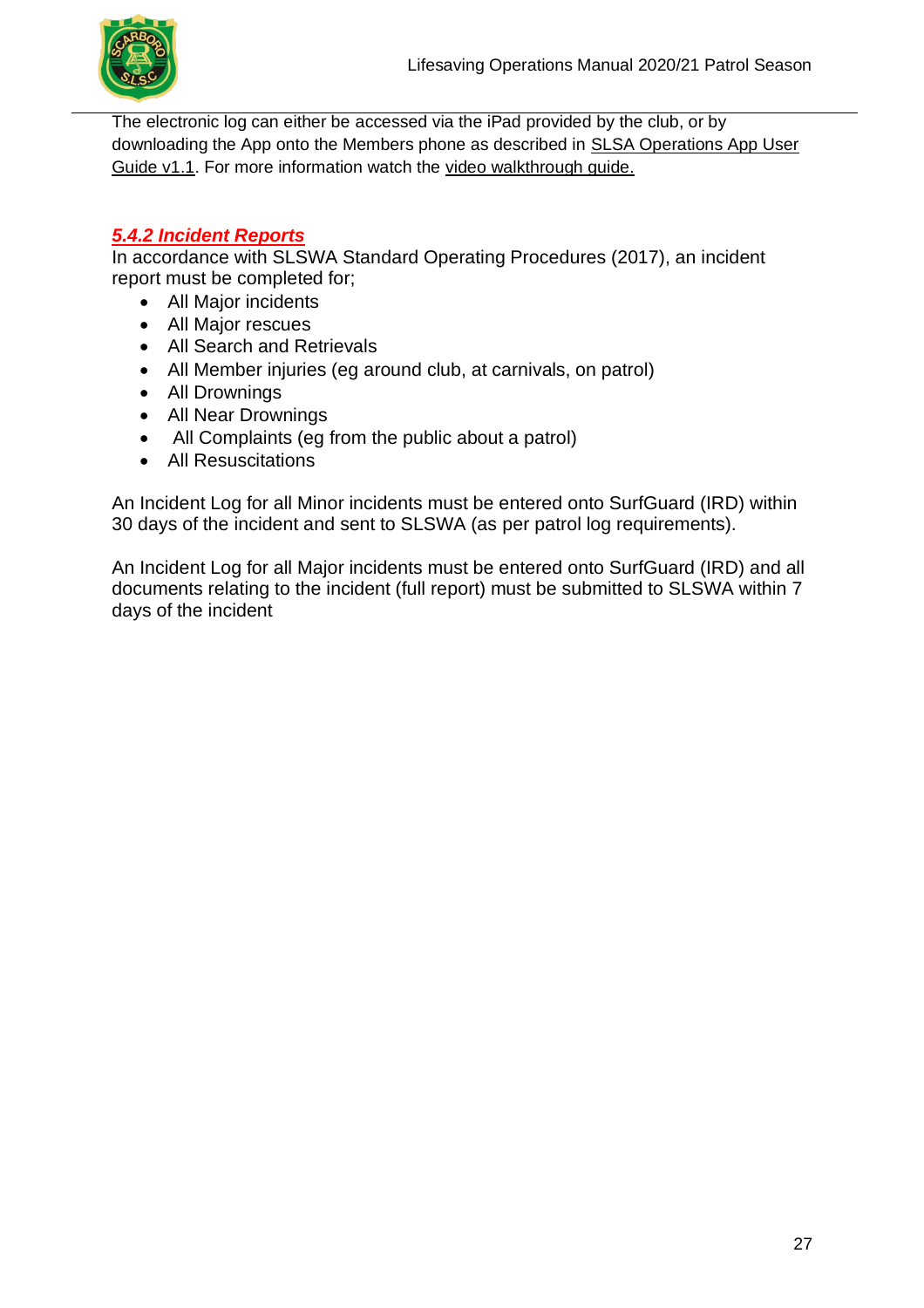

## **6. IRB Procedures**

All IRB operators need to hold the correct qualifications and abide by the SLSWA standard operating procedures, refer to the end of this document for the SLSA Powercraft Code of Conduct.

An IRB MUST be on the beach at all times during patrol with a qualified driver and crew. The only exemption is if an RWC is on the beach in lieu.

#### **Please note; the below is only to be conducted by qualified personnel.**

### *6.1 Pre-Patrol Procedures*

- IRB 'NICK' or 'BETTY' are to be used with a selected IRB motor, refer to the whiteboard for quidance.
- The IRB is to be pumped up and equipped with all of the relevant gear by qualified personnel. IRB bladder is to be fueled up with the jerry cans marked 'IRB'.
- The motor is to be run for 3 minutes in the run tank, checking that water is exiting the piddle tube.
- IRB signage, digital radio and approved lifejackets are to be taken to the beach.
- IRB signage should be displayed on the sand to give a power craft area of 20m.

## *6.2 Patrol Duties and Obligations*

- The IRB that is on the beach is to be facing away from the water when not in use. (for drainage).
- The IRB is to be on the beach during the specified patrol hours and fully operational at all times with a qualified driver in close proximity.
- IRB Drivers should avoid unnecessary operations in close proximity to bathers and/or crowded areas.
- IRB Drivers should operate in a safe manner in accordance with the SLSA Powercraft Code of Conduct.
- IRB Drivers should operate within boating regulations unless in emergency situations.
- IRB training signs should be erected where training or regular patrol IRB activity is taking place and where possible in a spare IRB and never out of sight of the patrol.
- Fuel cells to be checked regularly especially if under direct sunlight. The black fuel cells are especially prone to expanding when heated up. If you notice an overly large fuel cell simply unscrew the cap and let any air out. For preventative action cover fuel cells with a soaking wet PFD and re-soak every hour.
- Any training in IRB's is to be done with an experienced driver at all times. Training must also be conducted away from patrol area and away from swimmers.
- The Patrol Officer is to be notified of any gear failure or inability to comply with the outlined requirements at sign on or as soon as possible after gear failure.

*If in doubt, contact the IRB Officer for advice about procedures. The IRB Officer would much prefer phone calls for advice than a potential mal-function in equipment*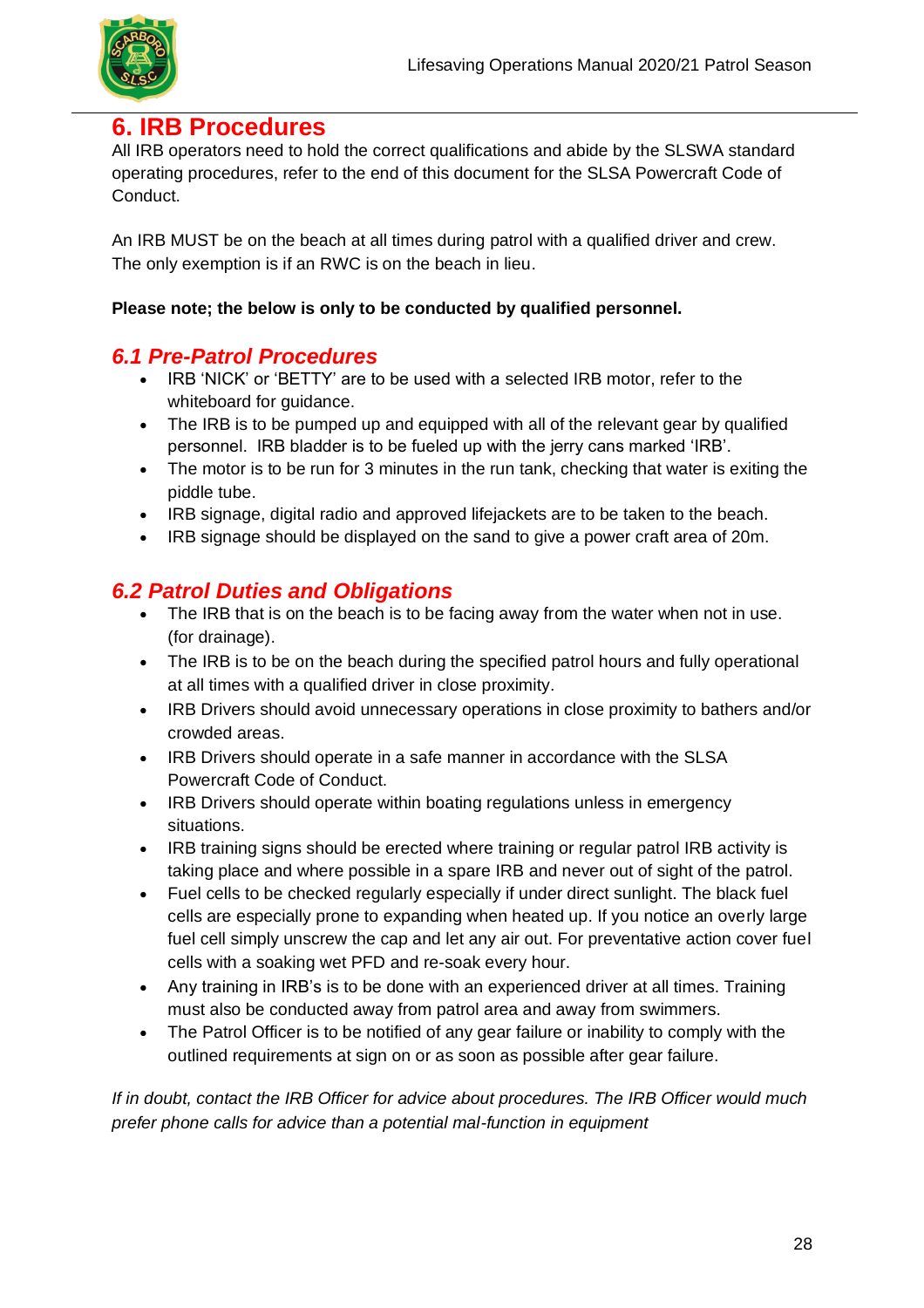

### *6.3 Post-Patrol Procedures*

- All motors used to be run for at least 3 minutes. Take cowling off, wash the motor with fresh water being careful to keep water away from electrical and carburettor. Spray entire inside of motor with CRC, concentrating on electrics and up under flywheel.
- Spray with compressed air hose to dry engine.
- All IRBs that have been used are to be hosed out with fresh water.
- Upon storage, the keel in is to be fully deflated and all other compartments have the pressure let out.
- Fuel cells are to be removed from the IRB and stored on a towel after a Saturday patrol. At the end of the weekend the bladder is to be emptied into the IRB jerry cans with the bladder hung up.
- The logbook to be completed

## *6.4 Rollover/ Damage*

- Remove top cowling and check for visual damage or sand deposits (if sand is present, it may have entered the engine through the carburettor - do not attempt to restart the engine as a power head strip down may be necessary).
- Invert motor to drain contaminated fuel from the carburettor. Squeezing clean fuel through the carburettor with the motor still inverted will further assist in purging the contaminated fuel from the carburettor.
- Remove the spark plugs and rest the engine on the rear cowl with the spark plug holes facing down (in an area free of sand and dust).
- CAUTION FIRE HAZARD. With the safety cut our switch in the "off" position, crank engine quickly a minimum of twenty (20) times.
- Turn motor over so spark plug holes are facing upwards and pour until full of fuel down spark plug holes.
- Shake motor from side to side to distribute the fuel thoroughly through the power head.
- Turn the motor over again, rest on rear cowl and repeat the 20 pulls.
- Fit new spark plugs, or alternatively, if new spark plugs are not available, clean original spark plugs in fuel, and shake dry.
- Thoroughly spray external power head parts with dewatering fluid concentrating on all the ignition components and connections (including under the flywheel).
- Place the motor in a test tank, connect fuel line and start. If motor will not start or runs poorly and will not clear itself, repeat procedures 2 through 10.
- Run engine through various R.P.M. ranges for a minimum of two (2) hours in the ocean under load.
- If the engine will not restart or, will not run correctly after all of the above has been carried out twice fill the un tank with fresh water, invert the motor without spark plugs and fully submerge – **ALERT THE IRB OFFICER ASAP**

*Any damage or rollover is to be reported to the IRB officer immediately, refer section 2.1 Key Contacts for details.*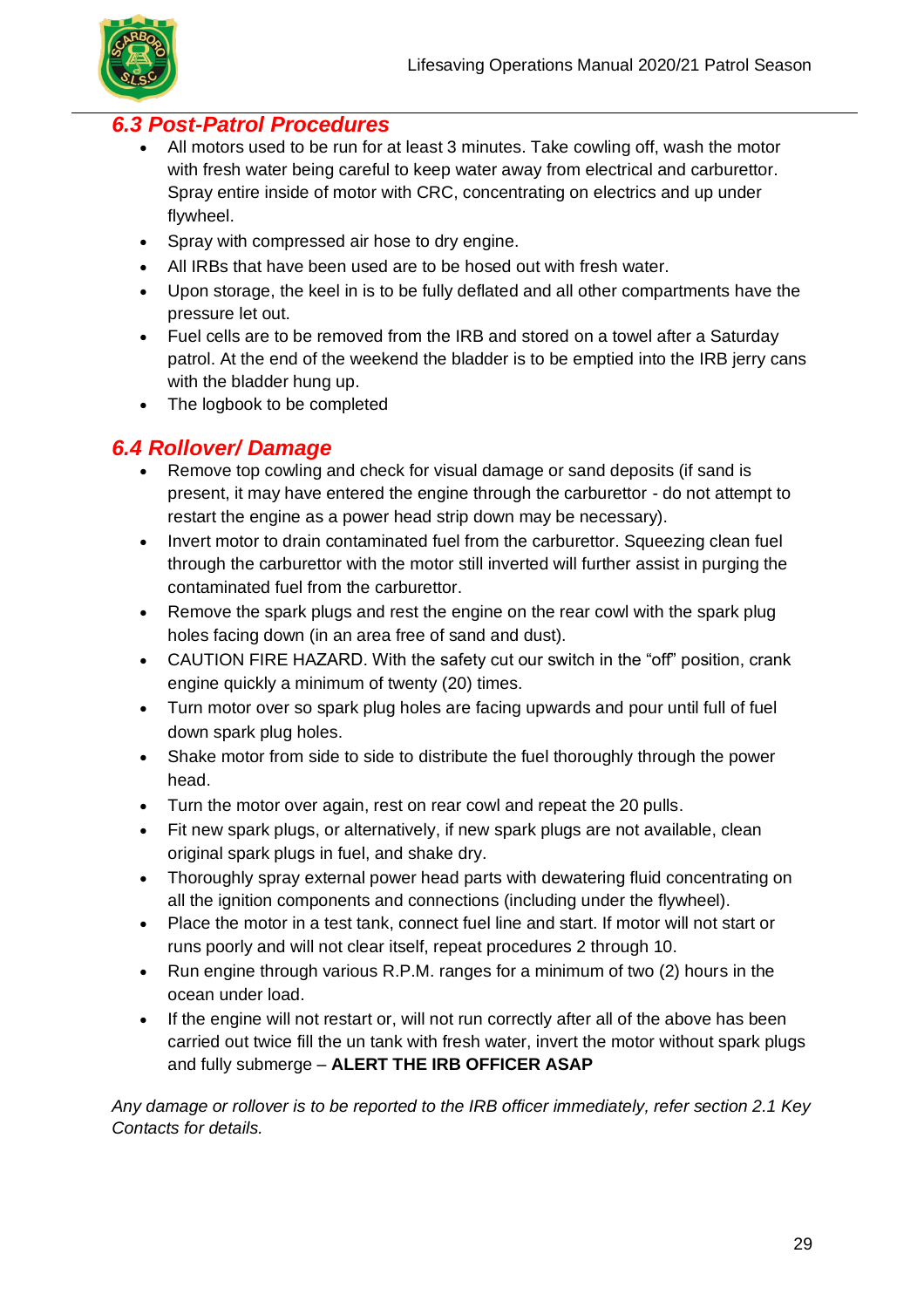

## **7. Rescue Watercraft (RWC) Operating Procedures**

All RWC operators need to hold the correct qualifications and abide by the SLSWA standard operating procedures, refer appendix 12.4 and SLSA Powercraft Code of Conduct.

An RWC Operator must first obtain permission from the RWC officer before putting an RWC on the beach, refer section 2.1 for details.

Please note; the below is only to be conducted by qualified personnel.

### *7.1 Pre-Patrol Procedures*

- The RWC Officer must first be contacted to use RWC 32 or RWC 44
- The Pre-operational checks are to be completed, ensuring the bungs are tightly done up and there is no damage to the hull or sled.
- The RWC is to be started and fuel level checked before taking the ski out of the club sheds.
- SURFCOM is to be notified that the asset is active via radio (metro wide).
- The RWC is to be positioned on the beach, near the waterline within the power craft signage boundaries.

## *7.2 Patrol Duties and Obligations*

- The RWC that is on the beach is to be facing away from the water when not in use and beached low encase there is a need for a quick deploy.
- The RWC is to be on the beach during the specified hours as signed on with SURFCOM remaining fully operational at all times with a qualified driver in close proximity.
- The RWC Operator should rove between Trigg beach and Peasholm Street dog beach keeping an eye on hot spots and responding to rescues when needed.
- RWC Operators should avoid unnecessary operations in close proximity to bathers and/or crowded areas.
- RWC Operators should operate in a safe manner in accordance with the SLSA Powercraft Code of Conduct.
- RWC Operators should operate within boating regulations unless in emergency situations.
- Any training on an RWC is to be done with an experienced driver at all times. Training must also be conducted away from patrol area and away from swimmers.
- The RWC Officer is to be notified of any gear failure or inability to comply with the outlined requirements at sign on or as soon as possible after gear failure.

*If in doubt, contact the RWC Officer for advice about procedures. The RWC Officer would much prefer phone calls for advice than a potential mal function in equipment*

### *7.3 Post Patrol Procedures*

- The RWC Operator should sign off with SURFCOM at the end of duties reporting any statistics.
- The RWC is to be cleaned and run through with a water displacer sprayed through the engine bay after use.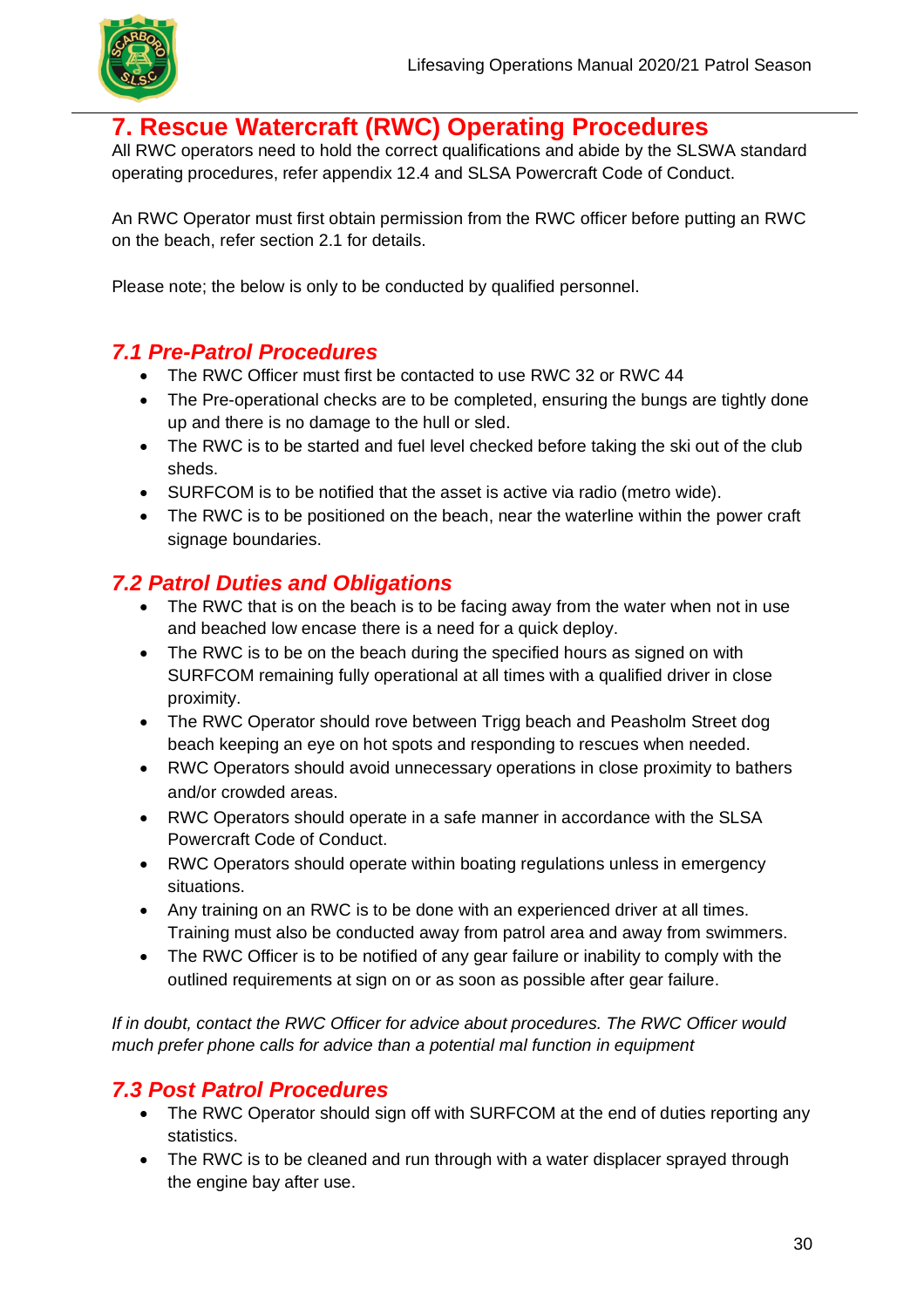

• The RWC is to be left fully fuelled and rescue ready in case of an emergency call out.

## *7.4 Reporting Damage*

Any damage to the RWC is to be reported to the RWC officer as soon as practicable, refer section 2.1 for details.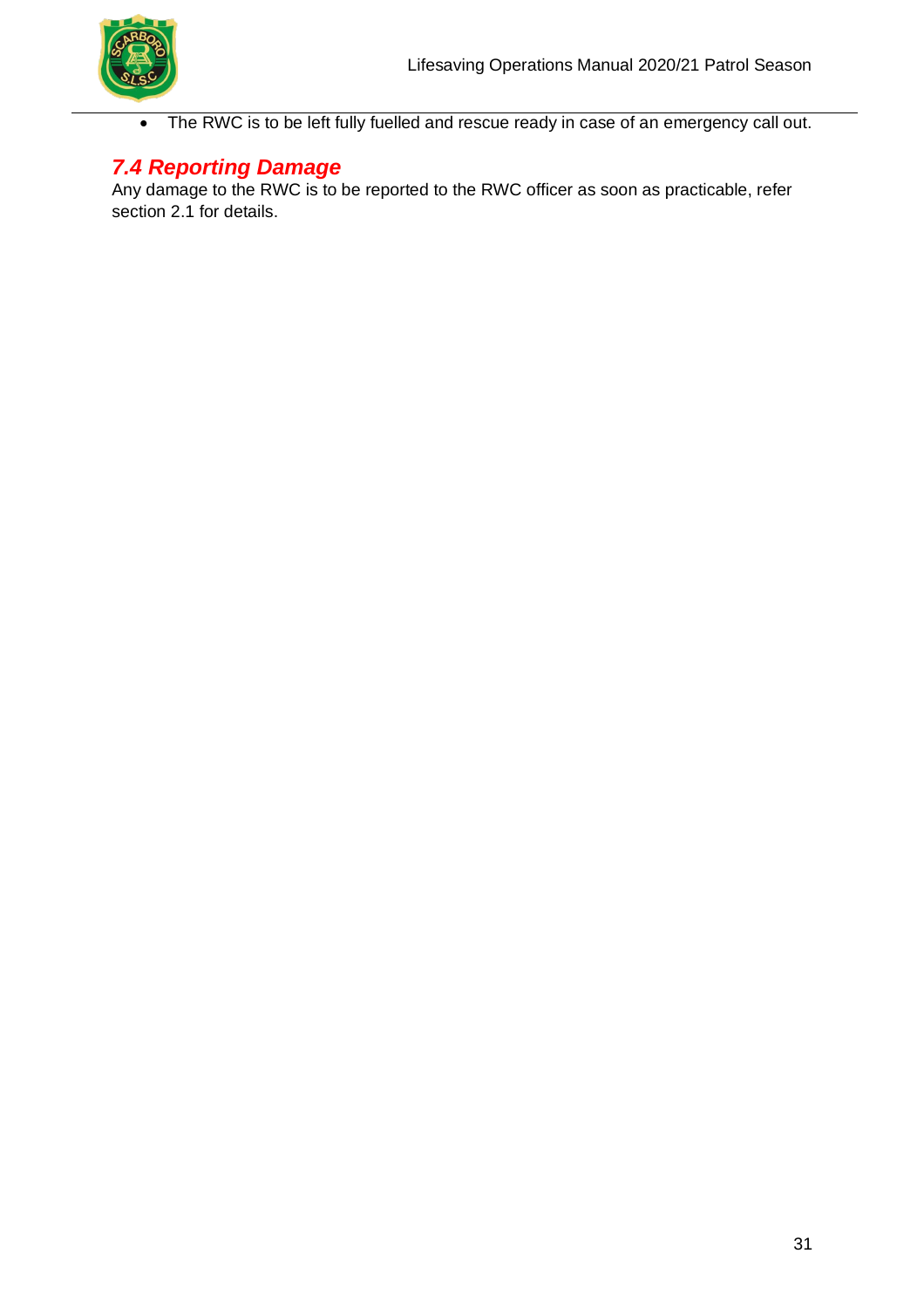

## **8. Vehicle Procedures**

## *8.1 Vehicle Usage Agreement*

Refer **to the end of this document** for agreement

Unless directed by the Patrol Captain in an emergency, you must not drive any Vehicle until you have:

- signed the agreement; and
- completed a short induction by the Patrol Officer or Patrol Captain on how to correctly operate the relevant Vehicles.

Your priority at all times is the safety of yourself, your passengers, the public, and the Vehicle. You must comply with all relevant legislation when operating any Vehicle on public roads.

Drivers must also adhere to the following code:

- S Safety = to yourself, your passengers and the public
- L Limitation = Understand the limitations of the vehicle and your driving skills
- S Search and Rescue = the vehicle has the equipment to respond to an emergency
- C Car = the vehicle is highly visible. Always drive safely and respect the rights of other beach users

In crowded areas, the speed limit on the beach and adjacent pathways is 5km/hr (walking pace). In open areas, the speed is limited to 20 km/hr.

Seat belts in the ATV must be worn at all times and the mesh sides secured.

You may drive a Vehicle if you:

- are a current financial member of Scarboro SLSC ('the Club');
- hold a current full or provisional Western Australian Drivers license;
- are at least 17 years old; and
- have signed a copy of this agreement indicating your consent to the terms of usage and returned it to the Patrol Officer or the Club Administrators.

#### **You must not:**

- Use a mobile phone while driving;
- Be under the influence of alcohol or illicit substances
- Exceed the speed limit for the beach and operational areas or Drive in a reckless or careless manner
- Let anybody ride on the tray or unrestrained unless directed to by the Patrol Captain in an emergency situation
- Take the vehicle off Club premises without the permission of the Director of Beach **Operations**

Non-compliance

If you breach the terms set out in this document, you will be required to meet with the Director of Beach Operations as per Club Policy 1.4.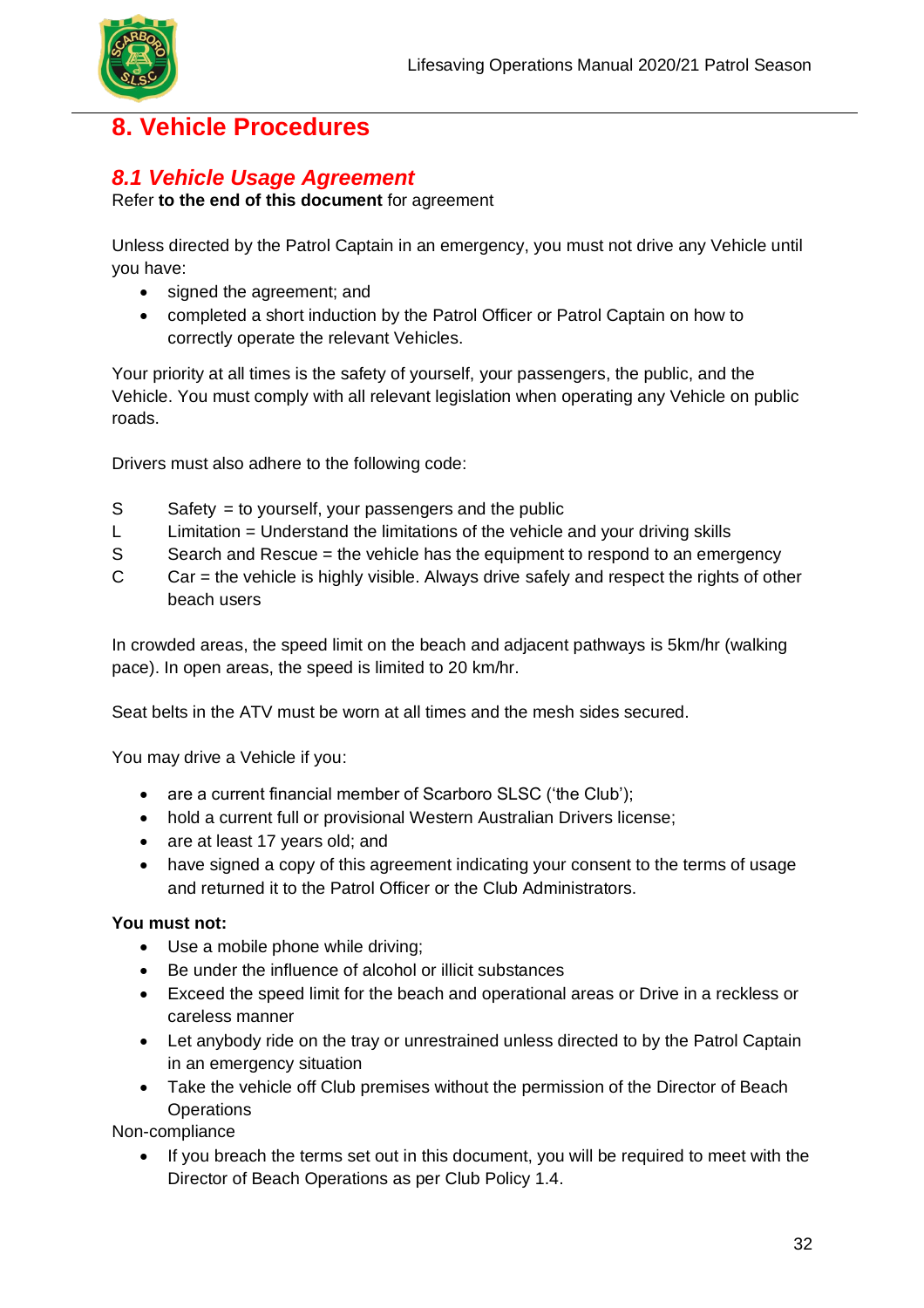

Failure to comply with the terms set out in this document may result in you being cautioned or authority to operate the Vehicles may be withdrawn.

## *8.2 Operating Procedures*

Fuel for the vehicles is located in marked jerry cans that are stored in specially designed fuel storage cabinets. Please ensure that the correct fuel is used when refueling.

Note: IRB fuel is premixed with oil and is suitable for two-stroke engines. This fuel is not suitable for other engines.

Refueling is conducted outside of the gear shed and appropriate safety precautions and PPE should be maintained. Refueling on the beach is not recommended and should be avoided.

An air compressor and gauge is also located in the IRB area of the gear shed. Remember to switch on the compressor before use.

| <b>Pre-Operation</b>                                                                                                                                                                                                                                                                                                                                    | <b>Post-Operation</b>                                                                                                                                                                                                                                                                                                                                                                                                                                                                                                                                                                                                       |  |
|---------------------------------------------------------------------------------------------------------------------------------------------------------------------------------------------------------------------------------------------------------------------------------------------------------------------------------------------------------|-----------------------------------------------------------------------------------------------------------------------------------------------------------------------------------------------------------------------------------------------------------------------------------------------------------------------------------------------------------------------------------------------------------------------------------------------------------------------------------------------------------------------------------------------------------------------------------------------------------------------------|--|
| Complete Logbook<br>Check fuel level, if the vehicle is<br>below $\frac{1}{4}$ , refuel it<br>Ensure tyres are deflated to 16psi<br>for 4x4 and 8psi for SSV<br>Check vehicle for damage<br>Ensure it is equipped with a radio<br>and the call sign is known<br>Ensure the correct equipment is on<br>the vehicle, refer section $5.1.2 -$<br>Equipment | Thoroughly wash down vehicle<br>$\bullet$<br>exterior and engine bay at the end<br>of the day<br>Clean interior including removal of<br>$\bullet$<br>all rubbish & sand<br>Check for damage and report to the<br>$\bullet$<br>Patrol Captain or Patrol Officer<br>Fuel checked and refuelled if below<br>$\bullet$<br>$\frac{1}{4}$ tank remains<br>Switch Off the PA power supply<br>$\bullet$<br>(under the passenger seat)<br>Ensure that one SSV is left Rescue<br>Ready<br>Keys left in ignition<br>One ATV is left Operational with<br>$\bullet$<br>First Aid kit / Defib and rescue<br>equipment left in the vehicle |  |

**\*\*\*ALWAYS ENSURE THE VEHICLES ARE SWITHCED OUT OF 4X4 BEFORE DRIVING ON HARD SURFACES** 

## *8.3 Egress Routes & Driving on the Beach*

It is important that vehicle traffic along the beach does not interfere with the movements of the public. Vehicles should keep their distance from members of the public and keep their speed to walking pace unless responding to an emergency.

#### **Brighton drain**

Take care when crossing – keep perpendicular to the incline – watch for step downs and jump ups – maintain momentum but not too much excessive speed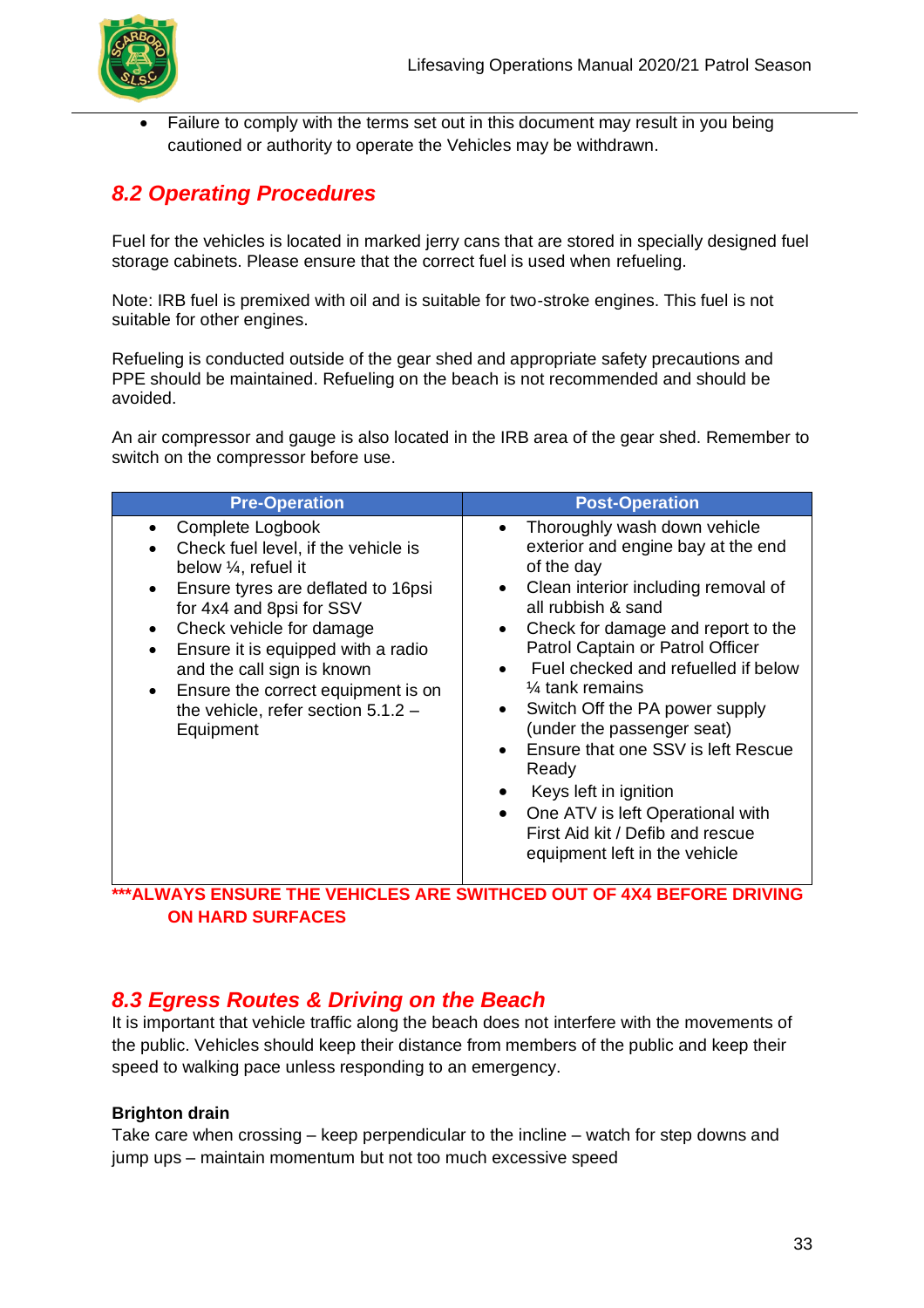

#### **Soft sand**

Engage 4WD - keep momentum - no sudden stops –– reverse if bogged – use the shovel or recovery mats if required. Avoid bogging the car to its axels

#### **Terrace/ inclines**

Do not traverse incline – remain perpendicular to the incline – do not stop or turn on incline

#### **Bar & Rip beach**

Avoid driving too close to the water's edge. Keep the surge areas in mind and time your crossing to avoid water flowing under the vehicle.

As set out in the Beach Operations Plan.



## *8.4 On-beach Parking*

Please note, this is only for club and authorised vehicles.

A coned area should be established behind each patrol area for vehicle parking. All vehicles should be reversed in behind the shelter to ensure that they are kept rescue ready.

Members of the public should be kept well clear of this area.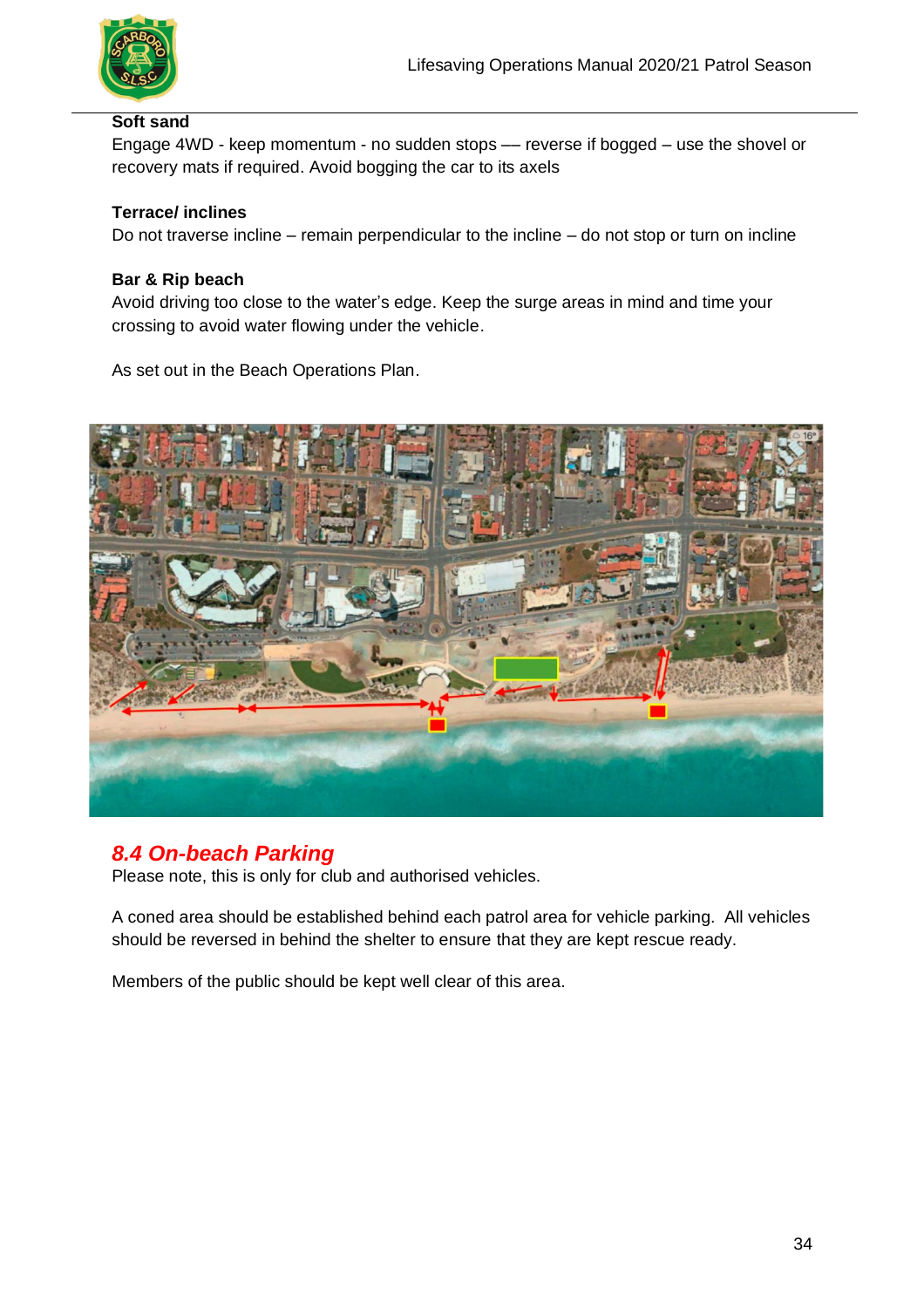

## **9. First Aid Procedures**

## *9.1 Sterillisation of Equipment*

Sterilisation of non-disposable equipment such as Air Bag Oxygen resuscitators, pocket masks, resuscitation faces (during manikin training), kidney dishes, scissors, tweezers, etc. is to be carried out using soap and water and diluted bleach.

*Do NOT use undiluted bleach. Do NOT use chlorhexidine.* 

#### **Follow these five steps:**

- Wash equipment in warm soapy water (remember to disassemble equipment before washing i.e. remove membranes in air viva bag & wash separately).
- Rinse in water to remove soap residue.
- Soak in 10% bleach for 2 minutes (bleach solution must be made up for each new sterilisation as it will lose its efficacy if left to sit for hours, diluting 1-part bleach 9 parts water).
- Wash Carefully in running water to remove bleach residue.
- Dry Carefully.

### *9.2 Air Bag/ Oxygen Resuscitator Service and Hygiene*

Prior to the beginning of each patrolling season, the first aid officer will ensure the Oxygen Equipment is serviced by qualified personnel (as per Surf Life Saving SOP 15.01).

- During the season, it is important that the equipment is kept clean and free from sand and foreign material. This means equipment should be cleaned out at the end of each patrol before putting it away. Always make sure the cylinder is turned off and the regulator bled (removes pressure off the regulator) before putting it away.
- Disposable items such as oxygen therapy masks, oxygen tubing and OP airways should be thrown out and replaced if they have been used. Non-disposable items, such as resuscitation or pocket masks, (anaesthetic masks) should be sterilised as per method above.
- A full oxygen cylinder has the capacity to provide 30 minutes for Resuscitation (14-15 litres per minute) and 50 minutes of Therapy (8 litres per minute).
- Oxygen cylinders must **remain above half full** for operational use. If the cylinder is less than half full at any stage (except during training), it **MUST** be replaced with a full cylinder. The empty cylinder can be changed over, please contact the First Aid Officer/s as soon as possible if this is required

**To ensure its correct operation, it must be checked:** Before each Patrol (including the afternoon change over) and after each use.

• Whenever the oxygen equipment shows defects that may cause it to operate incorrectly, the kit must be taken out of service immediately and the first aid officer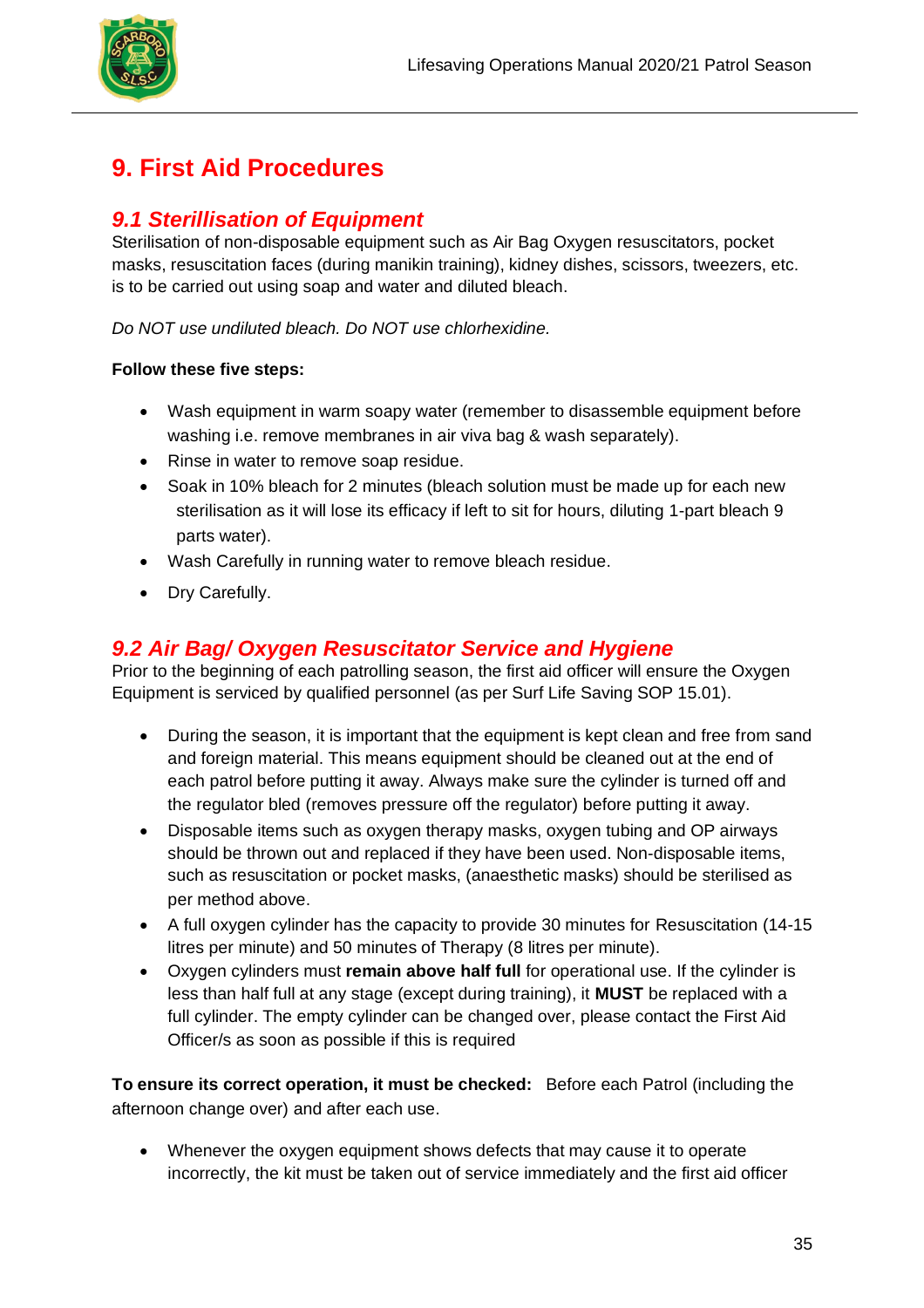

contacted.

• Oxygen Equipment, including oxygen cylinders, MUST be stored in the first aid room when not in use. This area is specifically designed to meet all safety requirements and ensure that the location of all kits is known.

## *9.3 Disposal of Sharps and Contaminated Products*

To ensure safety for all members of the club and the public, disposal of any sharps, syringes or contaminated products must be done so in line with Universal precautions.

- Yellow Sharps containers are provided in the portable first aid kits and also in the first aid room.
- **ALL SHARPS** must be placed in these containers. Where practical, sharps containers should always be taken to the sharp, carrying a sharp to the container must be avoided wherever possible.
- When a sharps container is full it must be sealed, and disposed of according to government health regulations. Contact the First Aid Officer
- Any first aid supplies or clothing which has been heavily contaminated with body fluids or blood, including disposable gloves or heavily soiled bandages must be placed in a yellow infectious waste bag and sealed.

**Remember**, infectious waste is very expensive to dispose of, DO NOT place any other rubbish in these bags. Only heavily contaminated products need to be disposed of in this manner. A band aid with a drop of blood on it does not constitute heavily contaminated products. *Contact the First Aid Officer for information on how to dispose of this waste* 

## *9.3 Body Fluid Contamination/ Needle Stick Injury*

Should a member of the club suffer an exposure to blood or body fluids, or suffer a needle stick injury, the incident must be reported to the Patrol Captain immediately.

• The area of the injury must be washed thoroughly with warm soapy water (do not try and bleed or cut the area) and the lifesaver is advised to see his/her own Medical Practitioner or the nearest hospital at the earliest opportunity for tests and counselling.

> **Scarborough Beach Medical Centre 37 Scarborough Beach Road Scarborough, WA, 6019 (08) 9341 8300**

• The risks of cross-infection are not great, however the potential is there. These incidents should be taken seriously, however there is no time frame for which they must get to a doctor by, so returning to Melbourne to their own doctor is suitable.

The incident must be recorder in the **First Aid Logbook**. An incident report must also be written detailing the date, time, location and circumstances pertaining to the injury. A copy of this must be sent to SURFCOM and the First Aid Officer must be notified.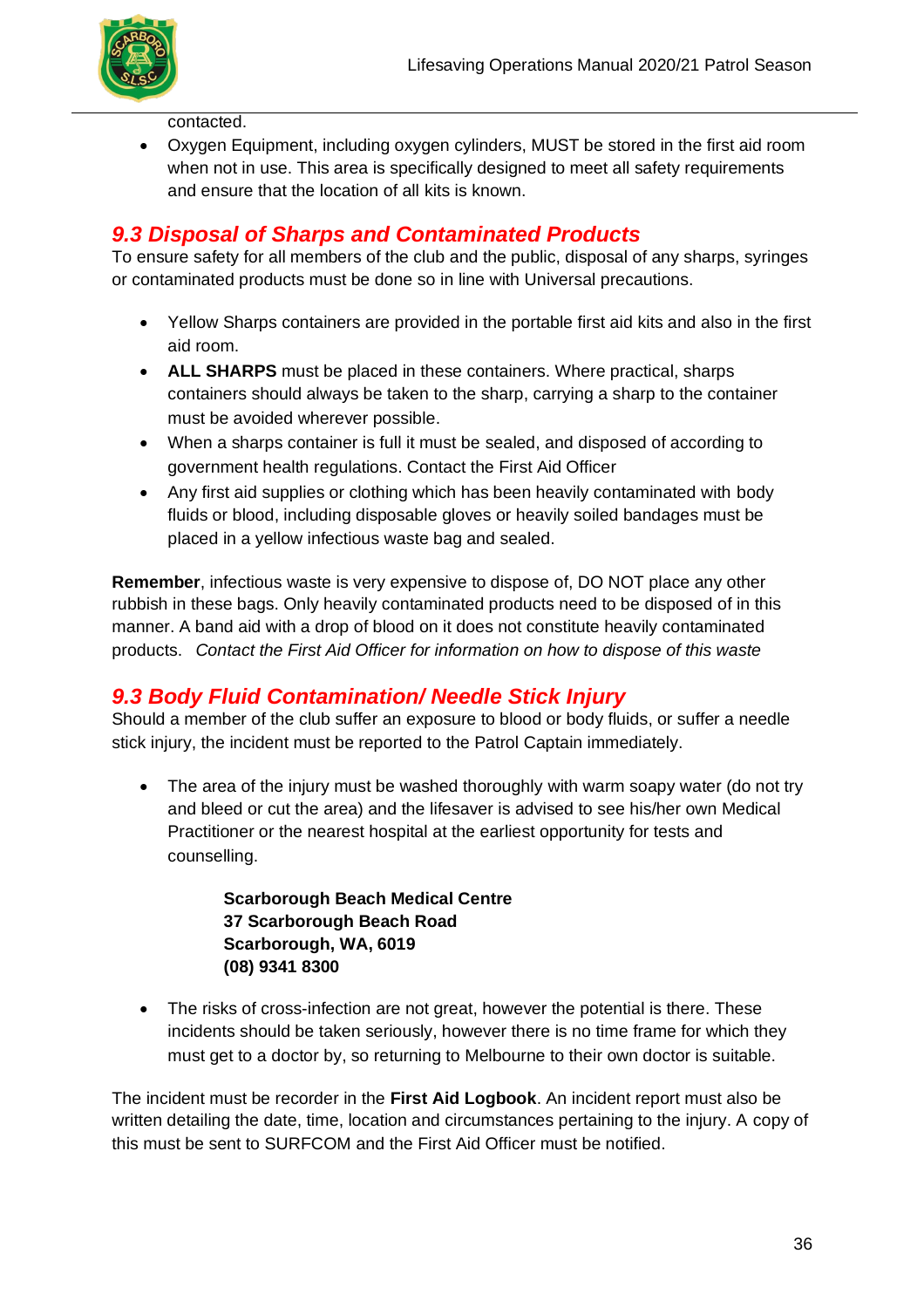

## *9.4 Replacement of supplies*

It is the duty of the Patrol Team to ensure that all of the correct equipment is supplied within the red first aid kits.

- At the start of each patrol the portable kits should be checked to ensure they are complete.
- At the end of each patrol the portable kits should be restocked with anything that was used.
- Restocking the kits will be done from the cupboards located in the first aid room.

Record any equipment you have taken from central stores and notify the First Aid Officer via the whiteboard in the First Aid room.

## *9.5 Replacement of Empty Oxygen Cylinders*

Oxygen Cylinders must remain above half full in order to be operational. When an oxygen cylinder is less than half full it may be used in training only.

- Full oxygen cylinders are kept in the first aid room, they are identified in the rack via the unopened white wrapping around the top.
- During the season if an oxygen cylinder is empty, or less than half full and it is replaced with the last full cylinder, if further replacements are required, please contact the First Aid Officer/s as soon as possible.
- DO NOT leave empty oxygen cylinders in the first aid room for the next patrol to find, as it may be a case of life and death when it is needed next!!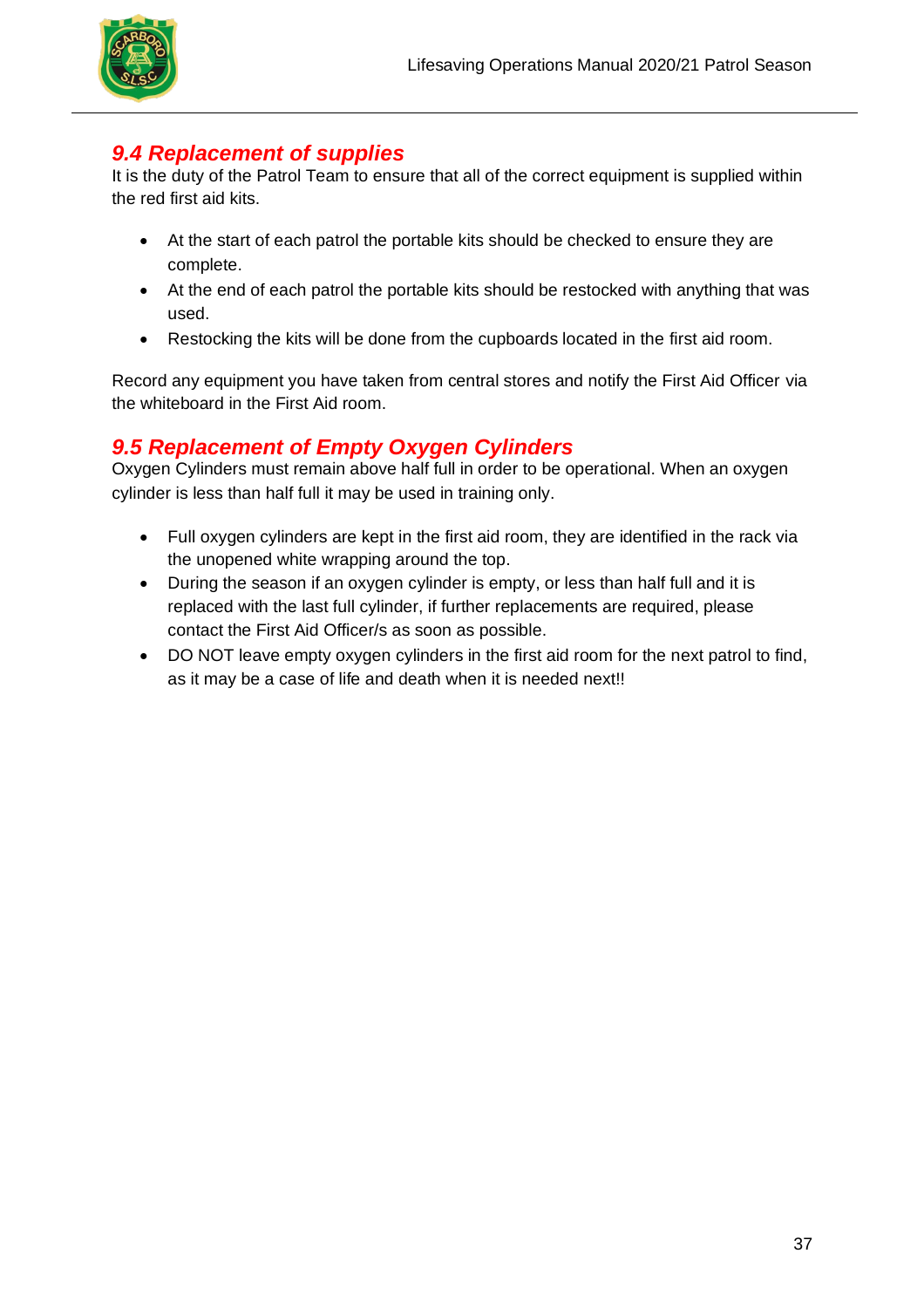

## **10. Major Incidents**

A major incident includes but is not limited to:

- Serious first aid incident
- Drowning
- Missing person
- Member Injury

This is a guideline only and is here for anyone that needs assistance in the event of a major incident.

Major Incidents can also be found in the Beach Operations Plan.

### *10.1 Incident Escalation*

In the event of an incident individuals are to report to the position above them in the chart below:

*The person(s) specified below will be the operational leader(s) until a more senior authority arrives.*



Depending on the colour code of the incident, the matching coloured level needs to be notified. Refer to the table below for a list of examples of incident colour codes and the above flow chart for level colour codes;

| GREEN (general lifesaver actions/duties)  | ORANGE (major - affecting extended   |
|-------------------------------------------|--------------------------------------|
| Lifesaver                                 | area)                                |
| movement/management                       | Request assistance from other        |
| Course set up<br>$\bullet$                | organisations                        |
| First aid cases<br>$\bullet$              | Operational management<br>$\bullet$  |
| Rescue/retrieval as required<br>$\bullet$ |                                      |
|                                           | $RED$ (major – affecting life) – via |
| YELLOW (major - affecting event)          | Beach Inspector/ SURFCOM             |
| Missing person<br>$\bullet$               | Shark                                |
| Major first aid<br>$\bullet$              | Unconscious patient<br>$\bullet$     |
|                                           | Drowning                             |
|                                           | <b>Emergency evacuations</b>         |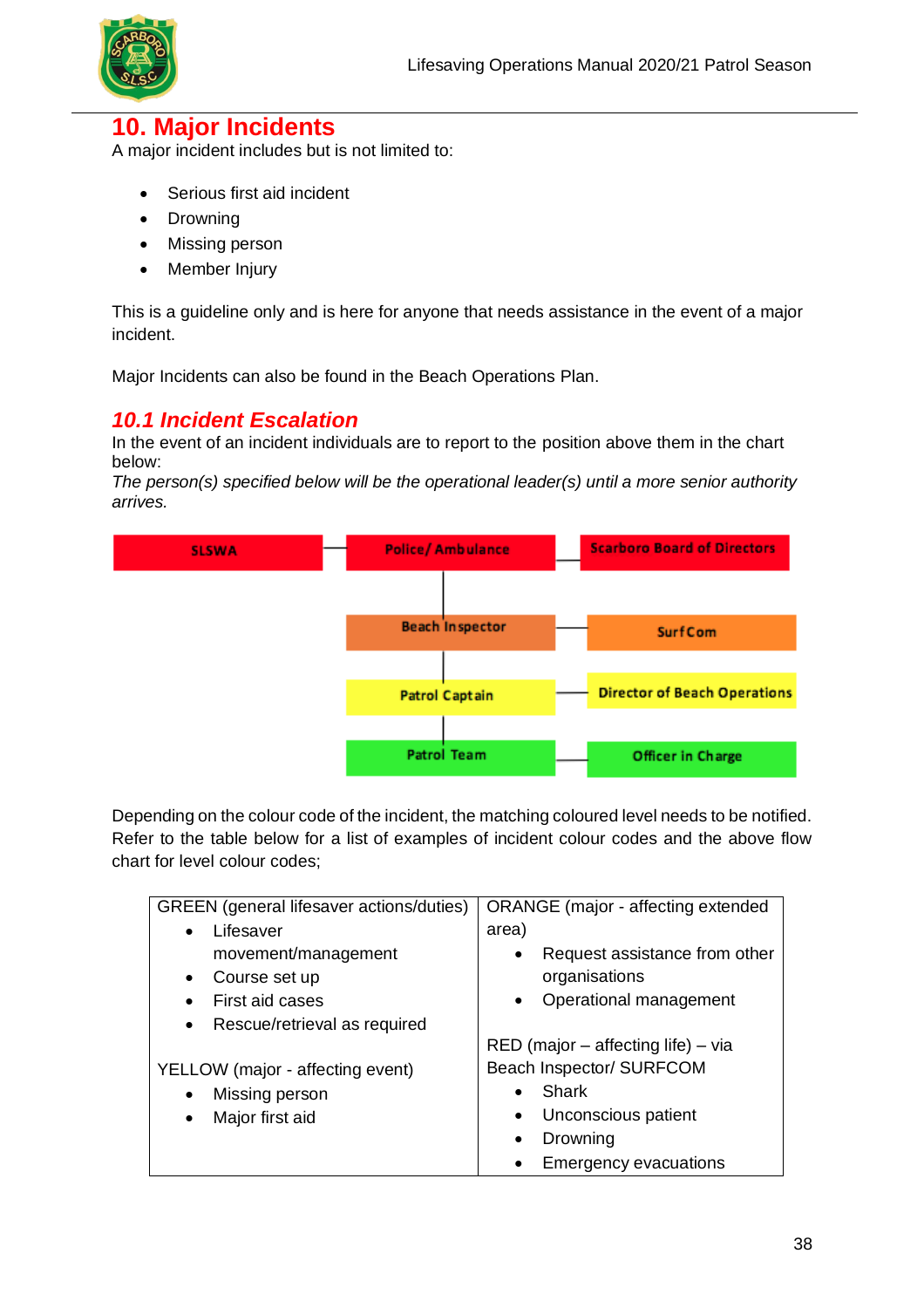

### *10.2 During the Incident*

- Incident controller to coordinate members (Patrol Captain/ Senior Member) to respond
- Contact Beach Inspector then SURFCOM via radio or (1300 415 228 or 13SURF if outside patrol hours)
- Request for emergency services if required through SURFCOM
- In consultation with the Beach Inspector, close Beach ASAP if drowning or confirmed missing in water/search
- Keep updating SURFCOM with as much information as possible
- Consult Standard Operating Procedures (SOPs) as needed, refer appendix 13.4
- Keep a running record of key events/times/who actioned etc.
- If possible- minimise member exposure to trauma, particularly younger members (Those under 18)
- **Alert the Beach Operations Director as soon as Possible**

## *10.2 During/ Post Incident*

- Consider changing patrolling status (Open or Closed beach)- Incident Controller/Patrol Captain to decide
- Request additional support through SURFCOM (RWC's)
- Refer media enquiries to SLSWA Media Department unless instructed otherwise
- Record a list of all members involved- Incident Controller/Patrol Captain to manage and to be sent to the Director of Beach Operations as soon as practicable.
- Check on members involved- Coordinated by Director of Beach Operations

## *10.3 Post Incident*

- After the incident has occurred a team debrief will be facilitated by the most senior team member involved.
- Club Peer Support engaged will be engaged to all members directly affected by the incident. If the club peer supporters are indisposed peer supports shall be available through SLSWA.
- The Director of Beach Operations will contact members involved and offer support at a club level and gather information on the incident to report to SLSWA
- An incident report shall be supplied within five (5) working days after the incident.
- SLSWA will complete a wellbeing check on members the week following the incident and offer other levels of support not available at the club level.

## *10.4 Long Term Follow Up*

- The club will continue to follow up with members by:
	- o Possibly partnering them with a mate/mentor to check on them
	- $\circ$  Having a senior member of the club engage with them at set time periods
- The peer supports can arrange extra support through SLSWA

The Beach Operations Committee in consultation with Director Member Services will review the incident and highlight any processes or procedures that need to be changed as a result of the incident.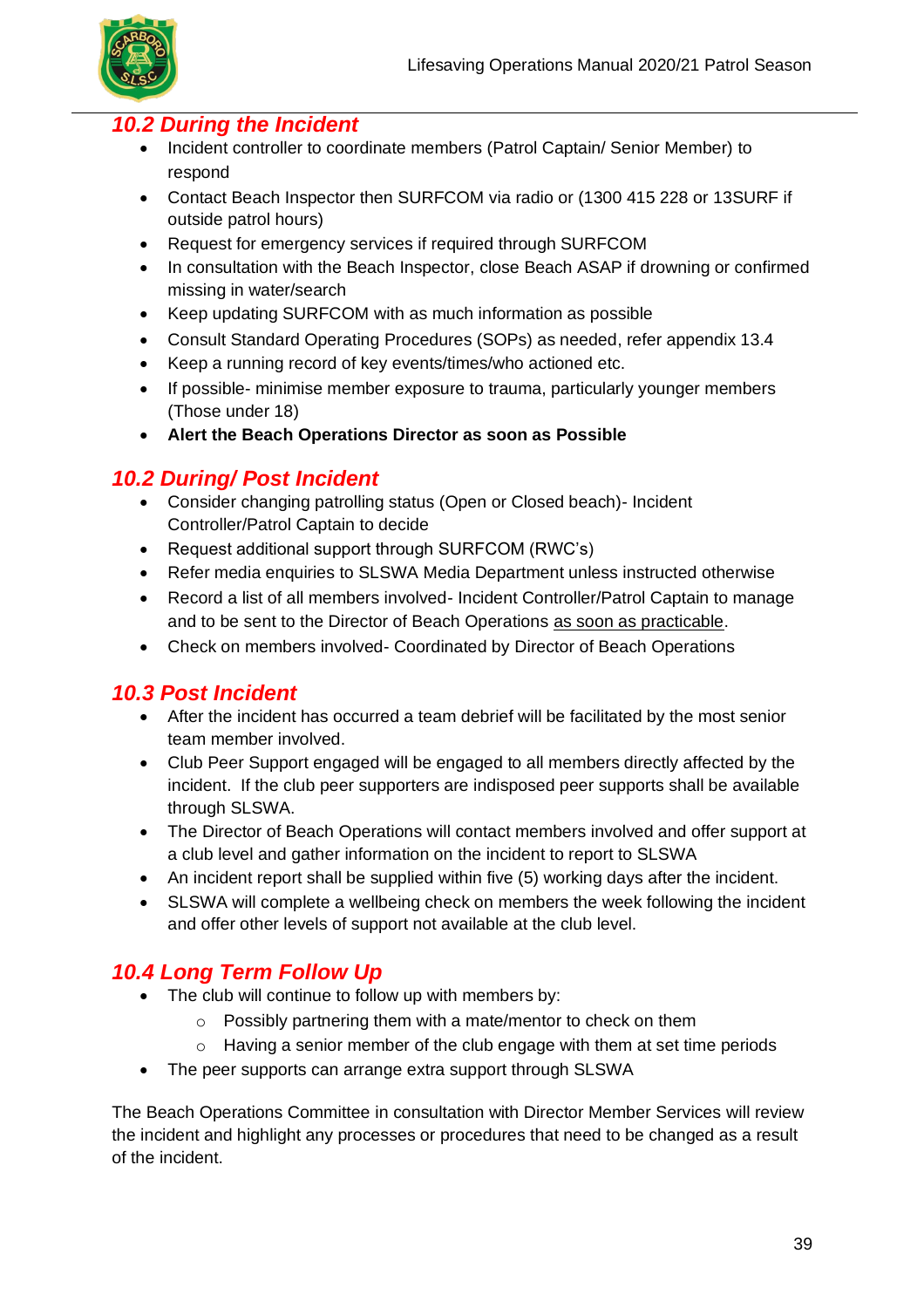

## *10.5 EMERGENCY AMBULANCE MEETING POINT*

WHO SHOULD GO TO HOSPITAL?

Anyone who:

- was unconscious at any moment
- required initial rescue breathing or CPR
- may have a secondary condition (heart attack, stroke, anaphylaxis, suspected spinal)
- has a persistent cough
- has abnormal skin colour
- may have inhaled any amount of fluid or gas.

Requests for an ambulance are made through Surfcom or by COS Beach Inspectors. Care should be taken that only one ambulance is called for each patient.

Send a member with a radio to wait for the ambulance at: Corner of Brighton Road and The Esplanade Scarborough Beach (opposite C-Breeze café)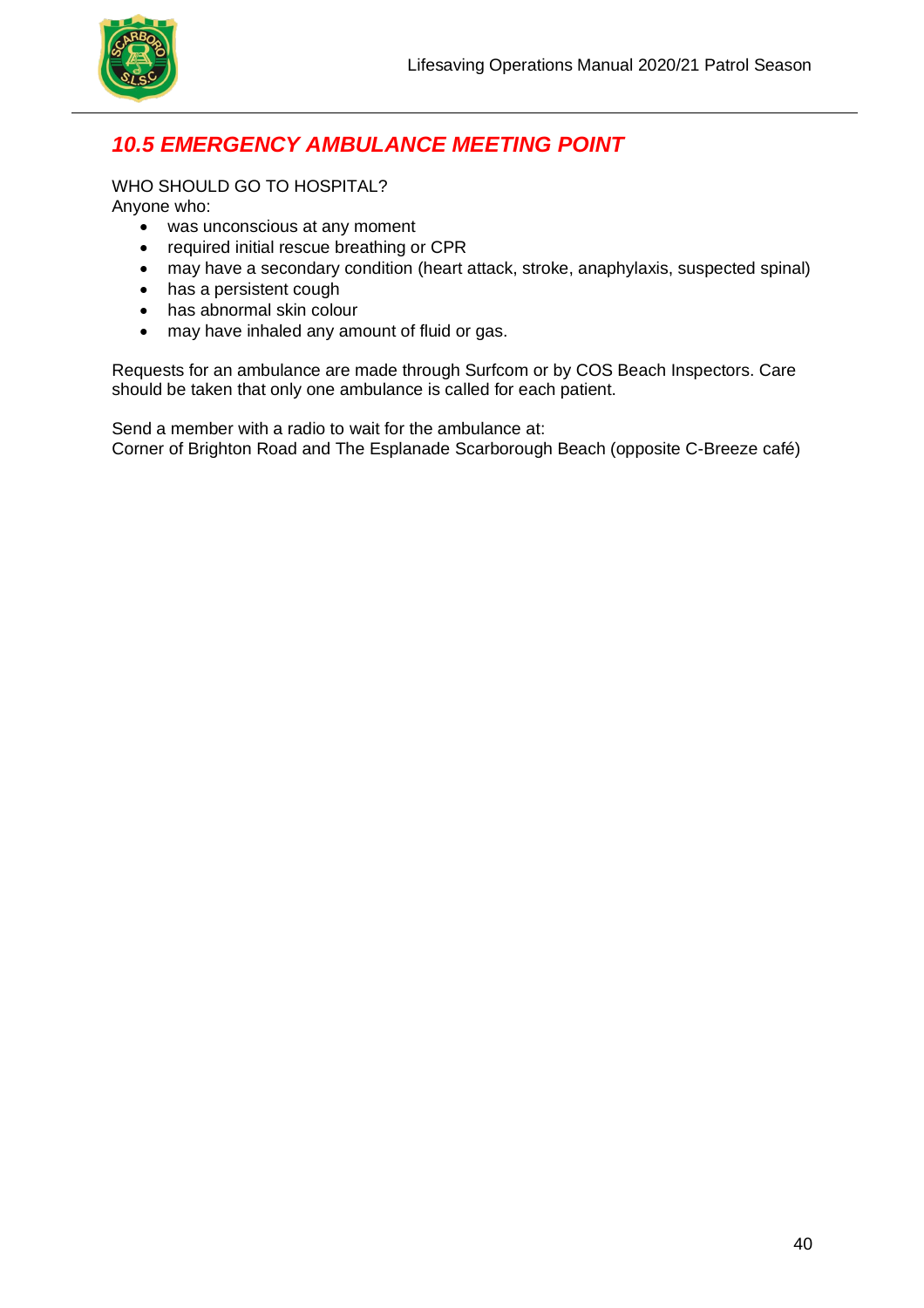

## **11. Emergency Call Out**

Our Club has an 'Emergency Response Team', who respond to incidents within the metropolitan area. Members of the 'Emergency Response Team' are appointed each season by the club and SLSWA and a list of active members maintained via SurfGuard. The ERT is linked via the emergency SMS from the RWC Officer who will coordinate personnel to respond.

## *11.1 Emergency Call Out Procedure*

A message from SLSWA or Water Police will be received by Club and ERT Leadership;

| ∣ Name∶              | <b>Contact</b> | <b>Position</b>                  |
|----------------------|----------------|----------------------------------|
| Dave 'Tomo' Thompson | 0417 973 085   | RWC Officer/ ERT Leader          |
| Angus McMillan       | 0474 297 812   | <b>Beach Operations Director</b> |
| Jody Ballard         | 0450 307 936   | Club President                   |

The ERT team will then be mobilised via SMS from the RWC Officer and gear and equipment will be coordinated to the search/ incident location.

For club based ERT support please follow section 10 of this document for the procedures. Alternatively contact the RWC officer for guidance, refer section 2.1

The Standard Operating Procedures relating to the specific incident can be found at the end of this document; refer appendix 13.4